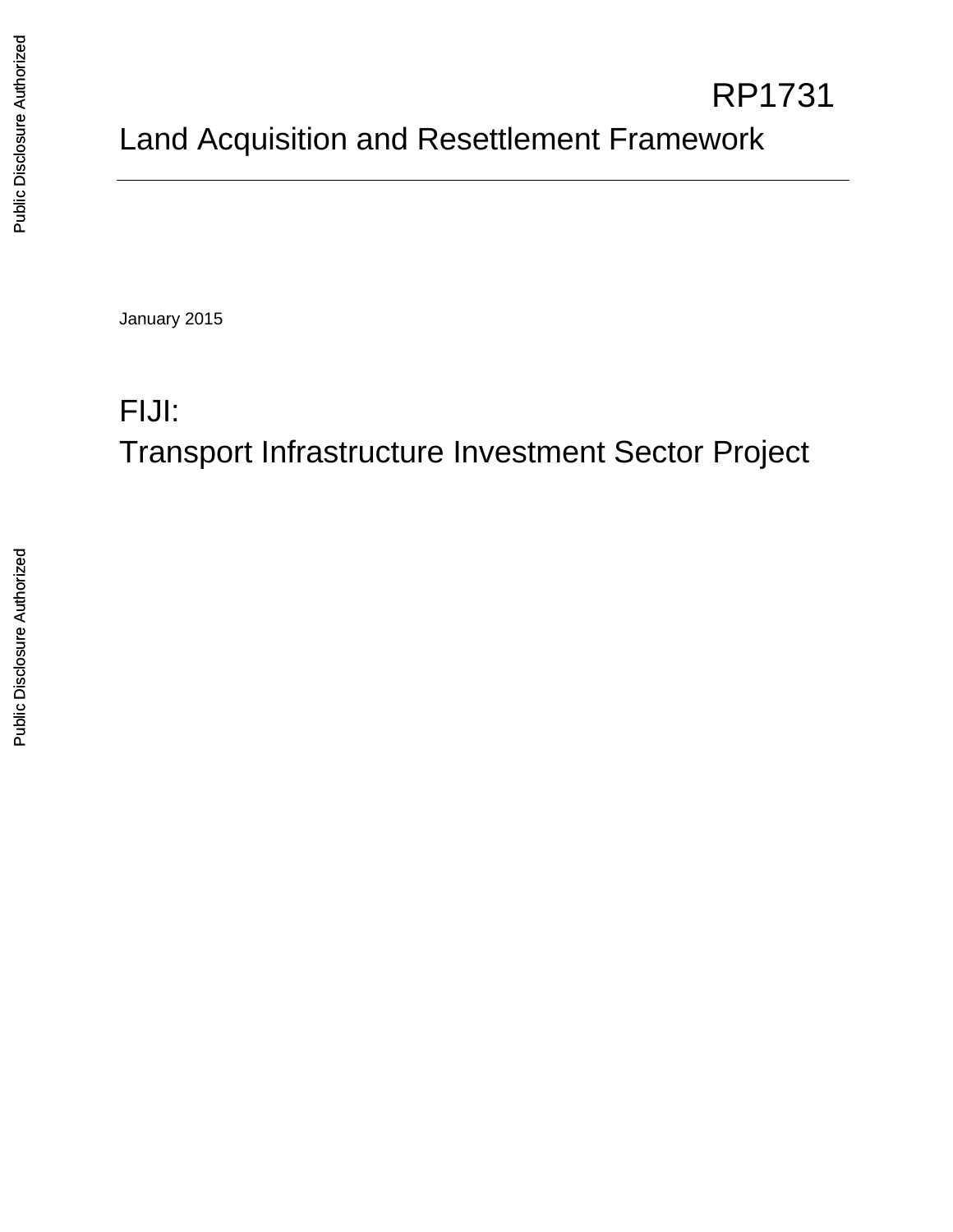## **CURRENCY EQUIVALENTS**

(as of January 19, 2015)

Fiji Dollar – (FJD) FJD 1.00 = USD 0.501 USD = FJD 1.995

## **ABBREVIATIONS**

| <b>ADB</b>      | Asian Development Bank                                                                    |  |  |
|-----------------|-------------------------------------------------------------------------------------------|--|--|
| <b>ADRA</b>     | Adventist Development and Relief Agency                                                   |  |  |
| <b>ALTA</b>     | <b>Agricultural Landlord and Tenant Act</b>                                               |  |  |
| <b>APs</b>      | Affected persons                                                                          |  |  |
| <b>CPP</b>      | Consultation and Participation Plan (for the project)                                     |  |  |
| <b>DOE</b>      | Department of Environment                                                                 |  |  |
| <b>DOL</b>      | Department of Lands and Survey (within Ministry of Lands and<br><b>Mineral Resources)</b> |  |  |
| <b>DPs</b>      | Displaced persons                                                                         |  |  |
| <b>DSC</b>      | Design and supervision consultant                                                         |  |  |
| <b>ESMF</b>     | <b>Environmental and Social Management Framework</b>                                      |  |  |
| <b>ESMP</b>     | <b>Environmental and Social Management Plan</b>                                           |  |  |
| EA              | <b>Executing Agency</b>                                                                   |  |  |
| <b>FPAL</b>     | Fiji Ports Authority Limited                                                              |  |  |
| <b>FTIIP</b>    | Fiji Transport Infrastructure Investment Project                                          |  |  |
| <b>FRA</b>      | <b>Fiji Roads Authority</b>                                                               |  |  |
| <b>GAP</b>      | <b>Gender Action Plan</b>                                                                 |  |  |
| <b>GOF</b>      | Government of Fiji                                                                        |  |  |
| <b>HIV/AIDS</b> | Human Immunodeficiency virus Infection / acquired<br>immunodeficiency syndrome            |  |  |
| IA              | <b>Implementing Agency</b>                                                                |  |  |
| LARF            | Land Acquisition and Resettlement Framework                                               |  |  |
| <b>LARP</b>     | Land Acquisition and Resettlement Plan                                                    |  |  |
| MAFF            | Ministry of Agriculture, Forestry and Fisheries                                           |  |  |
| <b>MOU</b>      | Memorandum of understanding                                                               |  |  |
| <b>MRMD</b>     | Ministry of Rural and Maritime Development and National<br><b>Disaster Management</b>     |  |  |
| <b>MWTPU</b>    | Ministry of Works, Transport and Public Utilities                                         |  |  |
| <b>NSS</b>      | National safeguards specialist (in DSC team)                                              |  |  |
| <b>SALA</b>     | <b>State Acquisition of Lands Act</b>                                                     |  |  |
| <b>SPS</b>      | Safeguards Policy Statement (ADB 2009)                                                    |  |  |
| <b>SSS</b>      | Social safeguards/resettlement specialists                                                |  |  |
| <b>TLTB</b>     | iTaukei Lands Trust Board                                                                 |  |  |
| <b>TIISP</b>    | Transport Infrastructure Investment Sector Project                                        |  |  |
| <b>WB</b>       | <b>World Bank</b>                                                                         |  |  |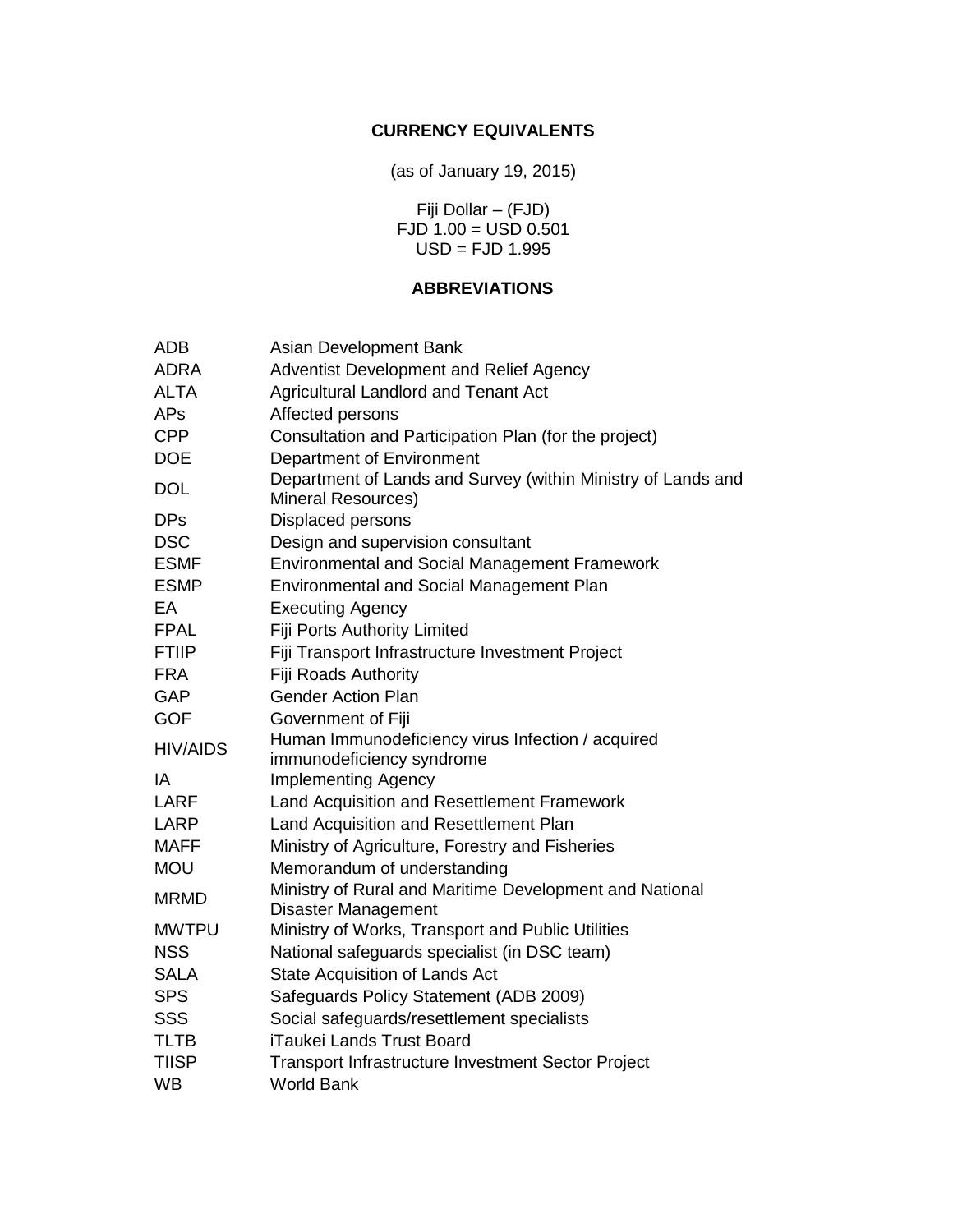# **GLOSSARY OF TERMS**

| Meaningful<br>consultation | A process that (i) begins early in the PPTA and is carried out on an ongoing<br>basis throughout the project cycle; (ii) provides timely disclosure of relevant<br>and adequate information that is understandable and readily accessible to<br>affected people; (iii) is undertaken in an atmosphere free of intimidation or<br>coercion; (iv) is gender inclusive and responsive, and tailored to the needs of<br>disadvantaged and vulnerable groups; and (v) enables the incorporation of all<br>relevant views of affected people and other stakeholders into decision-<br>making, such as project design, mitigation measures, the sharing of<br>development benefits and opportunities, and implementation measures. This<br>follows the principles of free, prior, and informed consultation (FPIC).                                                                                   |
|----------------------------|------------------------------------------------------------------------------------------------------------------------------------------------------------------------------------------------------------------------------------------------------------------------------------------------------------------------------------------------------------------------------------------------------------------------------------------------------------------------------------------------------------------------------------------------------------------------------------------------------------------------------------------------------------------------------------------------------------------------------------------------------------------------------------------------------------------------------------------------------------------------------------------------|
| Displaced<br>persons       | In the context of involuntary resettlement, displaced persons are those who<br>are physically displaced (relocation, loss of residential land, or loss of shelter)<br>and/or economically displaced (loss of land, assets, access to assets, income<br>sources, or means of livelihoods) as a result of (i) involuntary acquisition of<br>land, or (ii) involuntary restrictions on land use or on access to legally<br>designated parks and protected areas.                                                                                                                                                                                                                                                                                                                                                                                                                                  |
| Affected<br>persons        | All persons living in the project impact zone whether they are land owning,<br>tenants or without title to land. Terms of affected persons and displaced<br>persons are used interchangeably in this report, they have the same meaning.                                                                                                                                                                                                                                                                                                                                                                                                                                                                                                                                                                                                                                                       |
| Indigenous<br>peoples      | This is a generic term used to refer to a distinct, vulnerable, social and cultural<br>group possessing the following characteristics in varying degrees: (i) self-<br>identification as members of a distinct indigenous cultural group and<br>recognition of this identity by other groups; (ii) collective attachment to<br>geographically distinct habitats or ancestral territories in the project area and<br>natural resources in these habitats and territories; (iii) customary cultural,<br>economic, social, or political institutions separate from those of the dominant<br>society and culture; and (iv) a distinct language, often different from the official<br>language of the country or region. Many indigenous peoples have become<br>minorities in their own country, but in Fiji they remain the majority and do not<br>suffer specific discrimination or disadvantage. |
| Physical<br>displacement   | This means relocation, loss of residential land, or loss of shelter as a result of<br>(i) involuntary acquisition of land, or (ii) involuntary restrictions on land use or<br>on access to legally designated parks and protected areas.                                                                                                                                                                                                                                                                                                                                                                                                                                                                                                                                                                                                                                                       |
| Economic<br>displacement   | Loss of land, assets, access to assets, income sources, or means of<br>livelihoods as a result of (i) involuntary acquisition of land, or (ii) involuntary<br>restrictions on land use or on access to legally designated parks and protected<br>areas.                                                                                                                                                                                                                                                                                                                                                                                                                                                                                                                                                                                                                                        |
| Gender<br>mainstreaming    | The process of ensuring that gender concerns and women's needs and<br>perspectives are explicitly considered in projects and programs, and that<br>women participate in the decision-making processes associated with                                                                                                                                                                                                                                                                                                                                                                                                                                                                                                                                                                                                                                                                          |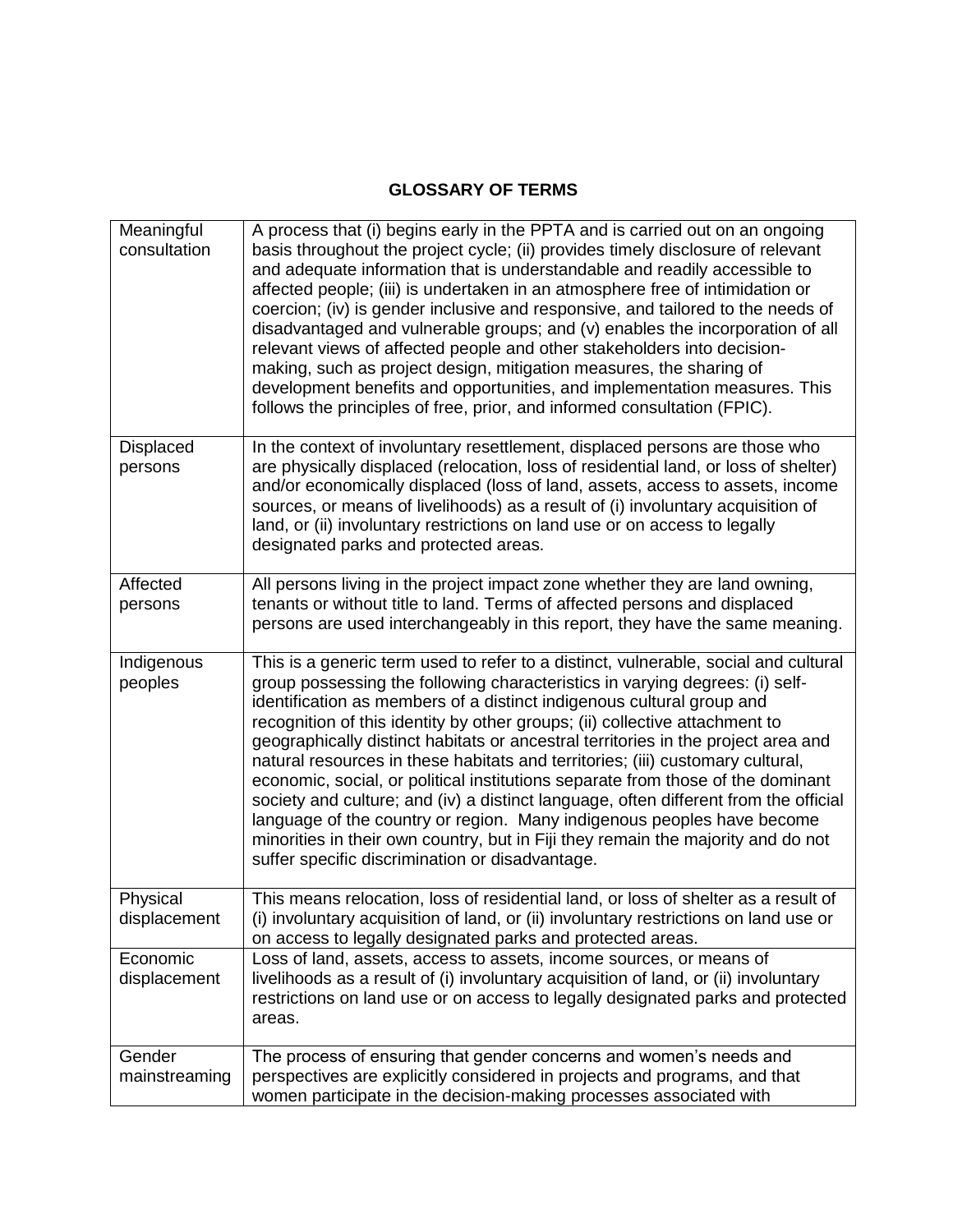|                                | development-based activities.                                                                                                                                                                                                                                                               |
|--------------------------------|---------------------------------------------------------------------------------------------------------------------------------------------------------------------------------------------------------------------------------------------------------------------------------------------|
| Country<br>safeguard<br>system | This is the legal and institutional framework of Fiji and it consists of its<br>national, sub-national, or sectoral implementing institutions and relevant laws,<br>regulations, rules, and procedures that pertain to the policy areas of social<br>safeguards (social and environmental). |
| Significant<br>impact          | The loss of 10% or more of productive assets (income generation) or physical<br>displacement and/or both.                                                                                                                                                                                   |
| iTaukei                        | Indigenous Fijian people. iTaukei land is customarily owned                                                                                                                                                                                                                                 |
| Mataqali                       | Indigenous Fijian clan who are usually the landowning unit.                                                                                                                                                                                                                                 |
| Turaga-ni-Koro                 | Administrative leader of a village in Fiji.                                                                                                                                                                                                                                                 |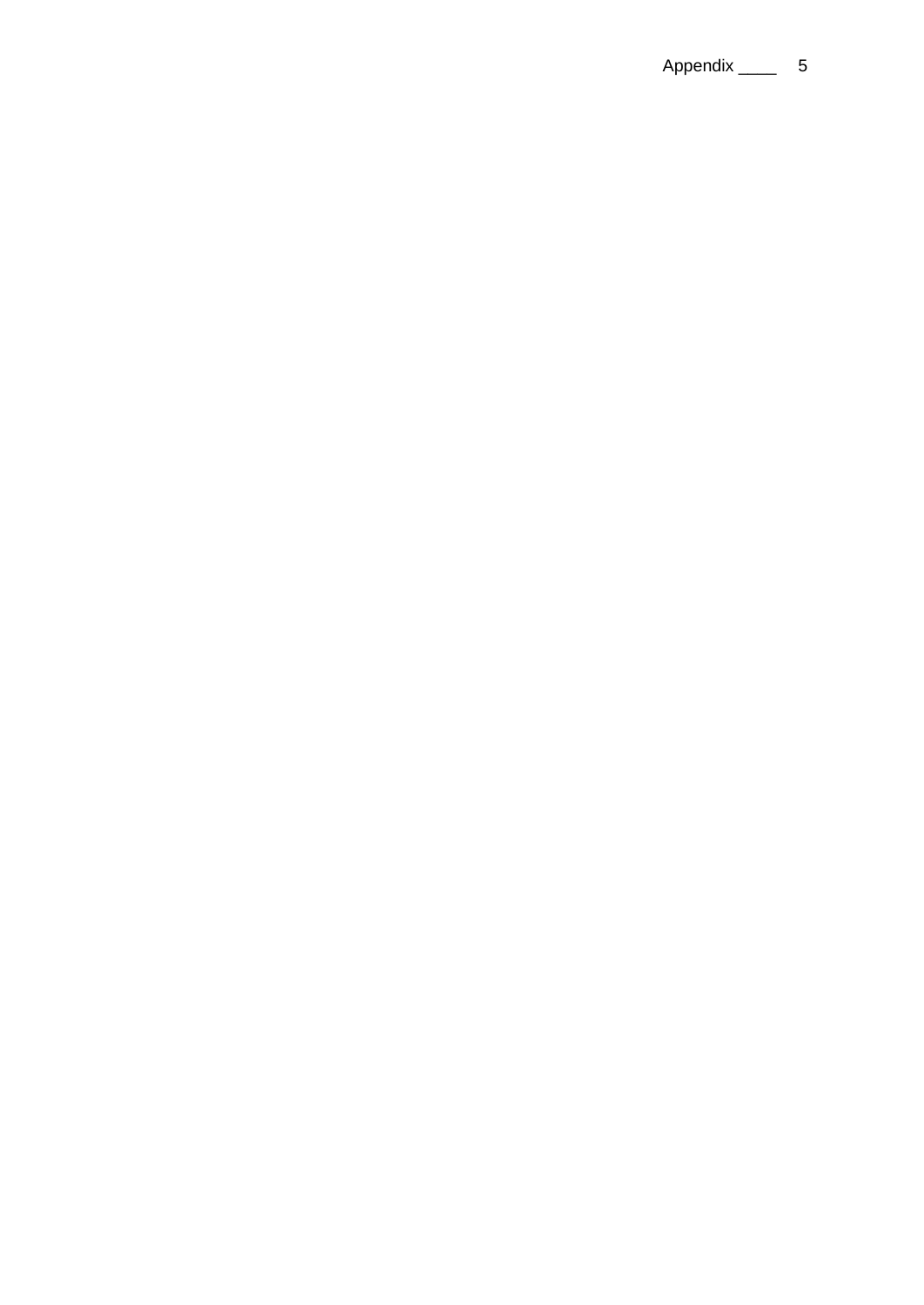# **Table of Contents**

| D. PROJECT PRINCIPLES, ENTITLEMENTS AND PROCEDURES  17         |  |
|----------------------------------------------------------------|--|
|                                                                |  |
|                                                                |  |
|                                                                |  |
|                                                                |  |
|                                                                |  |
| G. COMPENSATION PAYMENT, INCOME RESTORATION, AND RELOCATION 25 |  |
|                                                                |  |
| I. INSTITUTIONAL ARRANGEMENTS AND IMPLEMENTATION  28           |  |
|                                                                |  |
|                                                                |  |
|                                                                |  |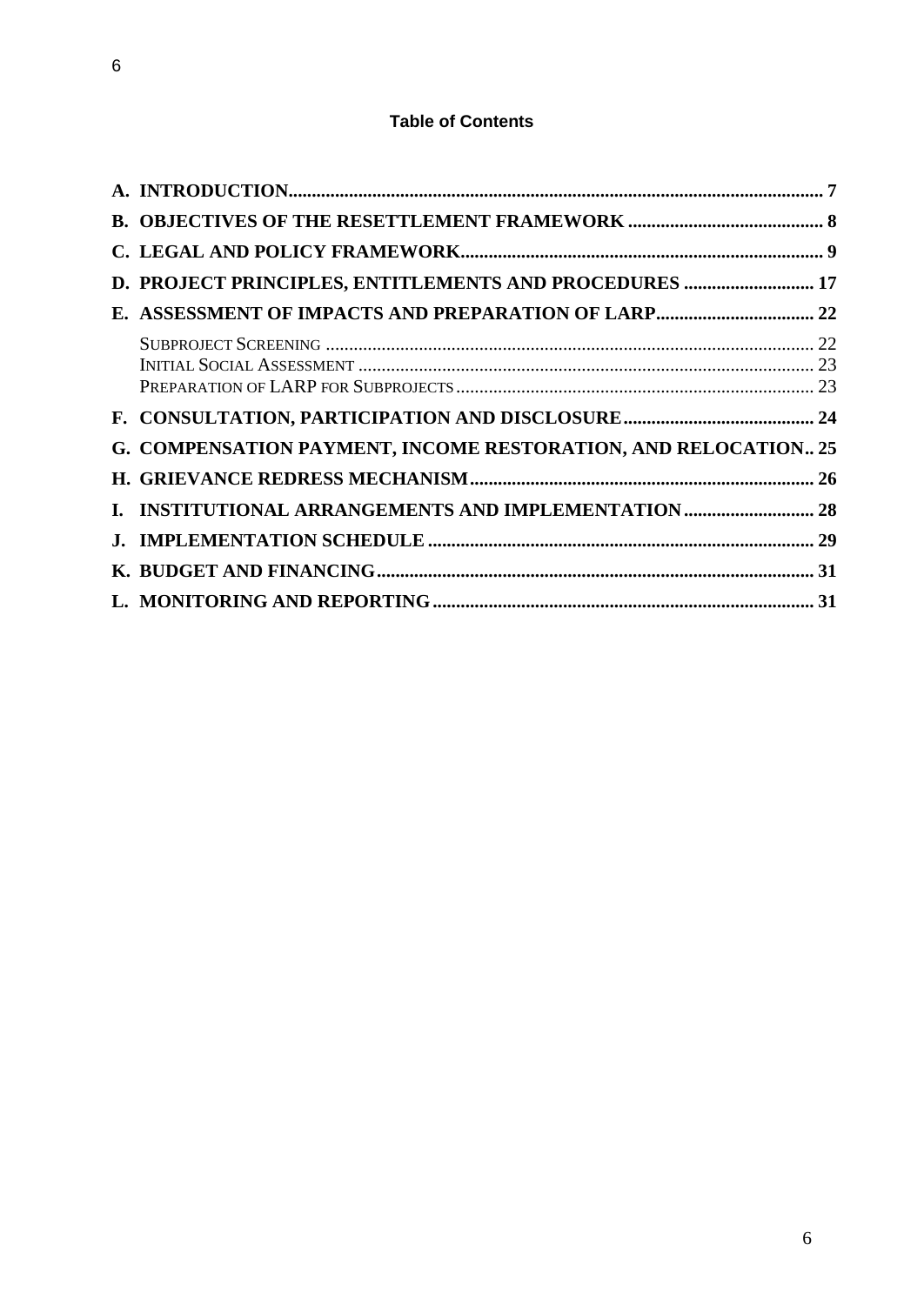Appendix 7

#### **A. Introduction**

<span id="page-6-0"></span>1. The proposed Transport Infrastructure Investment Sector Project (TIISP; the project) will be financed under the joint Asian Development Bank (ADB) and World Bank (WB) loan with counterpart funding from the Government of Fiji. The Project supports the Government of Fiji's (GOF) Roadmap for Democracy and Sustainable Socio-Economic Development, which emphasizes the lack of transport as a constraint for Fiji's economic and social development. It also responds to the requirements of the new 2013 Constitution of Fiji, which states that: "The state must take reasonable measures within its available resources to achieve the progressive realization of the right of every person to have reasonable access to transportation." (34(1)). As approximately 55% (412,425)<sup>1</sup> of Fiji's population lives in the rural areas, and approximately 44% of rural people live in poverty, improving service delivery and income opportunities for the rural population is a key priority.

2. The impact of the Project will be improved access to markets, employment opportunities and social services. The outcome will be safer, efficient, resilient land and maritime transport infrastructure in the project area. There are two main outputs: (a) rehabilitated and climate resilient land and maritime transport infrastructure, and (b) efficient project management support and institutional strengthening. This relates to improving the capacity of Fiji transport agencies and related departments to manage bridge, roads, and jetty assets; also to provide greater levels of accountability and transparency in safeguards, in particular, land acquisition and resettlement processes.

3. The project activities comprise physical works including new infrastructure and/or the upgrading, renewal, rehabilitation and/or repair of public roads, bridges and/or rural maritime infrastructure in Fiji and non-physical activities such as institutional strengthening and capacity building within the transport sector.<sup>2</sup>

4. The project will be implemented following a sector loan modality. The nature of the sector project is that the types of subprojects to be undertaken are known in general terms but only a small number of sub-projects are identified at the project preparation stage. Subprojects will be included in the sector project provided they meet the selection criteria.

5. Two sample sub-projects have been prepared following the due diligence requirements and serve as examples. Both sample sub-projects selected are for repair or replacement of two bridges in the upper Sigatoka Valley, and therefore small amounts of land will need to be acquired, either temporarily or permanently. This will be less than one hectare at each site. From a safeguards perspective the sample subprojects demonstrate application of the land acquisition and resettlement framework (LARF) and preparation of land acquisition and resettlement plan (LARP).

6. Other subprojects will include a variety of physical works including roads, bridges, and rural jetties and wharves. The work will be mostly to upgrade, rehabilitate and/or repair existing structure. It is not anticipated that there will be any physical displacement, as engineering designs will try to minimize the amount of land needed and will avoid physical impacts. Most work will involve existing structures, and therefore is not likely to have significant resettlement impacts on local communities.

1

<sup>1</sup> Fiji Bureau of Statistics, Census 2007.

<sup>&</sup>lt;sup>2</sup> Public roads include national main roads (formerly main, secondary and country roads) and municipal roads under the responsibility of the Fiji Roads Authority (FRA), and rural roads under the Ministry of Rural and Maritime Development and National Disaster Management (MRMD). Rural maritime infrastructure includes rural jetties and wharves, but not including the main port infrastructure under Fiji Ports Corporation Ltd (FPCL).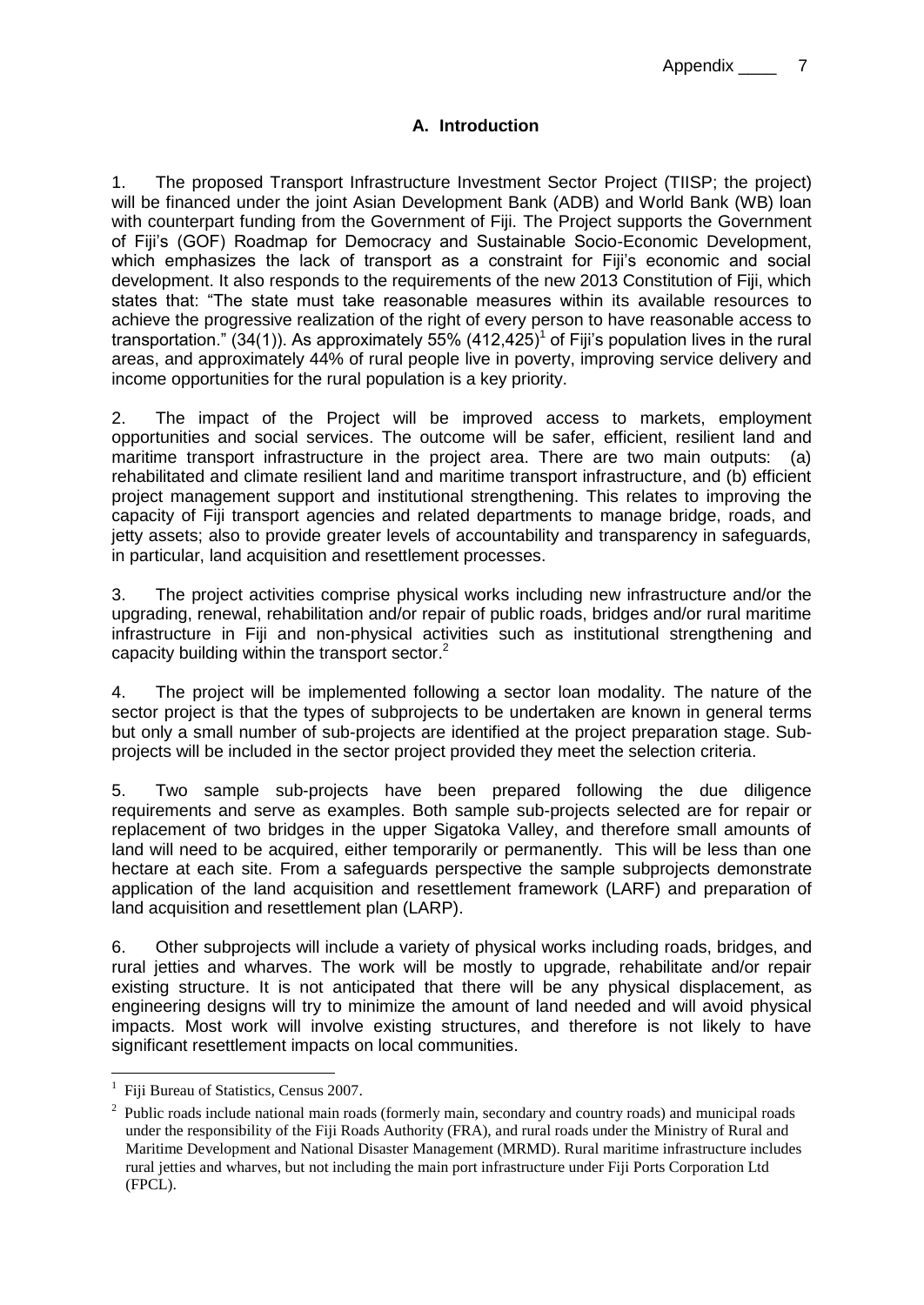7. It is estimated that each subproject will require on an average around 1 ha of land acquisition and, therefore, there may be around 20-30 ha of land acquisition need for the sector project (less than 30 bridges & 30km road). The subproject selection criteria exclude any subprojects with significant land acquisition and resettlement impacts. The project is classified as Category B on resettlement.

8. During each sub-project preparation, a LARP will be prepared based on available information of affected/displaced persons (APs/DPs). The information for other subprojects will be available only during implementation, so the LARP for these subprojects cannot be prepared before the project appraisal. The LARP for these subprojects will be prepared during project implementation.

9. This LARF outlines principles and procedures for preparing a LARP for each subproject. It is based on applicable laws of Fiji and ADB and WB policy requirements on resettlement.

The executing agency (EA) will be the Ministry of Finance and the implementing agency (IA) will be the Fiji Roads Authority (FRA).

#### B. **Objectives of the Resettlement Framework**

<span id="page-7-0"></span>11. This Land Acquisition Resettlement Framework (LARF) outlines the principles and procedures to obtain land and address potential resettlement impacts under the project. The Executing Agency (EA) and the Implementing Agency (IA) will follow the procedures to comply with the government's applicable laws and regulations and relevant policies of the ADB and WB

12. The basic objectives of the LARF are to: (i) guide the EA/IA in obtaining land, properly identifying impacts, and restoring the livelihoods of affected persons (APs), (ii) serve as a binding document to ensure compensation and assistance to APs, and (iii) provide direction in preparing, updating, implementing and monitoring subproject Resettlement Plans (RPs). The RF includes measures to ensure that APs are (i) informed about their options and rights pertaining to resettlement; (ii) consulted on, offered choices among, and provided with technically and economically feasible alternatives; and (iii) provided prompt, adequate and effective payment / compensation at full replacement cost for losses of assets attributable directly to the Project.

13. The RF provides (i) the policy and legal framework of the Government and relevant policies of the ADB and WB; (ii) the compensation guidelines to be applied to all locations affected by the Project; and (iii) procedures to be followed during preparation, implementation, and evaluation of RPs. The RF's process and outline will be used for the RPs for all subprojects requiring land or asset acquisition. RPs for the sub-projects will be prepared/updated after detailed design and submitted to ADB and WB for clearance.

14. The LARF outlines the policies and requirements for resettlement planning for the different scenarios as required by:: (i) the State Acquisition of Lands Act (SALA) of Fiji (Chapter 135 of Laws of Fiji); (ii) the ADB *Safeguard Policy Statement*; (iii) World Bank Involuntary Resettlement Policy *(OP/BP 4.12).* It provides guidelines on due diligence, social assessment, and preparation of LARPs for subprojects that may involve any form of land acquisition and resettlement impacts. It aims to provide safeguards to potential affected/displaced persons (DPs), and to ensure that the impacts of all subprojects are identified, mitigated and compensated adequately. Alternative design options will be considered during detailed design of the sub-projects to avoid and/or minimize involuntary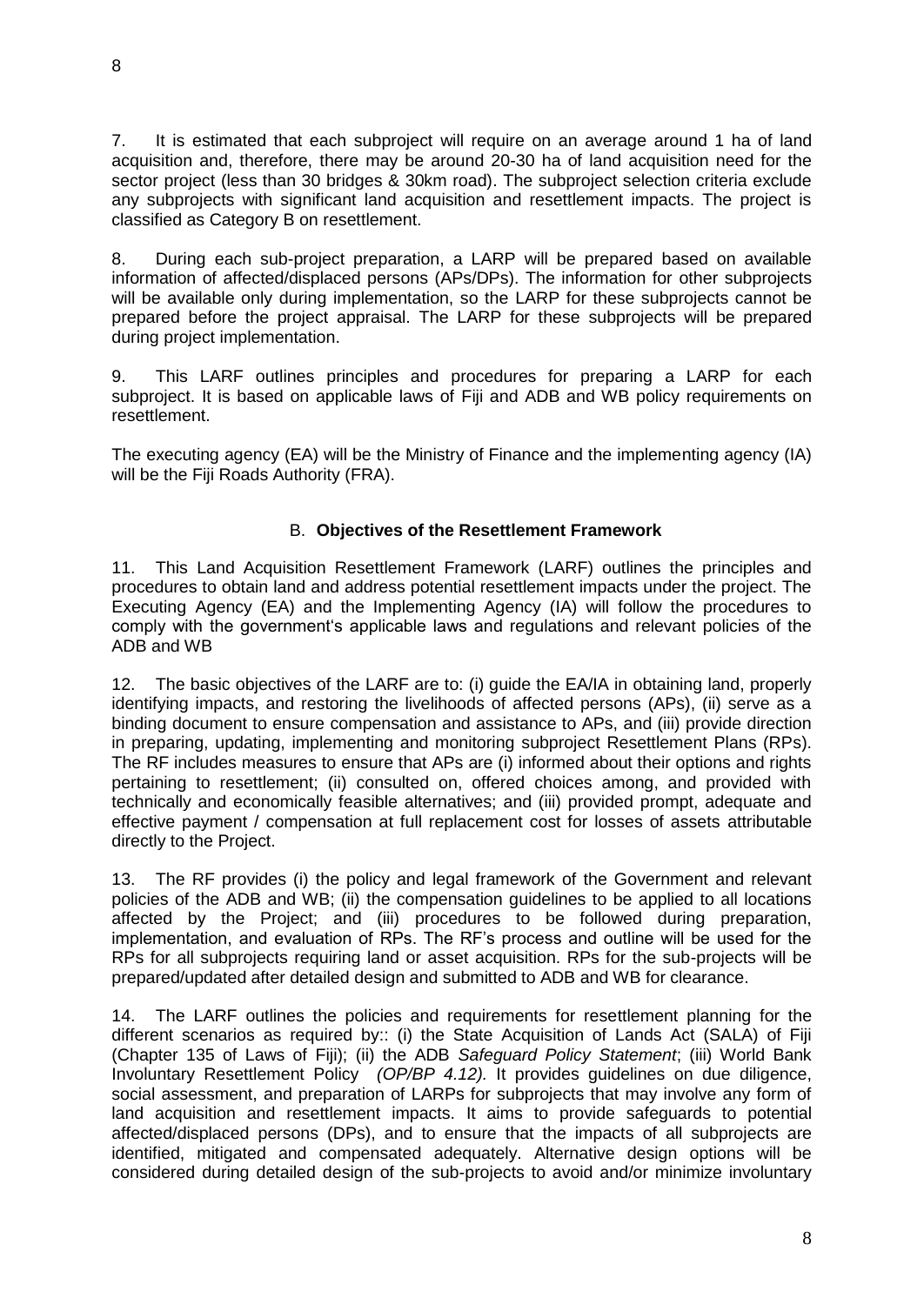<span id="page-8-0"></span>resettlement.

### **C. Legal and Policy Framework**

#### **(i) Fiji Laws on Land Tenure and Ownership**

15. Land in Fiji is managed through three complementary systems: (i) native land; (ii) freehold land; and (iii) crown land. Native land, which is owned by iTaukei people, accounts for about 84 percent of all land, with freehold and crown or Government land accounting for around 8 percent each. Native and crown land cannot be bought or sold, but each is available on a leasehold basis, with leases often lasting up to 99 years, while freehold land can be bought and sold on the open market.

16. Native land is communally owned and administered by mataqalis (clans) and cannot be bought or sold except to the state for public purpose. The iTaukei Land Trust Board (TLTB) is the statutory body with the responsibility to administer, develop and manage this land on behalf of its owners and for their benefit according to the Native Land Trust Board Act. The TLTB identifies the land required for use by traditional Fijian communities and makes the remainder available for leasing. The TLTB, not the actual owners, issues the legally binding leases or agreements, which can be for agricultural, commercial, industrial or other uses.

17. All farmers of native land are either tenants or landowners farming with the permission of the own landowning clan. Some of these may have formalized their status by leasing the land and so have become tenants. Other tenant farmers will be either iTaukei from other islands or parts of Viti Levu, or Indo-Fijians.

18. The Agricultural Landlord and Tenant Act (ALTA) governs all agricultural leases of more than 1 ha and the relations between landlords and agricultural tenants. Minimum 30 year and maximum 99-year leases are allowed with no right of renewal. In practice, most leases are for 30 years. In the event of non-renewal, the tenant must vacate the land after a grace period.

19. The maximum annual rental is 6% of the unimproved capital value. In theory, the rental rate is reviewed every five years. The tenant can claim compensation for all development and improvements of the property with claims determined by the Agricultural Tribunal. Tenants can, however, only be compensated for improvements if the TLTB has granted prior approval to these improvements. In practice, there is a fixed schedule of lease rental rates under the ALTA, which has not been updated since 1997. The TLTB has, however, introduced a lump sum payment to induce landowners to lease their land for an additional 30-year period, but this "new lease consideration" has been applied mostly only to Indo-Fijian and not often to Fijian farmers.

20. The ALTA has been supplemented by the 2009 Land Use Decree No.36 (2010) because it was recognized that the requirement for tenants to vacate land once the fixed lease and grace period have expired, causes both social and economic hardship. Government therefore amended the land laws to increase the flexibility of leases and to facilitate leasing of lands, which are currently idle or unutilized, under terms and conditions which are meant to be attractive to both the landowners and tenants. The decree provides for longer tenure leases (up to 99 years) for agricultural and commercial development. Reserve land is presently not leased, but reserved by Mataqali/Government for future use.

### **(ii) Fiji Laws on Land Acquisition and Compensation**

21. The Constitution of Fiji provides for protection of private property against arbitrary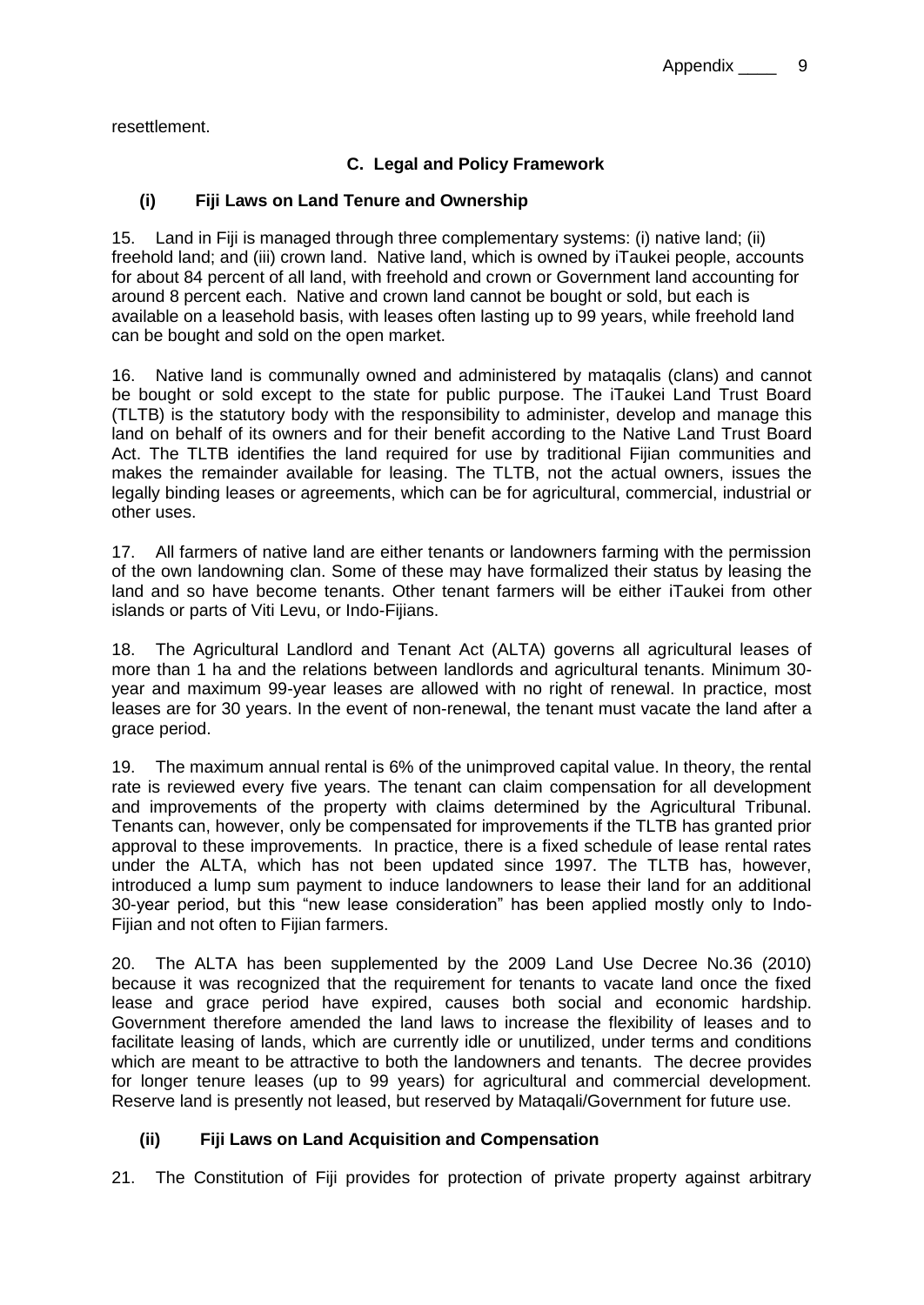expropriation. The Constitution states that native (iTaukei) land cannot be permanently alienated except for the public purpose. It requires just compensation for all land or rights acquired by the government.

22. Land acquisition in Fiji is governed under the State Acquisition of Lands Act<sup>3</sup> (SALA). Under the Act, all types of land can be acquired for public purposes. The law provides that in cases of land acquired for public purposes, legal title holders have a right to compensation. The law also provides for the right of land owners to legal proceedings for solving disputes and grievances. The customary rights of indigenous peoples without formal title are also protected.

23. The SALA guarantees compensation to those with recognized legal rights or interests in land. Compensation is paid at market values effective from the date at which notice of the State's intention to acquire the land is given. Structures are, however, compensated only at book/depreciated values. Compensation includes for land, crops and trees, damage to portions of land not acquired (if any), changes in use and restrictions on use of any unacquired portions – and any reasonable expenses associated with necessary changes of residence or places of business.

24. In some areas, there may be, however, a substantive difference between local market prices and the prices overseas investors are willing to pay. There is now realization that there needs to be recognition of new values in certain areas. These new values would derive from recent sales prices to overseas investors. However, this is unlikely to be currently applicable to the Sigatoka Valley, a poor rural area where most subprojects are expected to be located.

## **(iii) ADB SPS and World Bank Policy Requirements**

25. ADB and WB policies on resettlement address both: (i) social and economic impacts, permanent or temporary, caused by acquisition of land and other fixed assets; and (ii) changes in the use of land or restrictions imposed on land as a result of a Bank operation. An affected or displaced person (AP/DP) is one who experiences such impacts. The objectives of the policy are: (i) to avoid involuntary resettlement impacts wherever feasible; (ii) to minimize resettlement impacts by choosing alternative viable project options; and (iii) to ensure that affected people receive compensation, assistance for relocation (including provision of relocation sites with appropriate facilities and services) and assistance for rehabilitation, so that they will be at least as well off as they would have been in the absence of the project.

### **ADB safeguard policies**.

<u>.</u>

26. ADB has the following policy principles that are similar to World Bank principles on involuntary resettlement:

(i) Screen projects early on to identify past, present, and future involuntary resettlement impacts and risks.

(ii) Carry out meaningful consultations with affected persons, host communities, and concerned non-governmental organizations. Inform all displaced persons of their entitlements and resettlement options. Ensure their participation in planning,

<sup>3</sup> Originally the Crown Acquisition of Lands Act, 1940, subsequently amended: by Ordnance numbers 24 of 1940, 11 of 1942, 15 of 1943, 9 of 1955; Orders of Jan 1967 and Oct 1970 and Act of Parliament (Act No 1 of 1998).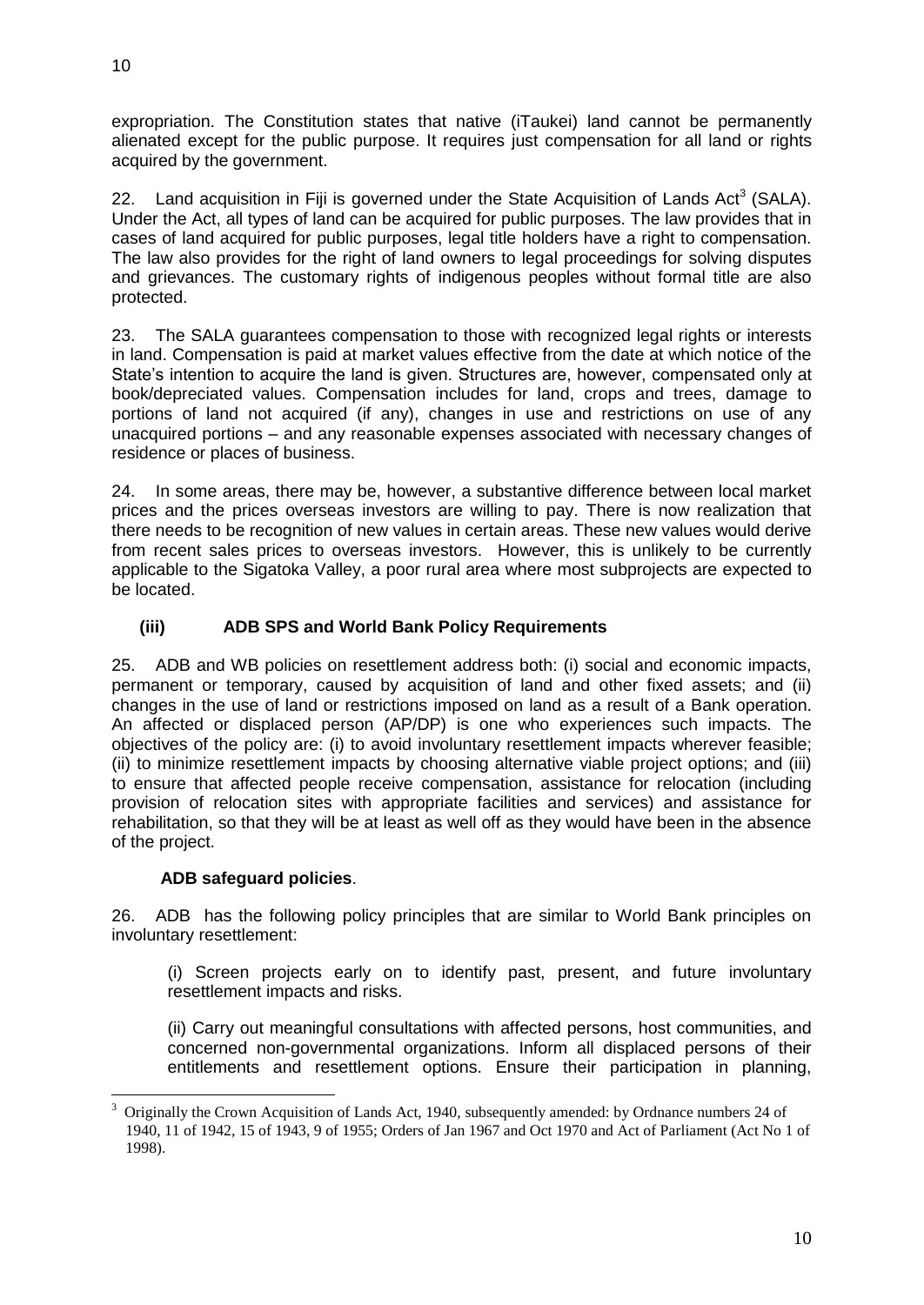implementation, and monitoring and evaluation of resettlement programs. Pay particular attention to the needs of vulnerable groups, especially those below the poverty line, the landless, elderly, women and children, and Indigenous Peoples, and those without legal title to land, and ensure their participation in consultations. Establish a grievance redress mechanism to receive and facilitate resolution of the affected persons' concerns.

(iii) Improve or at least restore, the livelihoods of all displaced persons through (a) land- based resettlement strategies when affected livelihoods are land-based where possible or cash compensation at replacement value for land when the loss of land does not undermine livelihoods; (b) prompt replacement of assets with access to assets of equal or higher value; (c) prompt compensation at full replacement cost for assets that cannot be restored; and, (d) additional revenues and services through benefit sharing schemes where possible.

(iv) Provide physically displaced persons with needed assistance, including the following: (a) secure land tenure on land identified for new sites and (b) if necessary transitional support and development assistance such as land development, credit facilities, training, or employment opportunities.

(v) Improve the standards of living of the displaced poor and other vulnerable groups, including women, to at least national minimum standards and provide access to land and other resources that is both legal and affordable.

(vi) Develop procedures in a transparent, consistent, and equitable manner if land acquisition is through negotiated settlement to ensure that those people who enter into negotiated settlements will maintain the same or better income and livelihood status.

(vii) Ensure that displaced persons without titles to land or any recognizable legal rights to land are eligible for resettlement assistance and compensation of loss of non-land assets.

(viii) Prepare a draft resettlement plan and disclose a resettlement plan elaborating on displaced persons' entitlements, the income and livelihood restoration strategy, institutional arrangements, monitoring and reporting framework, budget, and timebound implementation schedule. Implement resettlement as part of the project.

(ix) Pay compensation and provide other resettlement entitlements before physical or economic displacement and implement the resettlement plan under close supervision throughout project implementation.

(x) Monitor and assess resettlement outcomes, their impacts on the standards of living of displaced persons, and whether the objectives of the resettlement plan have been achieved by taking into account the baseline conditions and the results of resettlement monitoring and disclose these monitoring results.

#### **World Bank safeguards policies**

- 1. The WB's safeguard policy on Involuntary Resettlement OP/ BP 4.12 (December 2001) – seeks to ensure that impoverishment risks due to involuntary resettlement are addressed and minimized.
- 2. The objectives of the policy are to: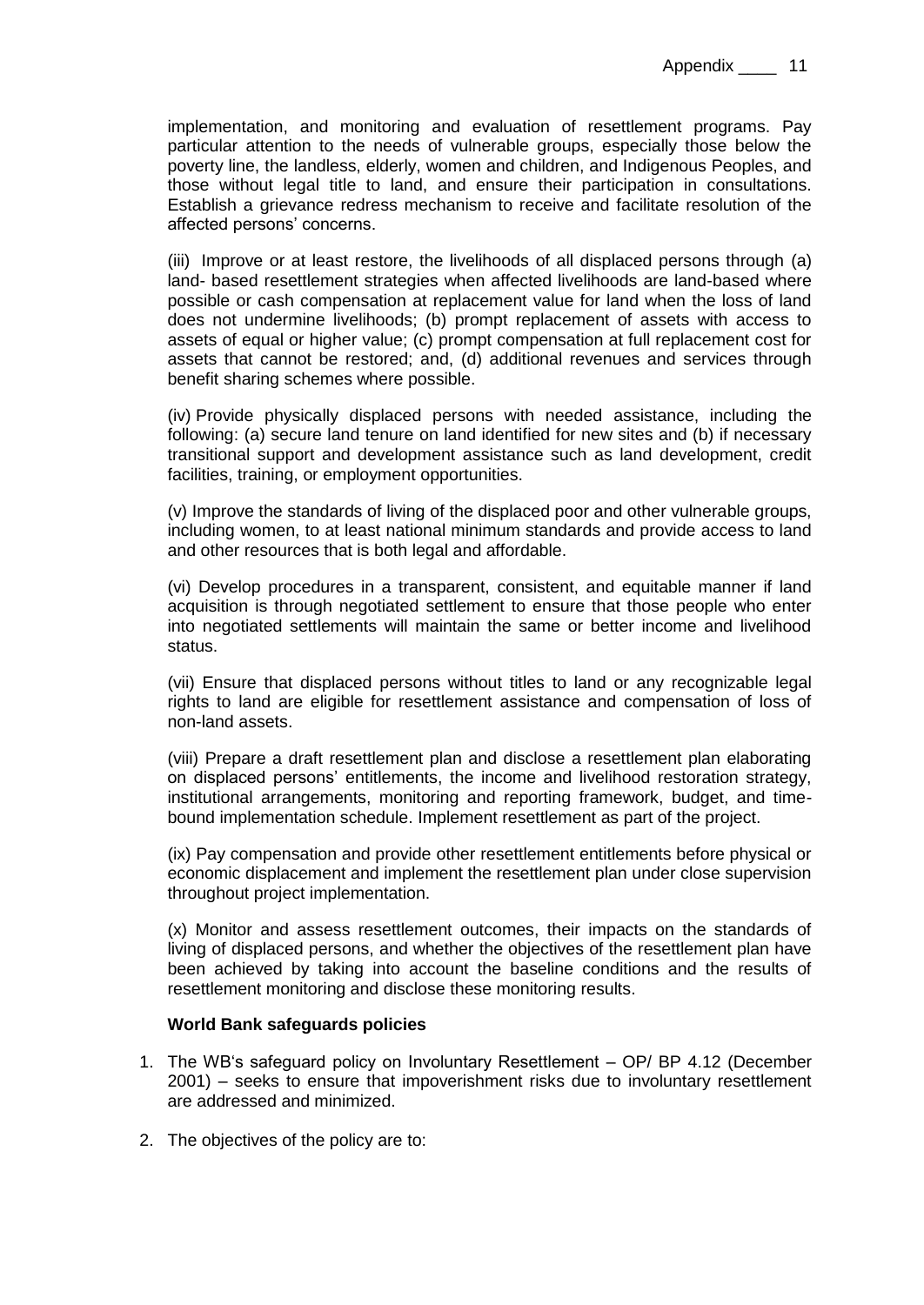- Avoid resettlement where possible, and otherwise minimize through alternative project designs;
- Resettlement should be conceived and executed as a sustainable development program;
- Affected people should be meaningfully consulted, and be facilitated to participate in planning and implementing resettlement plans; and
- Displaced people should be assisted to improve, or at least restore their livelihoods and standards of living to pre-project levels.
- 3. The policy includes direct economic and social impacts that result from (a) the involuntary taking of land resulting in (i) relocation or loss of shelter; (ii) loss of assets or access to assets; or (iii) loss of income sources or means of livelihood, whether or not the affected persons must move to another location; or (b) the involuntary restriction of access to legally designated parks and protected areas resulting in adverse impacts on the livelihoods of APs.
- 4. Where impacts on the affected population are minor, a short resettlement plan will be prepared. For projects causing significant resettlement (more than 200 people are displaced or will lose 10% of productive/income generating assets), a full resettlement plan is required.
- 5. The policy requires that in the resettlement planning process:
	- Affected people and their communities, as well as host communities, are provided timely and relevant information, consulted on resettlement options, and offered opportunities to participate in resettlement planning, implementing, and monitoring;
	- At new resettlement sites, infrastructure and public services are provided as necessary to improve, restore, or maintain accessibility and levels of service. Alternative or similar resources are provided to compensate for the loss of access to community resources (such as fishing areas, grazing areas, fuel, or fodder); and
	- Patterns of community organization appropriate to the new circumstances are based on choices made by the affected people, and existing social and cultural institutions of those people are preserved.
- 6. To achieve the objectives of the policy, WB requires that particular attention be paid to the needs of vulnerable groups among those displaced, especially those below the poverty line, the landless, the elderly, women and children, indigenous people, or other displaced persons who may not be protected through national land compensation legislation.
- 7. The policy comprises three important elements: (i) compensation to replace lost assets, livelihood, and income; (ii) assistance for relocation, including provision of relocation sites with appropriate facilities and services; and, (iii) assistance for rehabilitation to achieve at least the same level of well-being with the project as without it.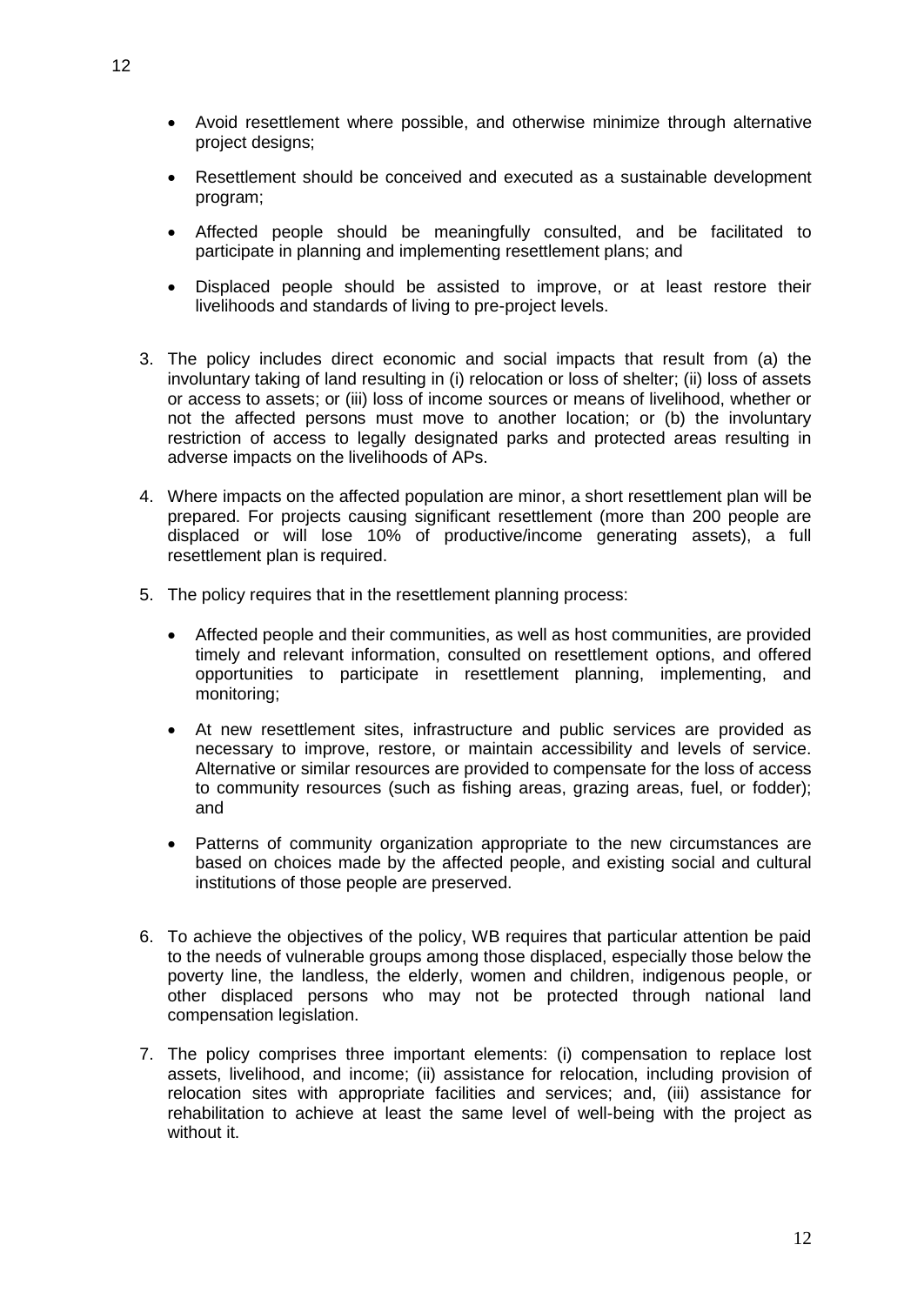- 8. The policy recognizes as displaced persons as people in one of the following three groups:
	- a. those who have formal legal rights to land (including customary and traditional rights recognized under the laws of the country);
	- b. those who do not have formal legal rights to land at the time the census begins (i.e. affected people are counted and their assets identified through site visits by the project team) but have a claim to such land or assets- provided that such claims are recognized under the laws of the country or become recognized through a process identified in the resettlement plan (see Annex A, para. 7(f) of WB policy); and
	- c. those who have no recognizable legal right or claim to the land they are occupying.

#### **(iv) Comparison of ADB and World Bank Requirements and Fiji Laws on Land Acquisition**

27. The following table provides an analysis of gaps between ADB/WB requirements and Fiji Laws and gap filling measures on land acquisition and resettlement.

| <b>ADB and WB</b>                        | Fiji Laws on Land                                      |                         | <b>Gap-filling Measures</b>                         |
|------------------------------------------|--------------------------------------------------------|-------------------------|-----------------------------------------------------|
| <b>Requirements on</b>                   | <b>Acquisition/</b>                                    | Gaps                    |                                                     |
| <b>Involuntary Resettlement</b>          | <b>Resettlement</b>                                    |                         |                                                     |
| Avoid and/or minimize                    | The Constitution and the                               | No explicit             | The LARF/RP includes                                |
| involuntary resettlement                 | State Acquisition of Land                              | reference to the        | measures on                                         |
| wherever possible by                     | Act (SALA) set out the                                 | need for                | avoiding/minimizing land                            |
| exploring project and                    | conditions under which                                 | minimizing              | acquisition and resettlement                        |
| design alternatives.                     | land may be compulsory                                 | resettlement            | impacts. It provides principles                     |
|                                          | acquired. The property can                             | impacts by              | on compensation and                                 |
|                                          | only be acquired for the                               | exploring               | entitlements.                                       |
|                                          | public good, and with the                              | alternatives.           |                                                     |
|                                          | payment of reasonable                                  |                         |                                                     |
|                                          | compensation.                                          |                         |                                                     |
| Enhance, or at least                     | General principles of                                  | FIJI Laws do            | The LARF and each sub-                              |
| restore, the livelihoods of all          | compensation for land and<br>assets are set out in the | not prescribe           | project LARP includes                               |
| displaced persons in real                | Constitution and SALA.                                 | measures to<br>restore/ | measures on compensation<br>at replacement cost for |
| terms relative to pre-project<br>levels. |                                                        |                         | affected land/assets and to                         |
|                                          |                                                        | improve<br>standard of  | minimize and mitigate                               |
| Particular attention to be               |                                                        | living.                 | adverse social and economic                         |
| paid to the needs of                     |                                                        |                         | impacts. It is recommended                          |
| vulnerable groups among                  |                                                        |                         | for the Government to                               |
| those displaced who may                  |                                                        |                         | undertake a social                                  |
| not be protected through                 |                                                        |                         | assessment of the impacts,                          |
| national land compensation               |                                                        |                         | particularly for the poor and                       |
| legislation.                             |                                                        |                         | vulnerable groups.                                  |
| Screen the project early on              | SALA sets out the process                              | No specific             | The LARF/RP includes                                |
| to identify past, present,               | for land investigation                                 | requirements            | measures on survey/census,                          |
| and future involuntary                   | which includes                                         | for census, cut-        | cut-off-date, assessment of                         |
| resettlement impacts and                 | identification of affected                             | off date, impact        | impacts and resettlement                            |
| risks. Determine the scope               | landowners and their                                   | assessment              | planning.                                           |
| of resettlement planning                 | assets.                                                | and scoping of          |                                                     |

#### **Gaps and gap-filling measures**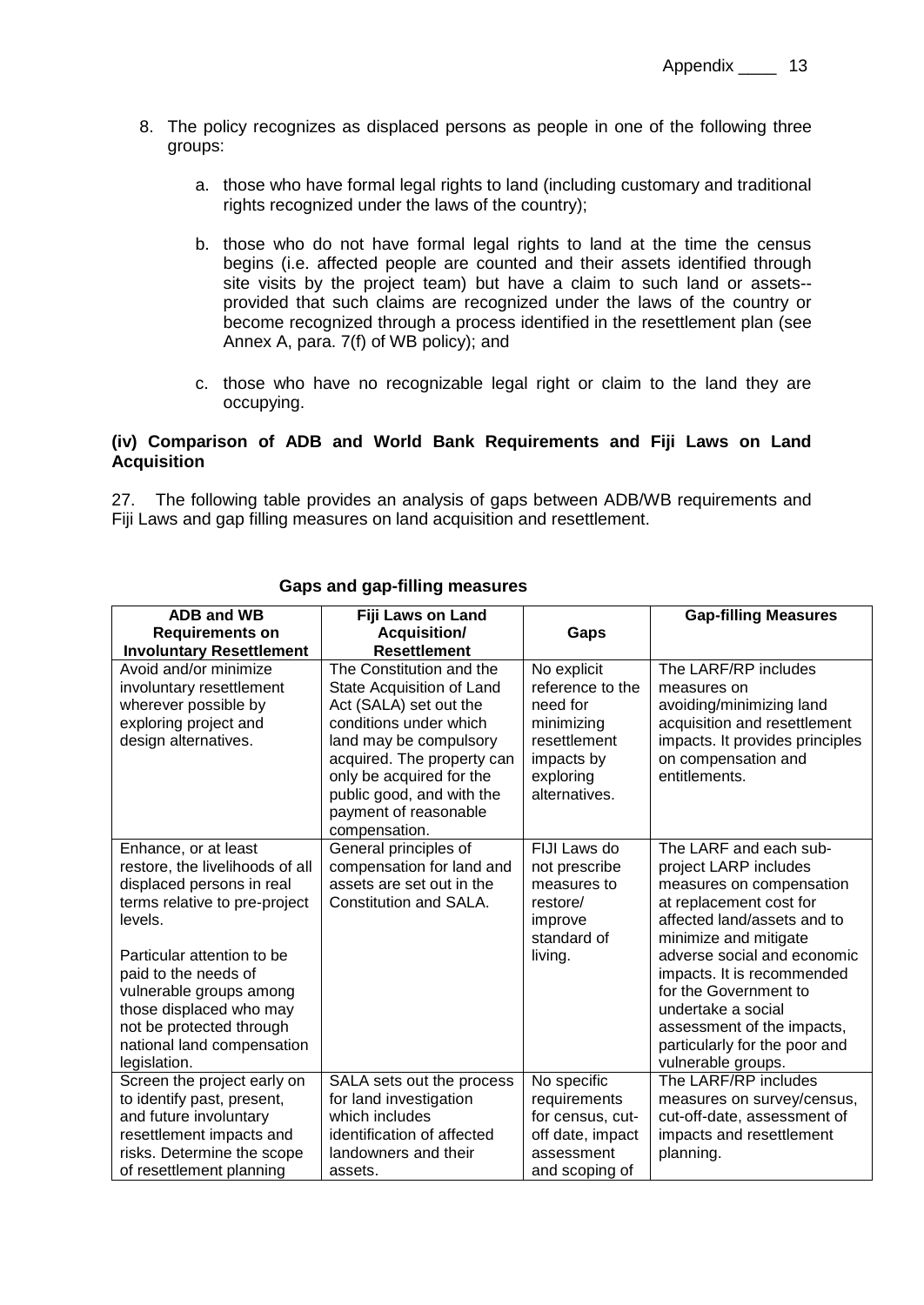14

| <b>ADB and WB</b><br><b>Requirements on</b>                                                                                                                                                                                                                                                                                                                                                                                                                                                                                                                                                                        | Fiji Laws on Land<br><b>Acquisition/</b>                                                                                                                                                                                                                                                         | Gaps                                                                                                                                                                                                                              | <b>Gap-filling Measures</b>                                                                                                                                                                                                                                                                                                                                                                                                                                                                                                                                                                                |
|--------------------------------------------------------------------------------------------------------------------------------------------------------------------------------------------------------------------------------------------------------------------------------------------------------------------------------------------------------------------------------------------------------------------------------------------------------------------------------------------------------------------------------------------------------------------------------------------------------------------|--------------------------------------------------------------------------------------------------------------------------------------------------------------------------------------------------------------------------------------------------------------------------------------------------|-----------------------------------------------------------------------------------------------------------------------------------------------------------------------------------------------------------------------------------|------------------------------------------------------------------------------------------------------------------------------------------------------------------------------------------------------------------------------------------------------------------------------------------------------------------------------------------------------------------------------------------------------------------------------------------------------------------------------------------------------------------------------------------------------------------------------------------------------------|
| <b>Involuntary Resettlement</b><br>through a survey and/or<br>census of displaced<br>persons, including a gender                                                                                                                                                                                                                                                                                                                                                                                                                                                                                                   | <b>Resettlement</b>                                                                                                                                                                                                                                                                              | resettlement<br>planning.                                                                                                                                                                                                         |                                                                                                                                                                                                                                                                                                                                                                                                                                                                                                                                                                                                            |
| analysis, specifically related<br>to resettlement impacts and<br>risks.                                                                                                                                                                                                                                                                                                                                                                                                                                                                                                                                            |                                                                                                                                                                                                                                                                                                  |                                                                                                                                                                                                                                   |                                                                                                                                                                                                                                                                                                                                                                                                                                                                                                                                                                                                            |
| Carry out meaningful<br>consultations with APs,<br>host communities, and<br>concerned NGOs. Inform all<br>displaced persons of their<br>entitlements and<br>resettlement options.<br>Ensure their participation in<br>planning, implementation,<br>and monitoring and<br>evaluation of resettlement<br>programs. Pay particular<br>attention to the needs of<br>vulnerable groups,<br>especially those below the<br>poverty line, the landless,<br>the elderly, women and<br>children, and Indigenous<br>Peoples, and those without<br>legal title to land, and<br>ensure their participation in<br>consultations. | SALA sets out the process<br>of notification of the land<br>acquisition.                                                                                                                                                                                                                         | No specific<br>provisions<br>for preparing<br>and<br>implementing<br>LARP based on<br>meaningful<br>consultations<br>with DPs,<br>including the<br>poor, the<br>landless,<br>elderly, women,<br>and other<br>vulnerable<br>groups | The LARF/RP includes<br>measures on consultations<br>with DPs, including<br>vulnerable groups, during<br>preparation and<br>implementation of RPs. The<br>concerns of women will be<br>identified based on sex-<br>disaggregated socio-<br>economic data, separate<br>discussions on women's<br>concerns, and ensuring<br>adequate measures and<br>budgetary allocations in the<br>resettlement plan to<br>compensate and resettle<br>them in a manner that does<br>not disadvantage them. In<br>this effort the assistance of<br>national NGOs currently<br>engaged in women's welfare<br>will be sought; |
| Establish a grievance<br>redress mechanism to<br>receive and facilitate<br>resolution of the affected<br>persons' concerns. Support<br>the social and cultural<br>institutions of displaced<br>persons and their host<br>population.                                                                                                                                                                                                                                                                                                                                                                               | SALA provides for appeal<br>against a declaration of<br>public purpose for<br>compulsory acquisition<br>and amount of<br>compensation.                                                                                                                                                           | <b>No</b><br>requirements<br>for a project-<br>specific<br>grievance<br>redress<br>mechanism.                                                                                                                                     | The LARF/RP includes<br>measures on project-specific<br>grievance redress<br>mechanism.                                                                                                                                                                                                                                                                                                                                                                                                                                                                                                                    |
| Improve, or at least restore,<br>the livelihoods of all<br>displaced persons through<br>(i) land-based resettlement<br>strategies when affected<br>livelihoods are land based<br>where possible or cash<br>compensation at<br>replacement value for land<br>when the loss of land does<br>not undermine livelihoods,<br>(ii) prompt replacement of<br>assets with access to<br>assets of equal or higher<br>value, (iii) prompt<br>compensation at full<br>replacement cost for assets<br>that cannot be restored,<br>and (iv) additional revenues<br>and services through                                         | SALA sets out the process<br>that any person who<br>claims to be entitled to an<br>interest in compulsory<br>acquired land may make a<br>claim for compensation<br>(within 3 months). SALA<br>also sets out the<br>requirements for payment<br>and the provisions for<br>assessing compensation. | No specific<br>requirement for<br>land-based<br>resettlement,<br>replacement of<br>assets,<br>compensation<br>at replacement<br>cost, and<br>benefit sharing.                                                                     | The LARF/RP includes<br>measures of on-site<br>relocation, replacement of<br>affected structures,<br>compensation at replacement<br>cost and priority of project<br>employment to DPs.                                                                                                                                                                                                                                                                                                                                                                                                                     |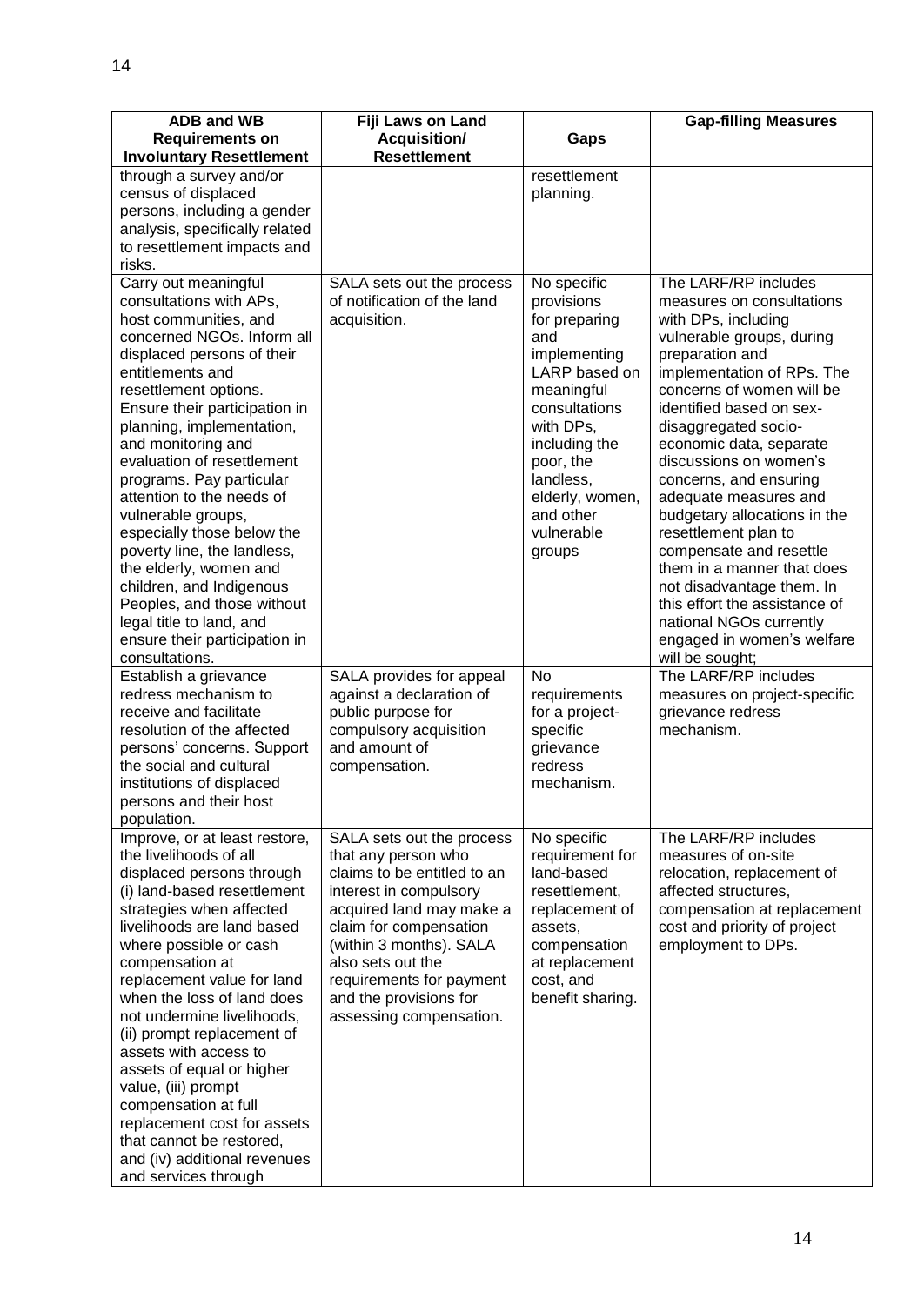| <b>ADB and WB</b><br><b>Requirements on</b>                                                                                                                                                                                                                                                                                                                                                                                                                                                                                                                                                                                                                                                                        | Fiji Laws on Land<br><b>Acquisition/</b>                                                                                                           | Gaps                                                                                                                                            | <b>Gap-filling Measures</b>                                                                                                                                        |
|--------------------------------------------------------------------------------------------------------------------------------------------------------------------------------------------------------------------------------------------------------------------------------------------------------------------------------------------------------------------------------------------------------------------------------------------------------------------------------------------------------------------------------------------------------------------------------------------------------------------------------------------------------------------------------------------------------------------|----------------------------------------------------------------------------------------------------------------------------------------------------|-------------------------------------------------------------------------------------------------------------------------------------------------|--------------------------------------------------------------------------------------------------------------------------------------------------------------------|
| <b>Involuntary Resettlement</b>                                                                                                                                                                                                                                                                                                                                                                                                                                                                                                                                                                                                                                                                                    | <b>Resettlement</b>                                                                                                                                |                                                                                                                                                 |                                                                                                                                                                    |
| benefit sharing schemes<br>where possible.                                                                                                                                                                                                                                                                                                                                                                                                                                                                                                                                                                                                                                                                         |                                                                                                                                                    |                                                                                                                                                 |                                                                                                                                                                    |
| Provide physically and<br>economically displaced<br>persons with needed<br>assistance, including the<br>following: (i) if there is<br>relocation, secured tenure<br>to relocation land, better<br>housing at resettlement<br>sites with comparable<br>access to employment and<br>production opportunities,<br>integration of resettled<br>persons economically and<br>socially into their host<br>communities, and extension<br>of project benefits to host<br>communities; (ii) transitional<br>support and development<br>assistance, such as land<br>development, credit<br>facilities, training, or<br>employment opportunities;<br>and (iii) civic infrastructure<br>and community services, as<br>required. | No equivalent provision.                                                                                                                           | FIJI laws have<br>no specific<br>provisions on<br>relocation,<br>transitional<br>support and<br>civic<br>infrastructure<br>and services.        | The LARF/RP includes<br>measures on-site relocation<br>of affected structures,<br>transitional allowances and<br>restoration of civic<br>infrastructure.           |
| Develop procedures in a<br>transparent, consistent, and<br>equitable manner if land<br>acquisition is through<br>negotiated settlement to<br>ensure that those people<br>who enter into negotiated<br>settlements will maintain<br>the same or better income<br>and livelihood status.                                                                                                                                                                                                                                                                                                                                                                                                                             | DOL has Procedures for<br>Land Acquisition through<br>negotiated settlement or<br>purchase.                                                        | No provision of<br>maintaining the<br>same or better<br>income and<br>livelihood<br>status for APs.                                             | The LARF/RP describes<br>measures on maintaining or<br>improving livelihoods of APs<br>through paying compensation<br>at replacement cost and other<br>assistance. |
| Ensure that displaced<br>persons without titles to<br>land or any recognizable<br>legal rights to land are<br>eligible for resettlement<br>assistance and<br>compensation for loss of<br>non-land assets                                                                                                                                                                                                                                                                                                                                                                                                                                                                                                           | -- Customary rights for<br>Fijian people/<br><b>Indigenous People</b><br>stipulate that individuals<br>without formal title are<br>also protected. | There is<br>nothing in the<br>FIJI Laws to<br>address the<br>issue of<br>displaced<br>persons without<br>land title or<br>legal land<br>rights. | The entitlement matrix for the<br>project provides for<br>resettlement assistance and<br>compensation for non-land<br>assets to non-titled DPs as<br>well.         |
| Prepare a resettlement plan<br>elaborating on displaced<br>persons' entitlements, the<br>income and livelihood<br>restoration strategy,<br>institutional arrangements,<br>monitoring and reporting<br>framework, budget, and<br>time-bound implementation                                                                                                                                                                                                                                                                                                                                                                                                                                                          | $\sim$                                                                                                                                             | FIJI Laws have<br>no provision of<br>preparing<br>LARP.                                                                                         | The LARF includes measures<br>on preparation of LARP for<br>subprojects involving land<br>acquisition/resettlement<br>impacts.                                     |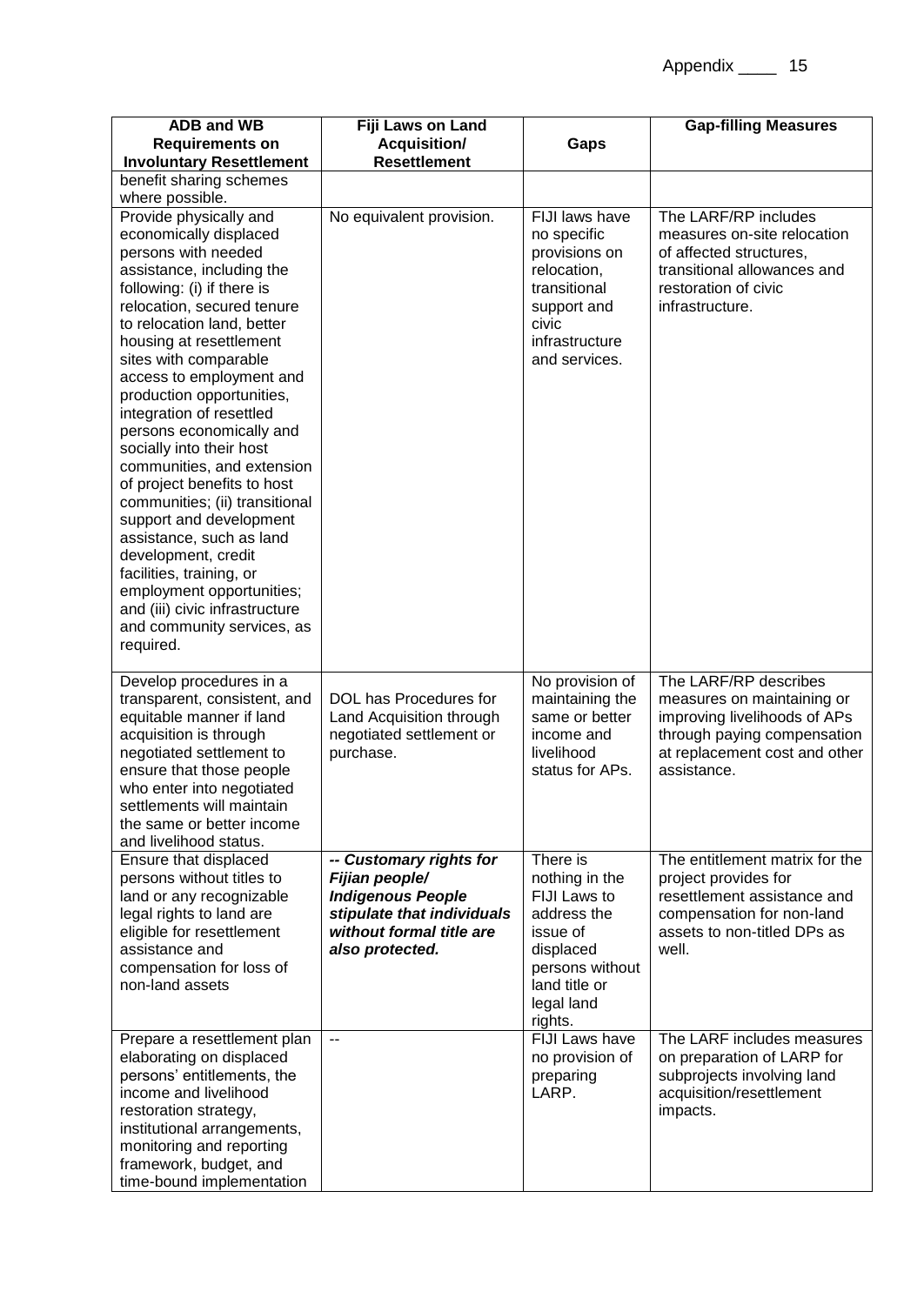| <b>ADB and WB</b><br><b>Requirements on</b><br><b>Involuntary Resettlement</b>                                                                                                                                                                                                                                                                                                                            | Fiji Laws on Land<br><b>Acquisition/</b><br><b>Resettlement</b>                                            | Gaps                                                                                                                                                                                                                              | <b>Gap-filling Measures</b>                                                                                                                                                                                                                                                                                              |
|-----------------------------------------------------------------------------------------------------------------------------------------------------------------------------------------------------------------------------------------------------------------------------------------------------------------------------------------------------------------------------------------------------------|------------------------------------------------------------------------------------------------------------|-----------------------------------------------------------------------------------------------------------------------------------------------------------------------------------------------------------------------------------|--------------------------------------------------------------------------------------------------------------------------------------------------------------------------------------------------------------------------------------------------------------------------------------------------------------------------|
| schedule.                                                                                                                                                                                                                                                                                                                                                                                                 |                                                                                                            |                                                                                                                                                                                                                                   |                                                                                                                                                                                                                                                                                                                          |
| Disclose a draft<br>resettlement plan, including<br>documentation of the<br>consultation process in a<br>timely manner, before<br>project appraisal, in an<br>accessible place and a form<br>and language(s)<br>understandable to affected<br>persons and other<br>stakeholders. Disclose the<br>final resettlement plan and<br>its updates to affected<br>persons and other<br>stakeholders.             | SALA sets procedures in<br>notification of landowners<br>at different stages of land<br>acquisition steps. | No<br>requirements<br>on disclosure of<br>an LARP.                                                                                                                                                                                | The LARF/RP includes<br>disclosure measures,<br>including posting of<br>documents on website as<br>well as providing information<br>to DPs.                                                                                                                                                                              |
| Conceive and execute<br>involuntary resettlement as<br>part of a development<br>project or program. Include<br>the full costs of<br>resettlement in the<br>presentation of project's<br>costs and benefits. For a<br>project with significant<br>involuntary resettlement<br>impacts, consider<br>implementing the<br>involuntary resettlement<br>component of the project as<br>a stand-alone operation. | No explicit provision                                                                                      | $\blacksquare$                                                                                                                                                                                                                    | Land acquisition/resettlement<br>costs will be included and<br>financed out of the project<br>cost.                                                                                                                                                                                                                      |
| Pay compensation and<br>provide other resettlement<br>entitlements before physical<br>or economic displacement.<br>Implement the resettlement<br>plan under close<br>supervision throughout<br>project implementation.                                                                                                                                                                                    | SALA sets timing for<br>payment of compensation.                                                           | <b>SALA</b> states<br>within 30 days<br>of notification,<br>but does not<br>specifically<br>state before<br>displacement.<br><b>DOL Procedure</b><br>provides for<br>75% before<br>construction<br>and 25% after<br>construction. | The LARF/RP includes<br>measures on full payment of<br>compensation for affected<br>assets before start of civil<br>works on affected land.                                                                                                                                                                              |
| Monitor and assess<br>resettlement outcomes,<br>their impacts on the<br>standards of living of<br>displaced persons, and<br>whether the objectives of<br>the resettlement plan have<br>been achieved by taking<br>into account the baseline<br>conditions and the results<br>of resettlement monitoring.<br>Disclose monitoring reports.                                                                  | No equivalent provision                                                                                    | Gap.                                                                                                                                                                                                                              | The LARF/RP includes<br>monitoring measures,<br>including requirements of<br>semi-annual safeguard<br>monitoring report.<br>Arrangements for monitoring<br>of resettlement activities will<br>be done by implementing<br>agency, supplemented by<br>independent consultant if<br>sub-project is considered<br>high risk. |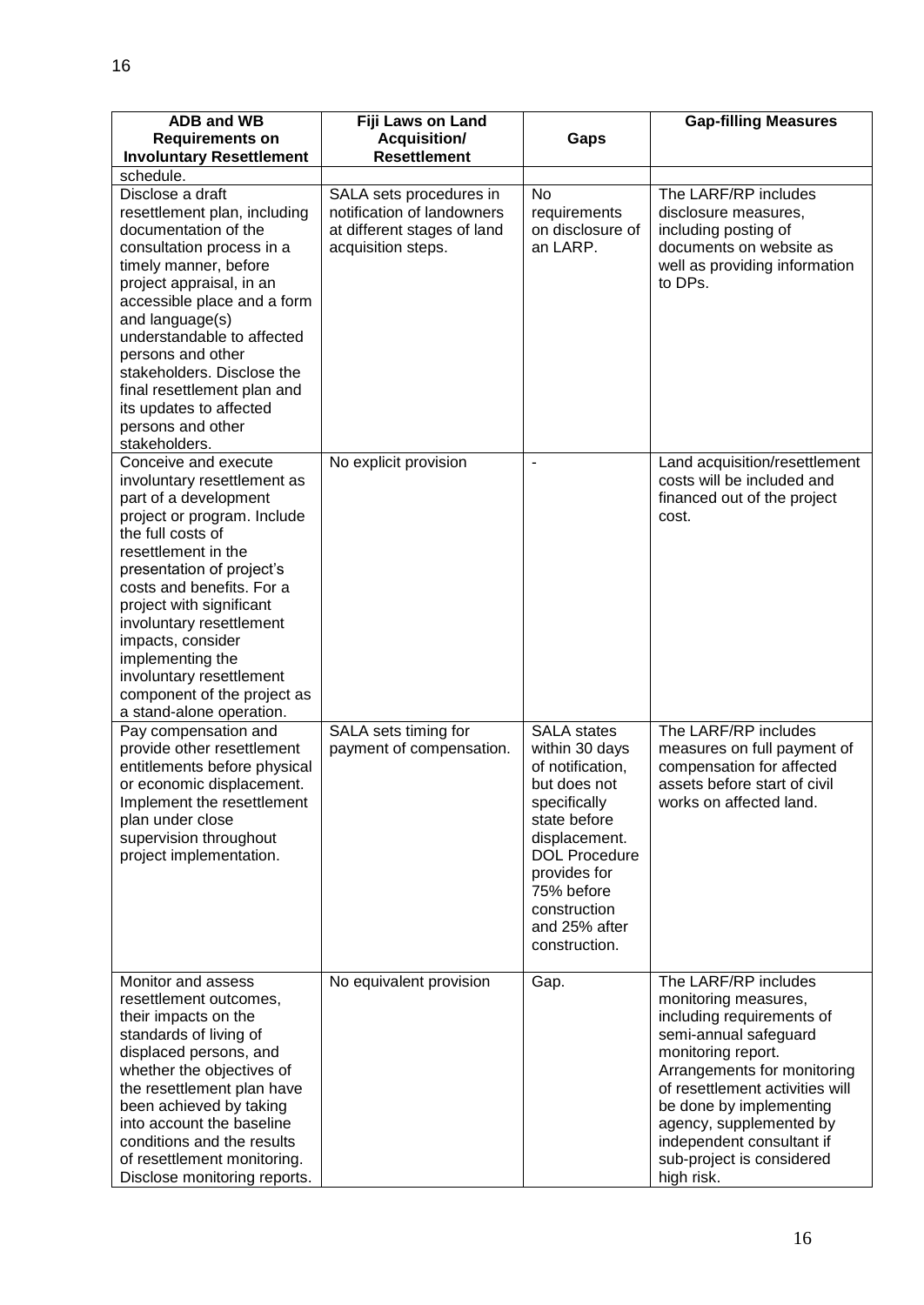28. In terms of major gaps, the Fiji SALA and its regulations do not require compensation payments to affected persons who have no recognized legal right or interest in the land, and only require compensation on a depreciated/book value basis for structures. Informal sharecroppers and squatters (non-titled) are, therefore, not entitled to any kind of compensation for the land they use. However, to comply fully with ADB and WB resettlement requirements, any non-titled people affected by the Project at the time of the land survey to determine the cut-off date for eligibility for compensation and rehabilitation assistance will be entitled to compensation for loss of structures, crops, trees, or incomes they derive from land, regardless of whether they have formal title to the land or not. And, all compensation including for structures will be at replacement cost without any deduction of depreciation.

29. The SALA does not provide relocation sites (in the case of resettlement) and there is no provision for assistance for the rehabilitation of adversely affected people. However, the project seeks to avoid resettlement where possible and otherwise minimize through alternative project designs. In case resettlement cannot be avoided, mitigation measures to restore livelihoods and standards of DPs/APs to pre-project levels are described in the LARF, including how resettlement should be conceived and executed with the need for APs/ DPs to be meaningfully consulted and involved in the planning and implementation of any sub-project resettlement plan

30. The Fijian law does not provide for any special assistance for vulnerable groups or the poorest section of those adversely affected, but it does not prevent Government from providing assistance to adversely project affected people including vulnerable groups. The LARF includes provisions to ensure that affected people particularly vulnerable and disadvantaged people are assisted to improve their living standards.

# **D.Project Principles, Entitlements and Procedures**

# <span id="page-16-0"></span>**(i) Project's Policy Principles**

31. The project's LARF has adopted a set of resettlement policy principles for the project which apply to all subprojects, as relevant. The principles are:

- Land acquisition will be avoided or minimized through careful engineering design during detailed design. There will be no or minimum physical displacement of people. The Project will avoid subprojects involving resettlement impacts of significant nature.
- Land acquisition and resettlement impacts will be assessed on time and LARP prepared based on social assessment. Draft LARP will be dislosed to affected persons before the subproject appraisal.
- The FRA and TLTB will be responsible for public consultation and public information. Consultations and public participation will be carried out as an ongoing process throughout project planning, design and implementation stages.
- Preparation of appropriate documents, planning and implementation for the acquisition of land and other assets will be carried out for each subproject and in consultation with the PAPs/ DPS. PAPs/ DPs will receive prior information of the compensation, relocation and other assistance available to them. The information to be provided in broadly described in Section E of the document. For each subproject, a LARP will be prepared to describe the specific involvement of resettlers in the sub-project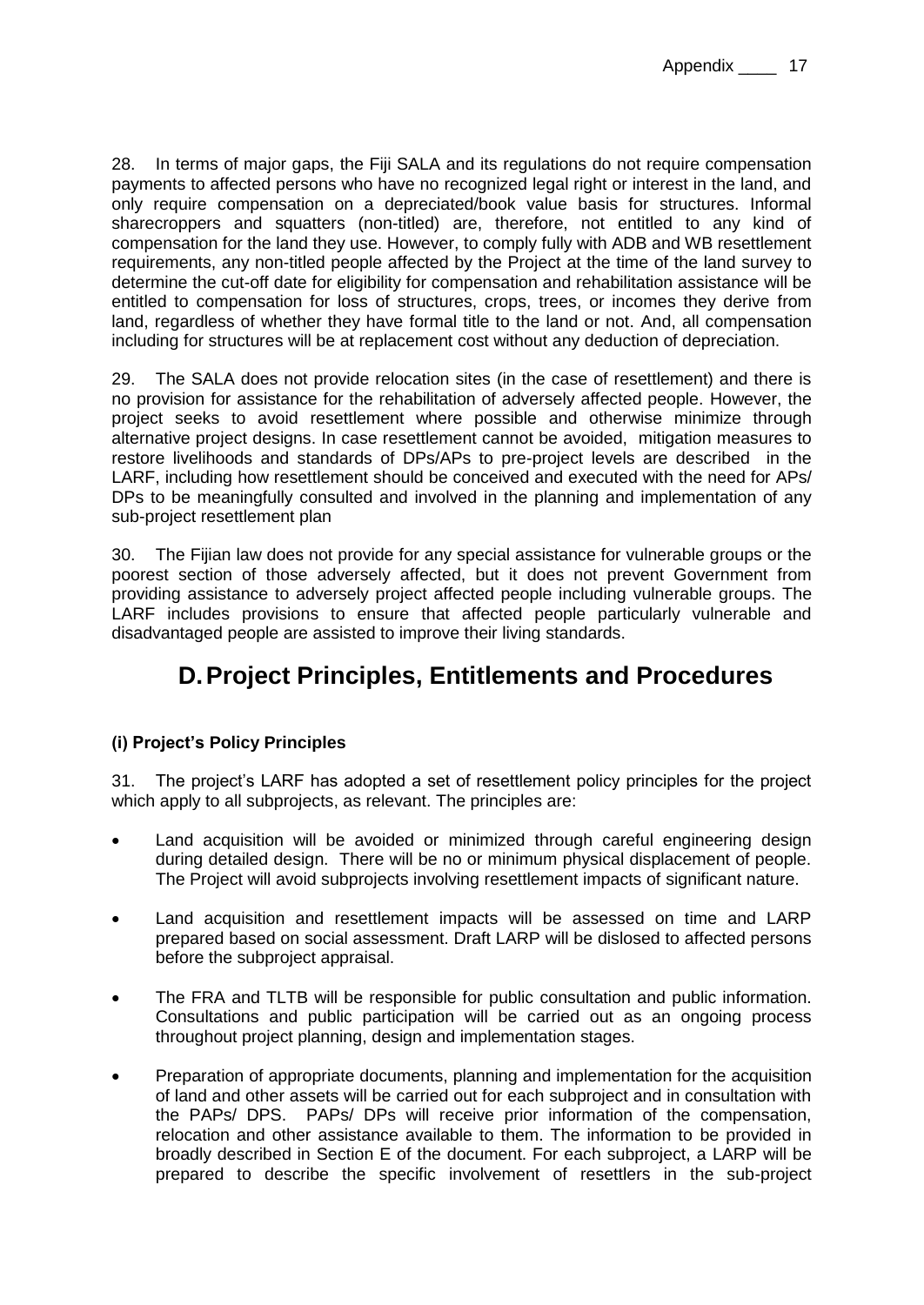communities and the related institutional arrangements for their participation. . and for establishing the forms of compensation and assistance as well as a grievance mechanism based on cultural practices and agreeable to APs/DPs

- DPs will receive compensation at replacement cost from FRA for their loss of land and assets (houses, other fixed structures), crops and trees and this should ensure they will be as well off or better off as without the Project. Compensation for vulnerable households will aim to restore or improve their livelihood and will be carried out with respect for their cultural values and specific needs.
- Additional compensation and assistance will be provided, as required, to restore or improve living standards of all APs (as per ADB or WB requirements)*,* including: (i) compensation to non-title holders such as squatters and sharecroppers recorded as of the cut-off date; (ii) compensation for any loss of livelihoods or income; (iii) compensation at full replacement cost for structures without deduction of depreciation, inclusive of transaction costs; (iv) compensation for transaction costs such as administrative charges, taxation and registration and titling costs; and (v) incomerestoration measures.
- All compensation will be fully paid to DPs prior to the commencement of site clearance at each subproject site.
- Absence of formal title is not a bar to compensation and assistance, and particular attention will be paid to women and other vulnerable groups, as well as to sharecroppers or tenants without legal rights.
- Land acquisition will be conceived as part of the Project and costs related to the land acquisition/resettlement will be included and financed out of the Project cost as part of the GoF contribution to the Project cost.
- The impacts of the subprojects, including unforeseen losses and damages that may occur during either construction or operation, will be carefully monitored and remedial steps taken as required.

### **(iii) Eligibility for entitlements and types of displaced persons**

30. The date of land survey will be the "cut-off-date" for eligibility of compensation and rehabilitation assistance. Landowners and/or users that have documented claims to affected land, crops, and trees as of the cut-off date will be eligible for compensation and/or rehabilitation assistance as per the project policy.

- 31. The main categories of displaced persons eligible for compensation include:
	- a) DPs with formal legal rights (Type 1). These are generally the customary owners of *iTaukei* lands or those with individual freehold titles recorded in the title registry and cadastral records in Fiji. This category also includes leaseholders with formal legal rights as tenants.
	- b) Persons whose rights are not formal or legal, but whose claims on land or assets are recognized under national laws, such as those having informal leases on *iTaukei* land. (Type 2). Customary land tenure systems in Fiji are based on usufruct rights to land, and although no titles may exist, in practice some *mataqali* or individual households are granted use of land by owners, without formal title or leases. Where land records cannot be legalized, documentation and testimony from village chiefs and community leaders may be proposed to determine eligibility for compensation, replacement land, or other resettlement assistance.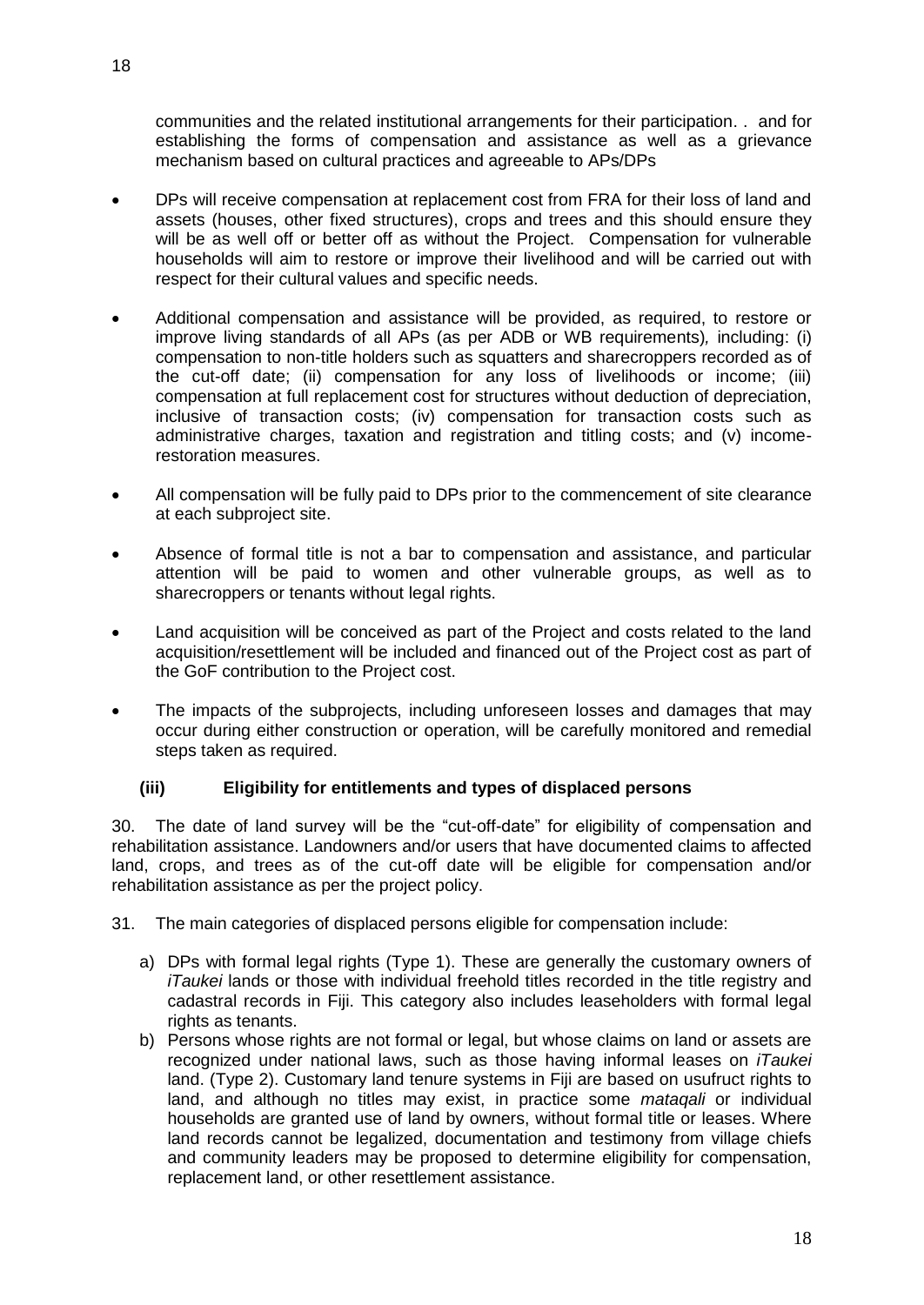c) Persons with no legal rights to land or assets at the time of assessment or census. (Type 3). This may include sharecroppers, squatters, or wage labourers who depend upon the land acquired. They have neither legal rights not recognizable ownership claims, but if the project land acquisition destroys their livelihoods, they are considered displaced persons and are entitled to receive resettlement assistance.

### **(iv) Entitlement Matrix**

-

32. A common matrix in the table below has been developed for the project taking into account potential impacts under the Project as a whole. This will guide the preparation of subproject specific entitlement matrix that will be developed as part of the LARP for each subproject. The subproject level matrix will show the exact types of losses and definition of the entitled person, or unit of entitlement.

| Impact/Type of<br><b>Loss</b>                                                                                                                                                                           | <b>Application</b>                                               | <b>Entitled DPs</b>                                                       | <b>Entitlement</b>                                                                                                                                                                                                                                                                                                                                                                                                                                                                                                                                                                                                                                                                                                                                              |
|---------------------------------------------------------------------------------------------------------------------------------------------------------------------------------------------------------|------------------------------------------------------------------|---------------------------------------------------------------------------|-----------------------------------------------------------------------------------------------------------------------------------------------------------------------------------------------------------------------------------------------------------------------------------------------------------------------------------------------------------------------------------------------------------------------------------------------------------------------------------------------------------------------------------------------------------------------------------------------------------------------------------------------------------------------------------------------------------------------------------------------------------------|
| Temporary<br>occupation<br>including any<br>damages within<br>land used<br>temporarily<br>Loss of access<br>during<br>construction<br>causing<br>inconvenience<br>to DPs or<br>impacting<br>livelihoods | Customary land<br>required<br>Alienated land<br>required         | Landowners/users<br>of customary land<br>Owners, Lease-<br>holders, users | Rent as negotiated with landowners. All temporary<br>use of land will be through written agreement with<br>the landowner/lease-holder and land will be<br>returned to the landowners after rehabilitation to<br>original or better condition.<br>Compensation at replacement cost for any<br>damages within land used for project.<br>The project will ensure that DPs have<br>uninterrupted access to their land and livelihood<br>sources. In case of any unavoidable loss of<br>access, DPs will be provided compensation for<br>their losses at replacement cost. For PAPs/ DPs<br>whose business income is temporarily lost due to<br>the project, a disruption allowance will be given in<br>cased on the temporary projected business<br>income is lost. |
| Permanent loss<br>of land                                                                                                                                                                               | Customary land<br>required for the<br>project construction       | Landowners/users<br>of customary land                                     | Cash compensation at replacement cost.                                                                                                                                                                                                                                                                                                                                                                                                                                                                                                                                                                                                                                                                                                                          |
|                                                                                                                                                                                                         | Alienated land to be<br>acquired for the<br>project construction | Owners/Lease-<br>holders/Users                                            | Cash compensation at replacement cost; OR<br>New lease for alternative land, with no cost to DPs<br>for relinquishing original lease and processing<br>alternative lease.                                                                                                                                                                                                                                                                                                                                                                                                                                                                                                                                                                                       |
| Loss of<br>gardens, trees,<br>crops,<br>perennials,<br>and/or<br>productive<br>trees/plants                                                                                                             | Standing crops, trees<br>in the ROW                              | Owner(s) of crops<br>or trees<br>irrespective of<br>legal status          | Compensation at replacement cost as determined<br>by the Forest Department for timber trees and the<br>Department of Agriculture for crops or productive<br>plants/trees.                                                                                                                                                                                                                                                                                                                                                                                                                                                                                                                                                                                       |
| Partial or total<br>removal of<br>structure<br>(house or<br>commercial<br>structure)                                                                                                                    | Structures in ROW                                                | Owner of<br>structure<br>irrespective of<br>legal status                  | Compensation at replacement cost without<br>deductions for depreciation or salvaged materials;<br>and assistance in locating suitable alternative<br>housing or commercial building.<br>Shifting allowance <sup>4</sup> for relocating household or<br>business goods.                                                                                                                                                                                                                                                                                                                                                                                                                                                                                          |

#### **Matrix of Entitlements**

The shifting/relocation allowance will be agreed between the FRA and the household/DP on a case-by case basis. The shifting allowance will be adequate to cover: (i) dismantling of the structure; (ii) transport of structure/housing materials salvaged and all household effects/commercial goods; and (iii) costs of alternative accommodation, if required, while the structure is being re-built.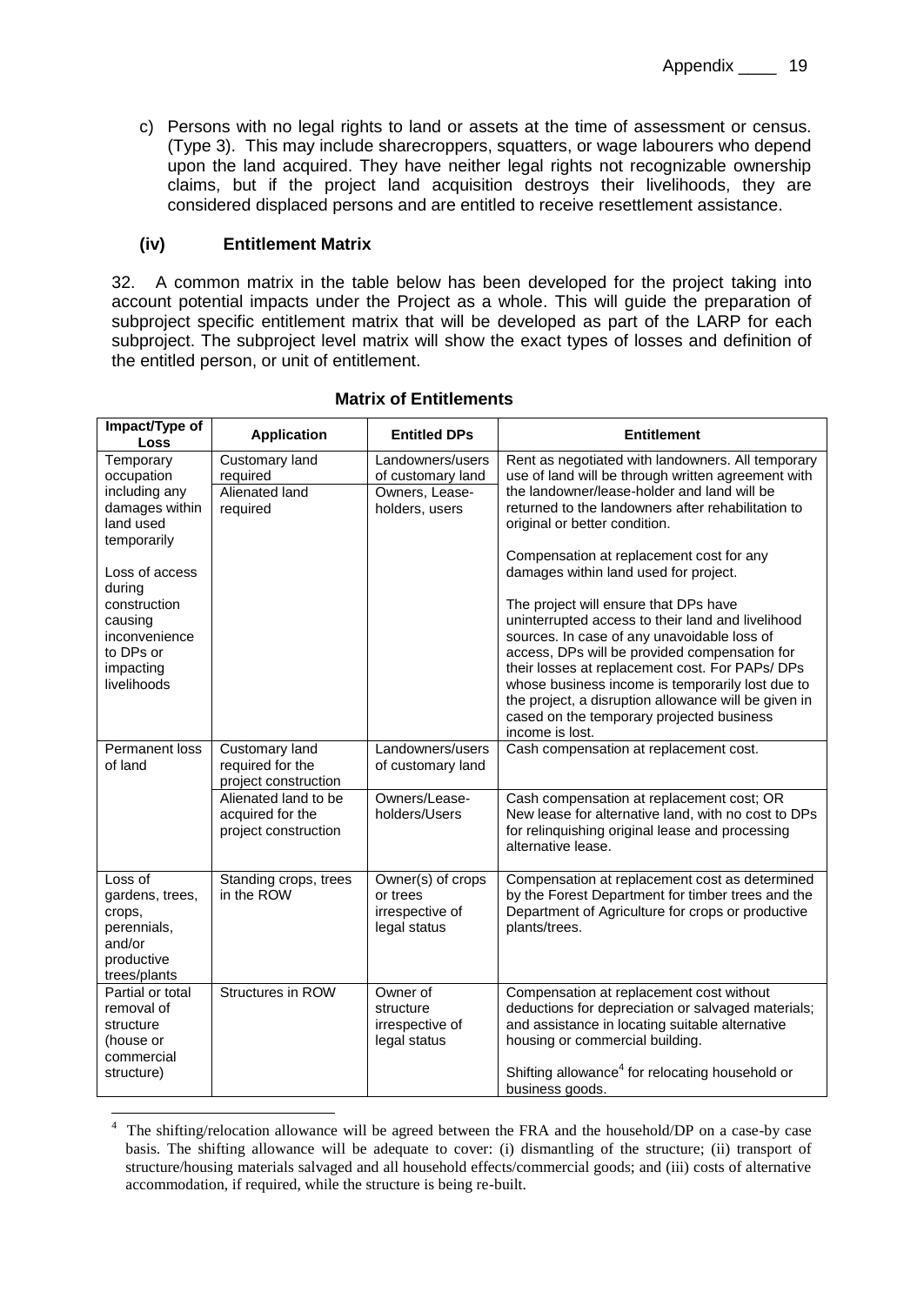| Affected<br>vulnerable<br>households      | Vulnerable<br>households losing<br>assets to the project                             | Vulnerable<br>households<br>identified through<br>consultation with<br>community<br>leaders. In the<br>project's context<br>vulnerable groups<br>include<br>households<br>headed by<br>women, elderly,<br>disabled, poor<br>households, and<br>physically<br>relocating<br>households. | Access to training programs developed under the<br>Project;<br>Employment during construction and maintenance<br>for two household members (one male and one<br>female). Vulnerable groups will get priority in<br>these activities.<br>Additional cash assistance depending on extent of<br>disruption to vulnerable AP's livelihood<br>mechanism. Amount to be specified in the LARP. |
|-------------------------------------------|--------------------------------------------------------------------------------------|----------------------------------------------------------------------------------------------------------------------------------------------------------------------------------------------------------------------------------------------------------------------------------------|-----------------------------------------------------------------------------------------------------------------------------------------------------------------------------------------------------------------------------------------------------------------------------------------------------------------------------------------------------------------------------------------|
| Displacement<br>of community<br>structure | Community structure<br>or resources within<br>ROW if removed for<br>project interest | Community<br>representatives as<br>identified by the<br>social impact<br>assessment                                                                                                                                                                                                    | Replacement as agreed with community or cash<br>compensation replacement cost without<br>deductions for any materials salvaged.<br>Assistance with dismantling and reconstructing<br>structure or property.                                                                                                                                                                             |
| Unforeseen or<br>unintended<br>impacts    | Any impact identified<br>during implementation                                       | Concerned<br>affected people                                                                                                                                                                                                                                                           | Determined as per the spirit of this LARF.                                                                                                                                                                                                                                                                                                                                              |

### **(v) Process for Valuation of Compensation**

33. FRA prepares initial valuations using local market prices, and data in this regard is obtained from the Valuation Division of the MLMR. The FRA may also involve the Department of Fisheries to assess compensation requirements, if any, regarding traditional fishing rights in river areas where bridges are expanded or altered. Finally determined prices, nonetheless, come about through negotiation with affected persons, because often market conditions for the replacement of land and assets are absent.

34. The current practice is to undertake valuation by FRA valuers and provide a private valuer to affected landowners in case of any disagreements. The FRA will continue providing the private valuer under the project, as a regular practice. It will inform the affected landowners at the beginning of the negotiation process about the availability of a private valuer and pay the valuer's fee if landowners decided to use this service.

35. The compensation to be offered will be at replacement cost based on actual market price of affected land and asset. If the government policy does not provide for full replacement costs (e.g. for transaction costs), the project's compensation will include top-up payments or assistance to cover the full replacement cost.

36. Full replacement cost is the cost of replacing an expropriated asset of the same or better quality in the current land and/or asset. Full replacement cost includes the following elements:

a) **Fair market value**: Where markets function, fair market value can be assessed by examining land sales records in the last 3 or 4 years for similar properties. In parts of Fiji, land values differ widely because of factors such as proximity to the coast (for tourist developments), or fertility and flatness of agricultural land (for market gardening). In such cases, the market value is the going price of an asset in the open market, but where markets do not exist (as in much of rural Fiji), field investigations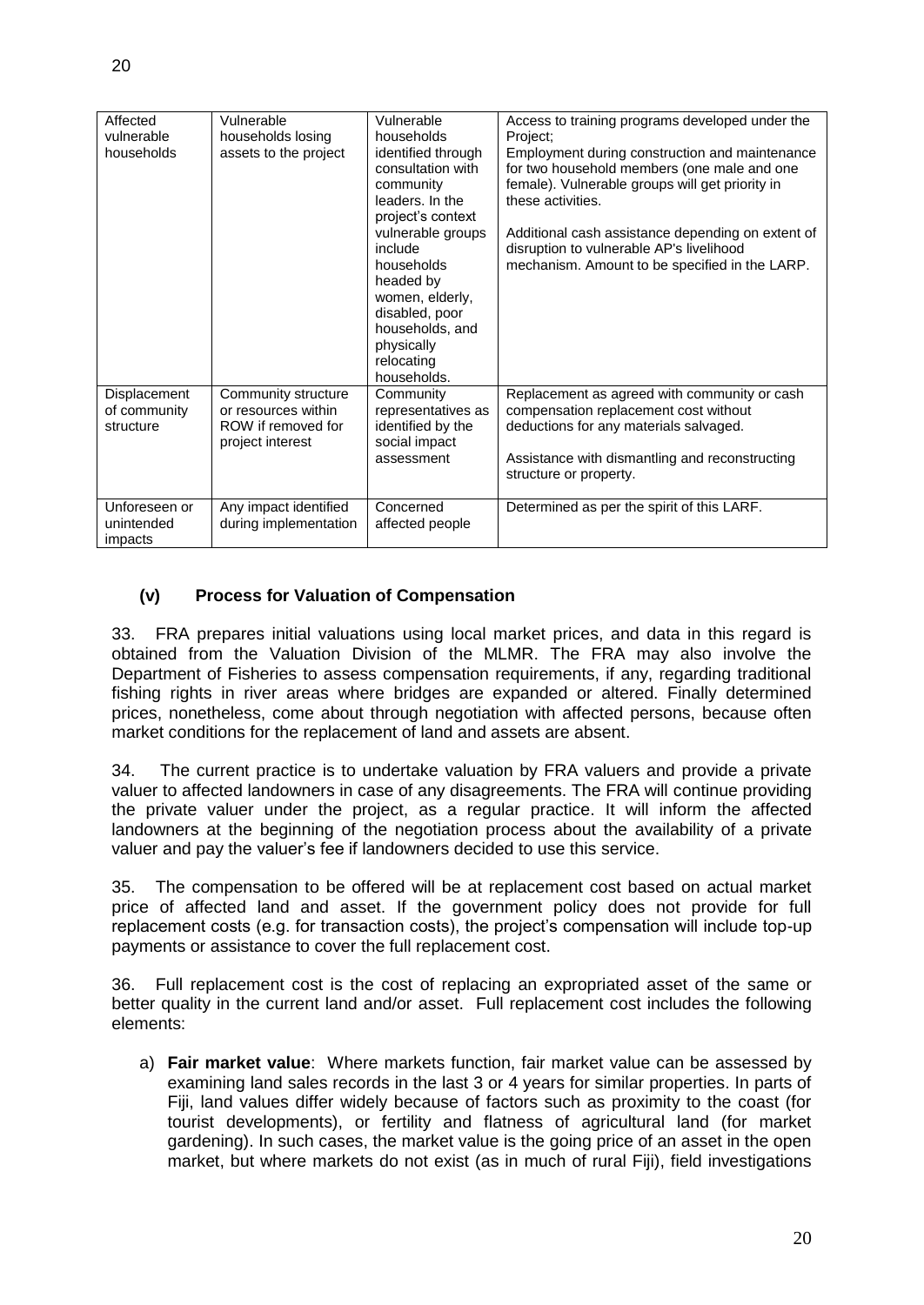are needed to collect baseline data to value assets, and to ensure that the valuation is realistic.

- b) **Transaction costs:** These may include the legal and documentation expenses associated with updating land records to reflect sales, transfers, inheritances and leases, as well as the legal expenses associated with registering property titles for replacement lands and houses. Transport costs may also be included. These costs will be paid by the project and are counted as part of the replacement cost.
- c) **Interest accrued:** When there is a gap of time between the agreed schedule and the actual payment of compensation, the interest that accrues over that period must be included in the replacement costs.
- d) **Transitional and restoration costs:** Transitional cost involves a short-term subsistence allowance to support the displaced persons through a period of income loss due to the project. Restoration cost refers to necessary improvements on land or to housing to achieve the objectives of enhancing or at least restoring, livelihoods, compared with pre-project levels.
- e) **Depreciation** will not be considered when valuing compensation for affected structures.

### **(vi) Procedures for Land Acquisition and Compensation**

37. Land acquisition procedures will be initiated once land surveys are completed, the design is done, and the alignment plan is agreed and approved by the FRA. The FRA will forward outline plans to the DOL, showing the estimated land-take, and request them to acquire the land. The DOL, on receiving the request, passes the alignment plan to the statutory section to prepare acquisition diagrams and carry out a search on land owners affected. After this, the plans are forwarded to the Valuation Division, which will assess compensation requirements and obtain all the land clearances. Once the Valuation Division has received the consent of the landowners, field inspections are carried out and a valuation report prepared based on an inventory of losses, taking into account relevant data and sales analysis. FRA's lands and valuation officers work with DOL and relevant agencies in this process, including valuation of compensation. As stated in the previous section, FRA will also inform landowners of availability of the service of private valuaer at the beginning stage of this process.

38. Where *iTaukei* lands are involved a meeting will be convened with members of the identified *mataqali,* arranged by the FRA (usually the Lands Liaison Officer), assisted by the Provincial Council, to undertake negotiations to come to agreed values. The FRA will send the proposal to the TLTB, which will negotiate on behalf of the landowners. The *mataqali* owning the land will, however, have a final say whether to accept or reject the TLTB recommendations.

39. A Sale and Purchase Agreement is then entered into between the TLTB on behalf of the *mataqali*, and DOL. The Sale and Purchase Agreement is forwarded to the TLTB for its Board's consent, accompanied by the relevant fees. Cheques are then processed and paid to the TLTB Board, based on estimated area, to be adjusted after the final survey and completion of works.

40. Leasehold native land follows a similar process, where a field inspection is carried out, a Valuation Report prepared and a Price Agreement executed. The Agreement is sent to the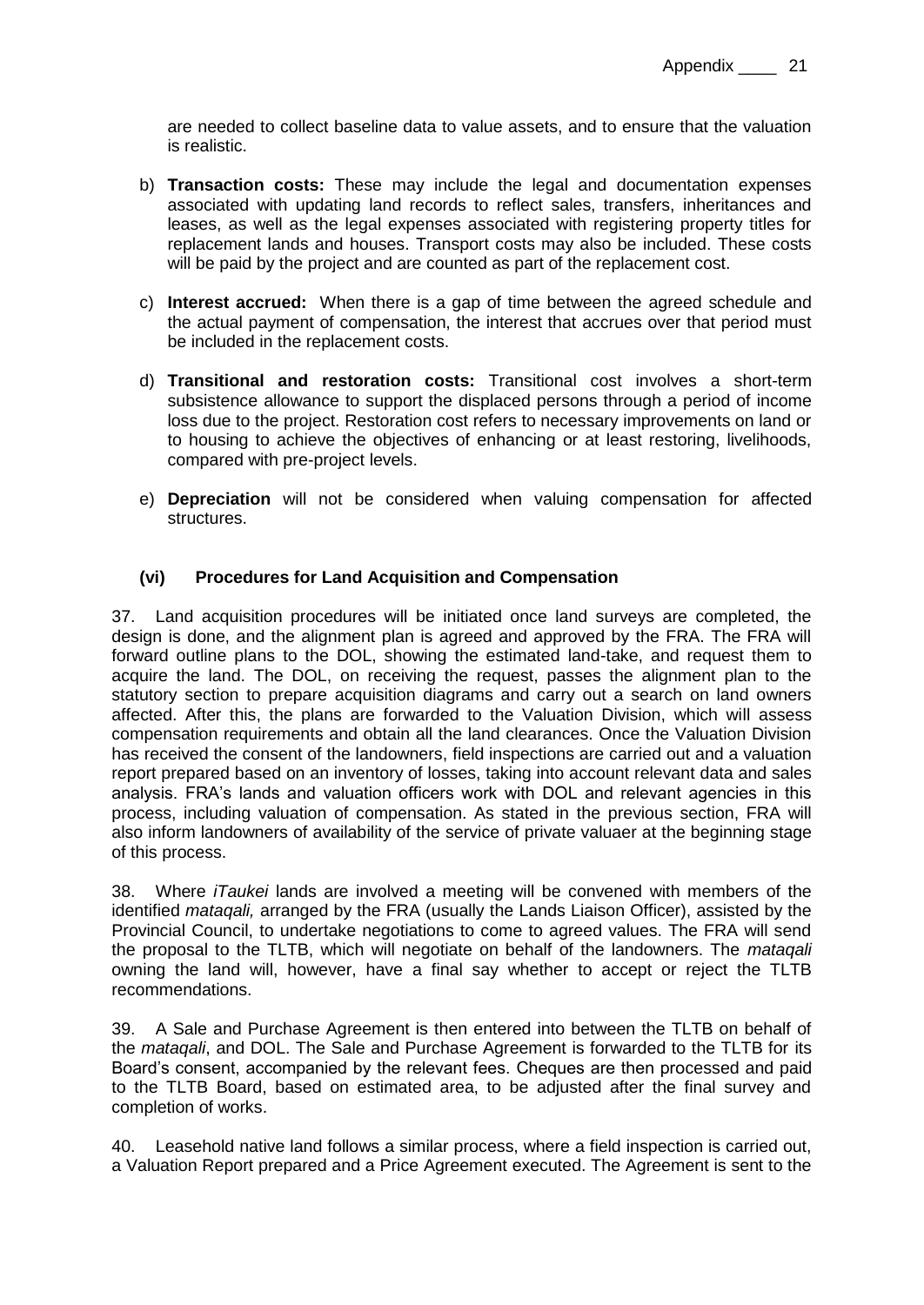TLTB with relevant consent fees for the Board to approve. If the lease is a registered one, then a caveat is lodged in the Titles Office (as an interim arrangement to prevent changes before the Sale and Purchase agreement can be finalized). The price paid for land will sometimes need to be divided between lessees and owners. Crown or state leases follow a

similar process but do not require the Director of Lands consent.

41. In the case of freehold lands, after discussion with the DOL, the Valuation Division will prepare a Sale and Purchase Agreement and negotiate the purchase.

42. When compensation has been paid, a Certificate of Transfer is prepared and sent for execution. The FRA is then able to begin construction.

43. Following completion of the construction work, a final survey plan is done and once approved, this is viewed against the original acquisition diagrams. If the land used is found more than the original estimate then compensation will be adjusted to the exact size of the land used. In the case of leasehold land, after final surveys have been approved, compensation is adjusted in case of any excess land and surrender documents are prepared. The lessee is asked to provide lease documents for registration of the surrender at the Titles Office. The surrender documents are then forwarded to the TLTB prior to registration. The caveat is then withdrawn and title is retuned to the owners.

<span id="page-21-0"></span>44. FRA's social impact manager will work closely with the DOL and the TLTB to ensure safeguards are implemented as set out in the LARF.

# **E. Assessment of Impacts and Preparation of LARP**

#### <span id="page-21-1"></span>*Subproject Screening*

45. The project's screening process will identify potential impacts of land acquisition and adopt necessary measures to avoid or minimize such impacts. FRA will screen impacts by completing the Subproject Screening Form as found in Annex 1. On the basis of the screening, FRA will adopt one of the following approaches:

i. Further redesign of the subproject to avoid/minimize land acquisition/resettlement.

ii. Preparation of the LARP if there are unavoidable land acquisition/resettlement impacts.

In the event of no land acquisition/resettlement, this will be reported in the subproject report along with a due diligence report confirming that there is no need to prepare the LARP. The Due Diligence Report will include:

- A brief description of the site including a location map and pictures;
- A description of proposed works and type of activities;

 Confirmation of land status, ownership, and usage (supported by land records);

- Findings of the field visit and observations on the subproject site;
- Process and outcome of consultations with stakeholders. Records of meetings (attendance, minutes, etc.); and
- Confirmation that there are no land issues and a LARP is not needed.

46. The subproject report, including the Subproject Screening Form and all other relevant information about land acquisition/resettlement, will be submitted to ADB and WB together with the feasibility study report.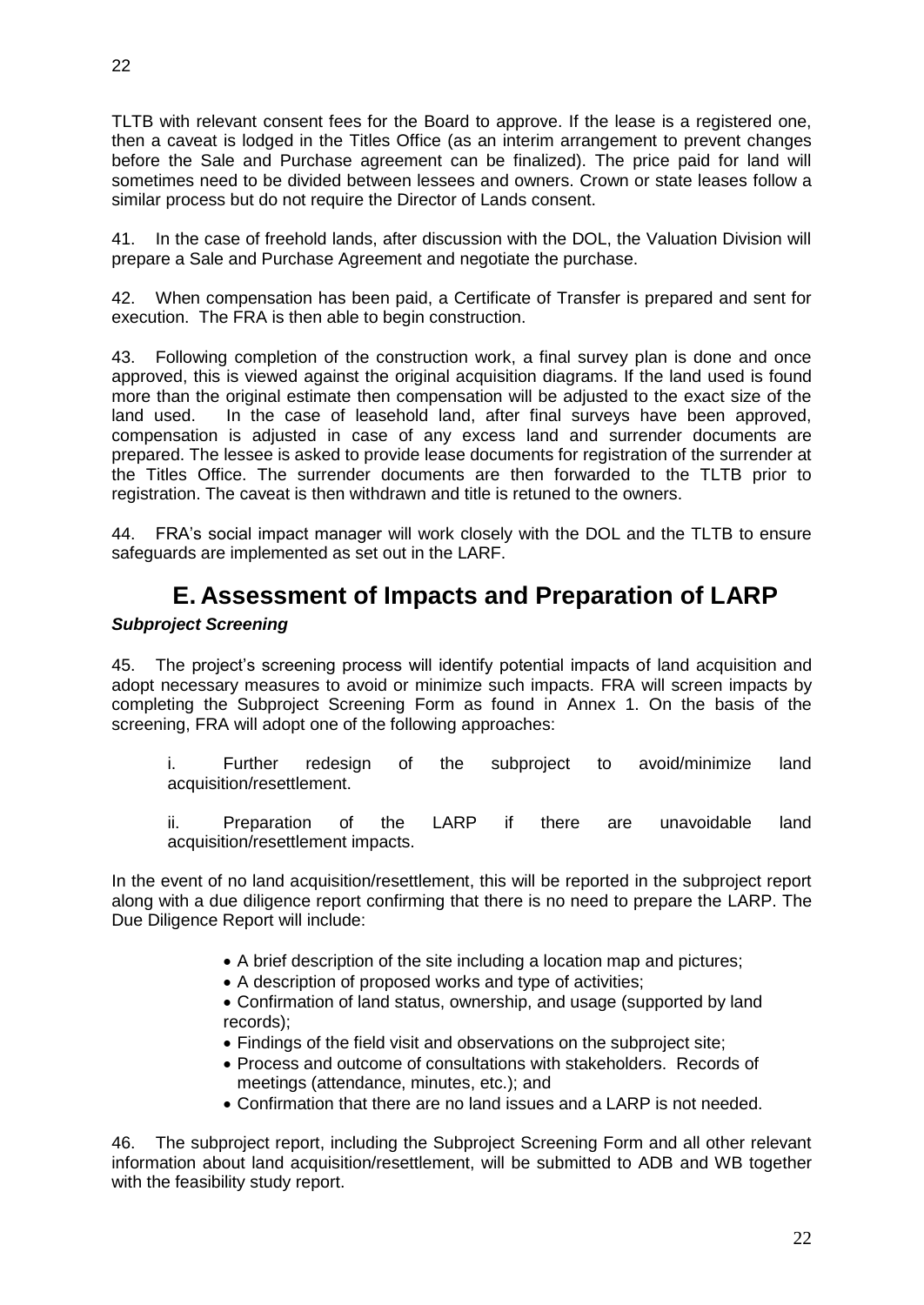#### <span id="page-22-0"></span>*Initial Social Assessment*

47. If resettlement is anticipated for any sub-project, the project authorities will carry out an initial social assessment to determine potential social issues and likely adverse impacts at the sub-project identification stage. Based on the initial social assessment decision can be taken on the types of detailed studies and field investigations required and necessary documentation.

#### <span id="page-22-1"></span>*Preparation of LARP for Subprojects*

48. The LARP will be prepared for subprojects involving land acquisition/resettlement impacts. The Annex 2 provides the outline of the LARP. The FRA will prepare the LARP with assistance from DOL, TLTB and other relevant authorities in the subproject area, and with close consultation with village leaders and DPs. The LARP must be submitted to and approved by ADB and ADB prior to awarding a contract for civil works for subprojects involving resettlement impacts.

49. The preparation of the LARP will include the following steps and activities:

i. The FRA will organize consultations with DPs. The purpose of the consultations is to inform the DPs about the scope of works; and, the land acquisition/resettlement requirements. In the presence of village leaders, landowners/DPs and other stakeholders, FRA will identify the affected land and assets on the ground.

ii. The FRA will conduct a detailed measurement survey (DMS) based on detailed engineering design and demarcation of land to be acquired. The DMS will include a) a census and socio-economic survey of APs, and b) measurement and inventory of affected land and other assets. The census and inventory of losses survey will count all DPs and a detailed list of affected land and other assets will be prepared. It will be conducted in a participatory manner to estimate impacts and losses. The socio-economic survey may cover all DPs if their number is small, but it will cover at least 10% of DPs and 20% of severely affected DPs. The surveys will document existing socio-economic conditions of DPs, including (a) demographic, education, and occupational profiles; (b) livelihoods and income; (c) type of land, use of land and other resources; and, (d) other relevant social aspects. The data will be disaggregated by gender and other relevant aspects such as number of DPs belonging to vulnerable groups.

iii. A draft LARP will document the types and amounts of land that will be required. It will also summarize numbers of DPs; how they are affected by the losses; compensation and other assistance to which they are entitled to; and, amounts of compensation. The details will vary depending on the magnitude of land acquisition/resettlement. The LARP will also identify gender concerns and special measures for vulnerable DPs (if any) through consultations with affected communities. The LARP will include sufficient budget and specify source of funds, and confirm that compensation is at replacement costs based on market prices. There will be a cut-off date for the eligibility of compensation and/or rehabilitation assistance. The LARP will include an implementation schedule ensuring that civil works will not commence until compensation and/or assistance has been paid to DPs.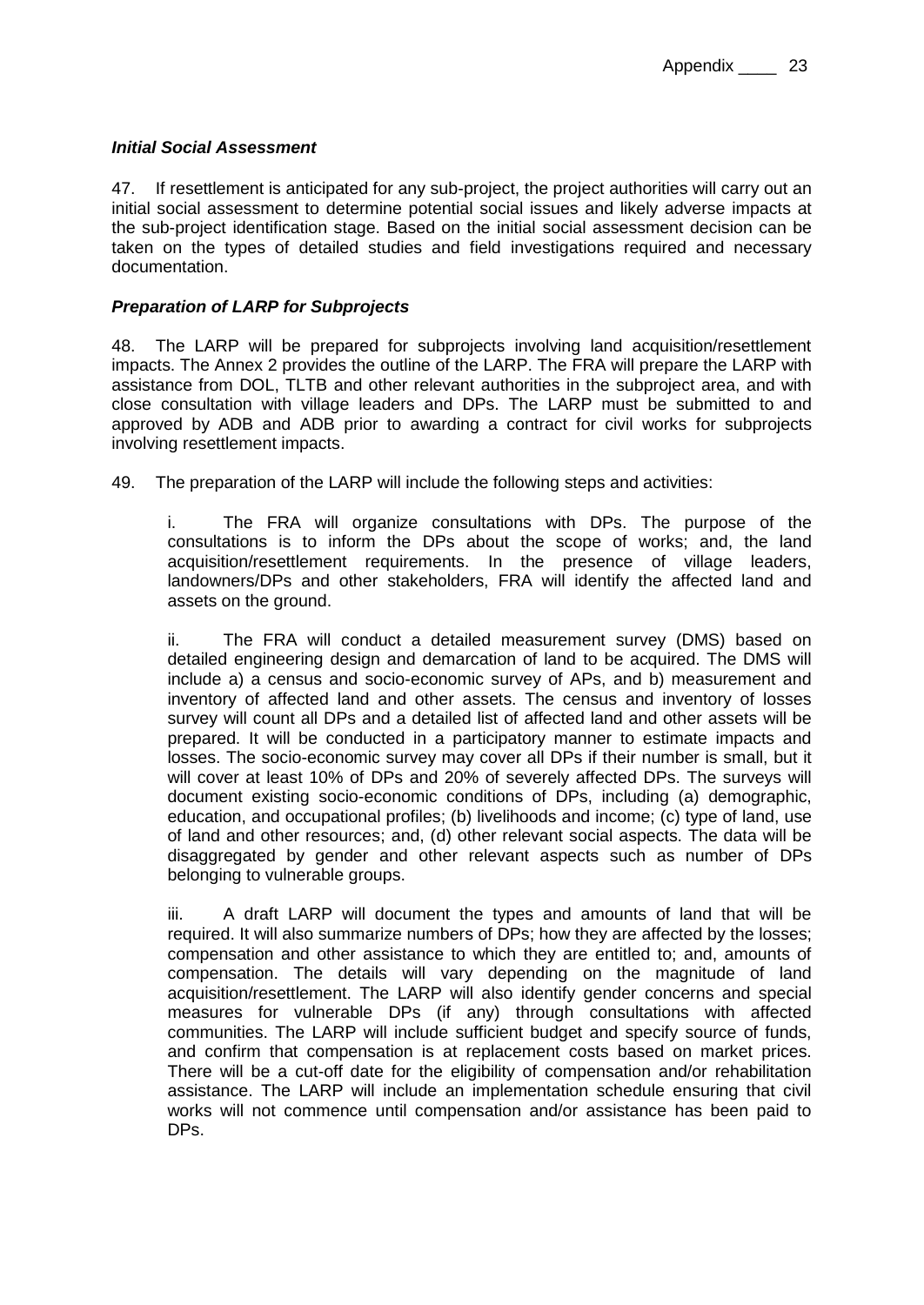iv. The draft LARP will be presented to DPs and other stakeholders in a public meeting. DPs will be encouraged to express any concerns or suggestions. Copies of the draft LARP and/or summary brochures will be available during these consultations. The subproject LARP will be finalized, incorporating comments and suggestions of DPs.

v. The LARP will be submitted for approval to FRA and ADB and WB. It will be disclosed to DPs and posted on ADB's website.

vi. The LARP will be coordinated with the government's land acquisition procedure.

# <span id="page-23-0"></span>**F. Consultation, Participation and Disclosure**

49. Information dissemination, meaningful consultation, and participation of DPs and key local agencies will be undertaken to maintain transparency, raise awareness, reduce potential conflicts and delays, and achieve the objective of the LARP. The actions that will be undertaken for participation in the various stages of land acquisition and resettlement planning are:

- Identification of stakeholders, who will be involved in planning and implementation: DPs, local officials (Rural Local Authority, Provincial Administration, Provincial Council, District Office), local communities at subproject sites, project authorities, implementing agencies, and NGOs.
- Dissemination of information (including project entitlements), and appropriate mechanisms for feedback and facilitation of the consultation process.
- Setting of a grievance redress mechanism and procedures.
- Community participation in monitoring the LARP.

### **(i) Mechanisms for consultation**

50. A variety of mechanisms will be utilized to consult with stakeholders and DPs during preparation and implementation of LARP including: (a) village meetings involving both women and men from communities - to consult them and to disseminate information about the subproject; (b) specific facilitated meetings with DPs including mataqali leaders, land owners, and users affected directly by the project; (c) separate meetings with women DPs and vulnerable households; (d) key informant interviews with relevant government staff, *mataqali* leaders, *Turaga-ni-Koro*, chiefs, women, religious and youth leaders (d) one-to-one socio-economic household survey of DPs and affected communities; (e) participatory compilation of the Inventory of Losses, and (f) informal conversations with passers-by and transport users near the subproject sites. Consultations will be undertaken in the Fijian vernacular where possible, or translated from English into the local Fijian dialect. Household interviews or focus group discussions with Indo-Fijians should, where possible, be conducted in Hindi or English.

51. An important incentive to greater participation is to ensure consultations are undertaken at venues and times that do not disadvantage women. Where it is impossible or inconvenient for women to attend community meetings or DP consultations because of child care responsibilities, caring for the sick and elderly, or because of traditional norms, women will be consulted in their own homes.

### **(ii) Responsibilities for Consultation and Participation**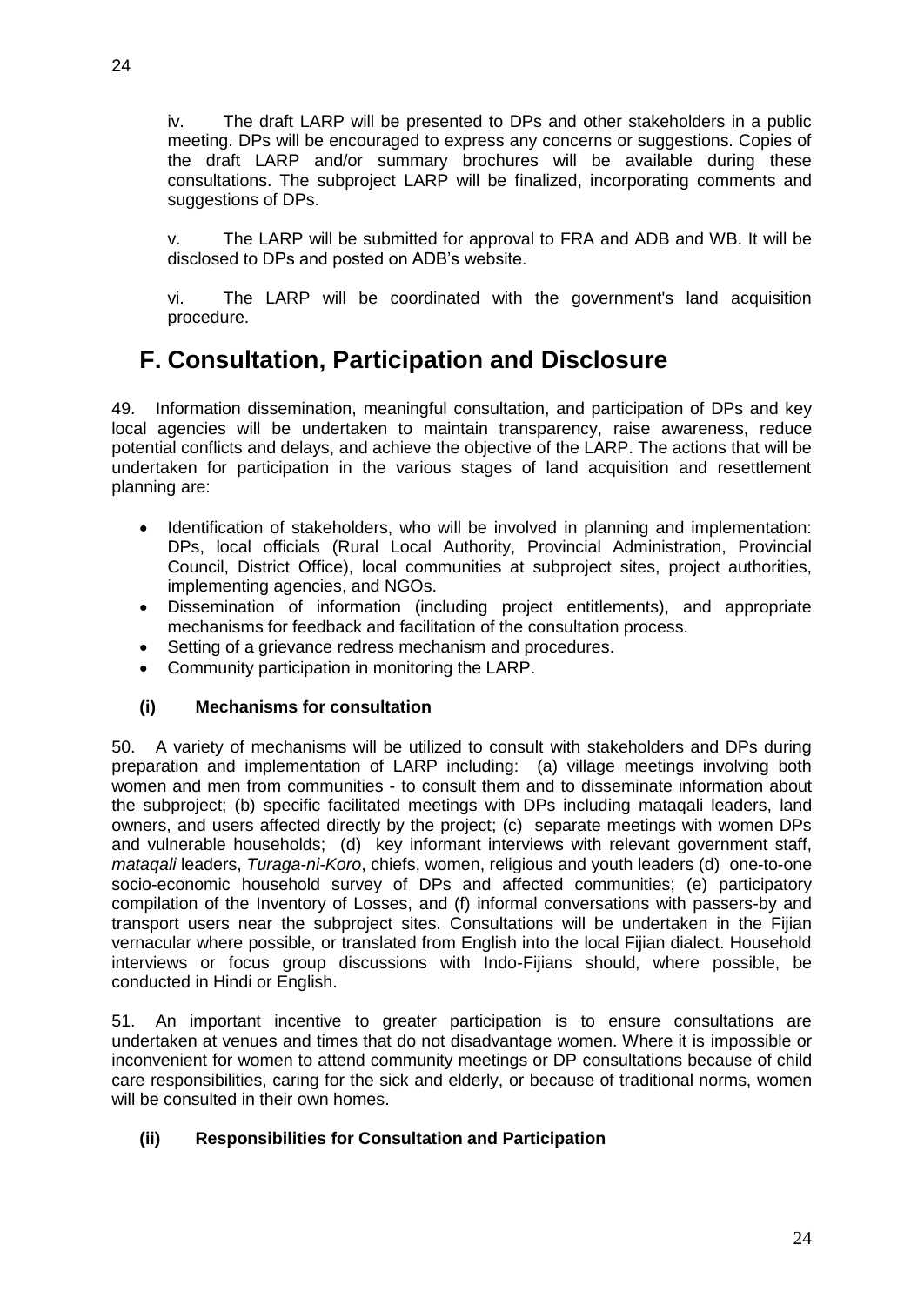52. The key organisations involved in facilitating and managing the participation, consultation and disclosure for the land acquisition, resettlement, and compensation process are:

- a) The FRA will have overall responsibility for consultation and participation of stakeholders. One of the FRA's staff will facilitate community liaison activities.
- **b)** The safeguards specialists at FRA will ensure that consultation occurs as planned, and that information is disclosed in a timely way. They will be responsible for preparing information brochure and disseminating it widely to affected communities and local authorities.
- c) The DOL Valuation Division in the MLMR will work with/assist FRA land officers in (a) village consultation meetings; (b) all initial valuations; (c) identification of owners and leaseholders and (d) negotiations with land owners for purchase of land. Their role is an important one in terms of informing DPs of the value of their assets.
- d) The TLTB (through the various Provincial Councils) which represents and negotiates on behalf of the *mataqali* land owners, will sign agreements on their behalf and is responsible for securing the consent of *mataqali* members prior to making such agreements.
- e) The Provincial Council will facilitate discussions around land acquisition, between the project's safeguard specialists and communities.

### **(iii) Disclosure Arrangements**

Stakeholders and DPs will be provided with relevant, timely information about the project, its land acquisition requirements, and policies on compensation and entitlements, and established grievance redress mechanism (as described under section H) during preparation of the LARPs. The LARP will be disclosed to DPs and stakeholders, and an information brochure will be available in English and Fijian, summarizing the entitlements and other relevant information.

53. This will be disseminated at meetings, and available at local authority offices in affected districts. The LARP will also be uploaded to the ADB website upon submission by the FRA. The FRA, the Provincial Council and the TLTB will continue to consult and engage with DPs, landowners, tenants, prior to and throughout project implementation. Formal consultation with DPs will take place again after detailed design work is completed, and prior to commencement of any project works, to enable compilation of a full census and inventory of losses. Community leaders and representatives from the DOL and TLTB will inform the affected parties and will respond to all compensation related inquiries.

# <span id="page-24-0"></span>**G.Compensation Payment, Income Restoration, and Relocation**

### **(i) Disbursement and Payment of Compensation**

54. FRA will coordinate with DOL, TLTB, Provincial Councils and District Administrations to disburse and pay compensation to DPs in accordance with the Entitlement Matrix as described in preceding sections. Compensation will be paid and affected structures, if any, will be relocated before taking possession of land/properties and prior to the start of civil works. Local authorities, particularly, the village leaders (*Turaga-ni-Koro*), will assist in identifying entitled persons and delivering the compensation amounts.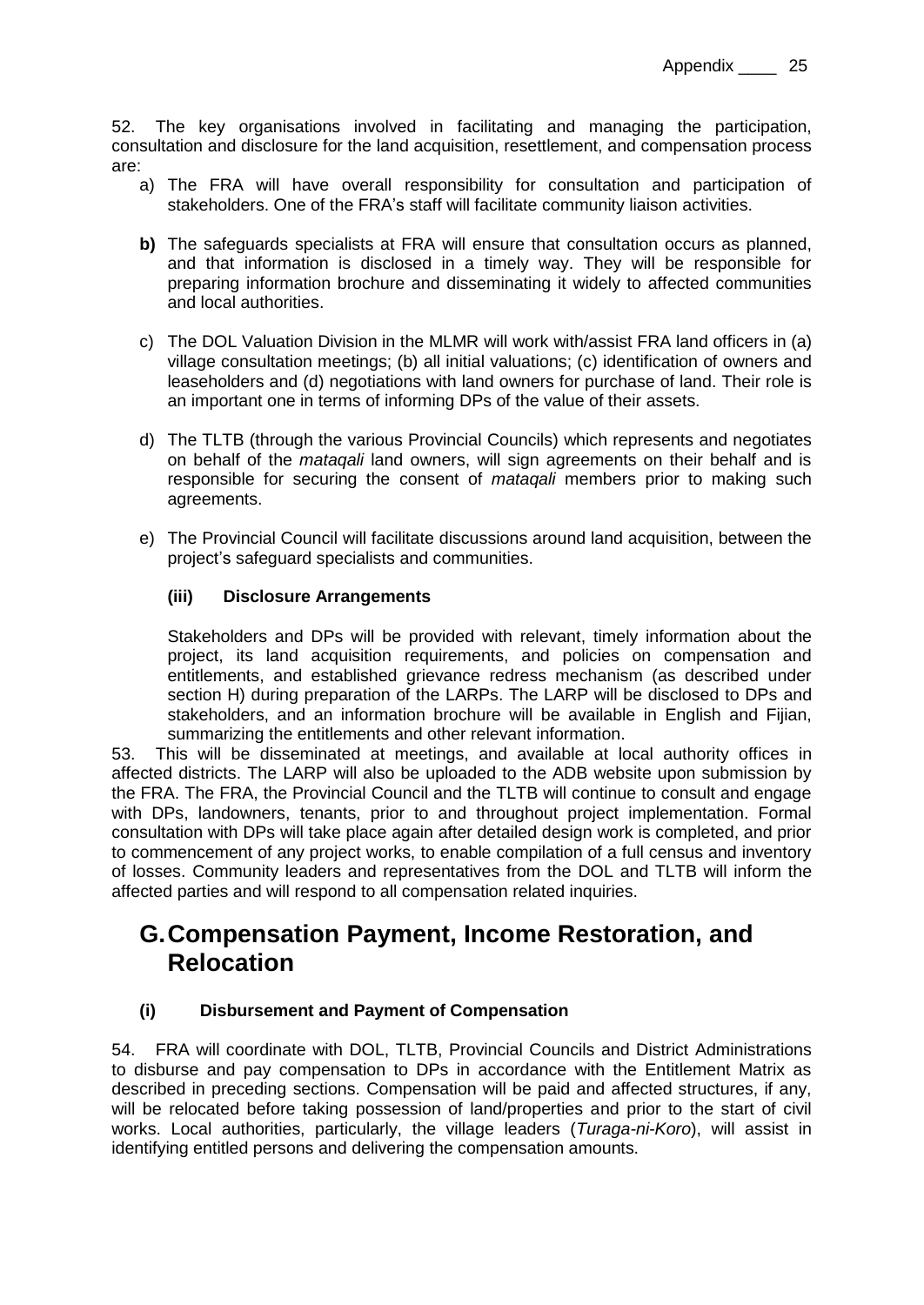#### **(ii) Income Restoration Measures**

55. Apart from direct compensation, implementation of other measures to restore incomes for DPs will be adopted, such as employment in project construction, skills training, community development, or assistance to vulnerable groups, to be specified in the subproject LARP. Income restoration measures will focus on the poor and vulnerable people whose daily income and livelihood sources are at risk.

56. It is estimated that each of the subproject could take up to 18 months to construct and waged labour opportunities will be made available as a priority to DPs. DPs who will be offered employment on the Project, will be provided with on-the-job training by the contractors. Such training will include skills required by subproject activities.

#### **(iii) Measures for replacement Land**

57. DPs losing land are expected to find replacement land of equal or better productive potential at nearby places. Because land is owned communally by the *mataqali* unit, in many parts of Fiji it is a relatively simple procedure for clan leaders to reallocate land among their members to ensure no one is disadvantaged by the project. However, in some districts there are land shortages, and replacement land may not be easily available. In this case, alternative income restoration methods will need to be undertaken for DPs losing significant portion of their productive land, such as employment and skills training.

# <span id="page-25-0"></span>**H.Grievance Redress Mechanism**

59. In order to receive and facilitate the resolution of DPs' any concerns, complaints, or grievances about the project's safeguards performance, a Grievance Redress Mechanism (GRM) will be developed for the project including at each subproject site. When and where the need arises, this mechanism will be used for addressing any complaints that may arise during the implementation and operation of the project. The GRM will address APs' concerns and complaints promptly and transparently. The GRM will be gender responsive and readily accessible to all DPs at no costs. The GRM will use traditional systems for conflict and dispute resolution and, as far as possible, problems, concerns or grievances will be resolved at the project level. The GRM will not however impede DPs access to the Fiji's judicial or administrative remedies. FRA in coordination with relevant agencies will inform DPs about the GRM.

60. The key functions of the GRM will be to (i) record, categorize and prioritize the grievances; (ii) settle the grievances in consultation with complainant(s) and other stakeholders; (iii) inform the aggrieved parties about the solutions; and (iv) forward the unresolved cases to higher authorities.

61. The subproject manager or engineer supported by FRA's social impact manager and consultants will be the grievance focal point to receive, review and address project related concerns and to resolve land related disputes in coordination with the government authorities. DPs will be made fully aware of their rights during consultations about land requirements. No costs will be charged for anybody making a complaint. DPs will be exempted from any fees associated with resolving the grievance pursuant to the project's grievance redress procedure.

62. Complaints will be recorded and investigated by FRA's social impact manager working with relevant staff of the individual subproject. The FRA will be immediately informed/updated of any complaints from DPs by FRA's social impact manager. A complaints register will be maintained which will show the details and nature of the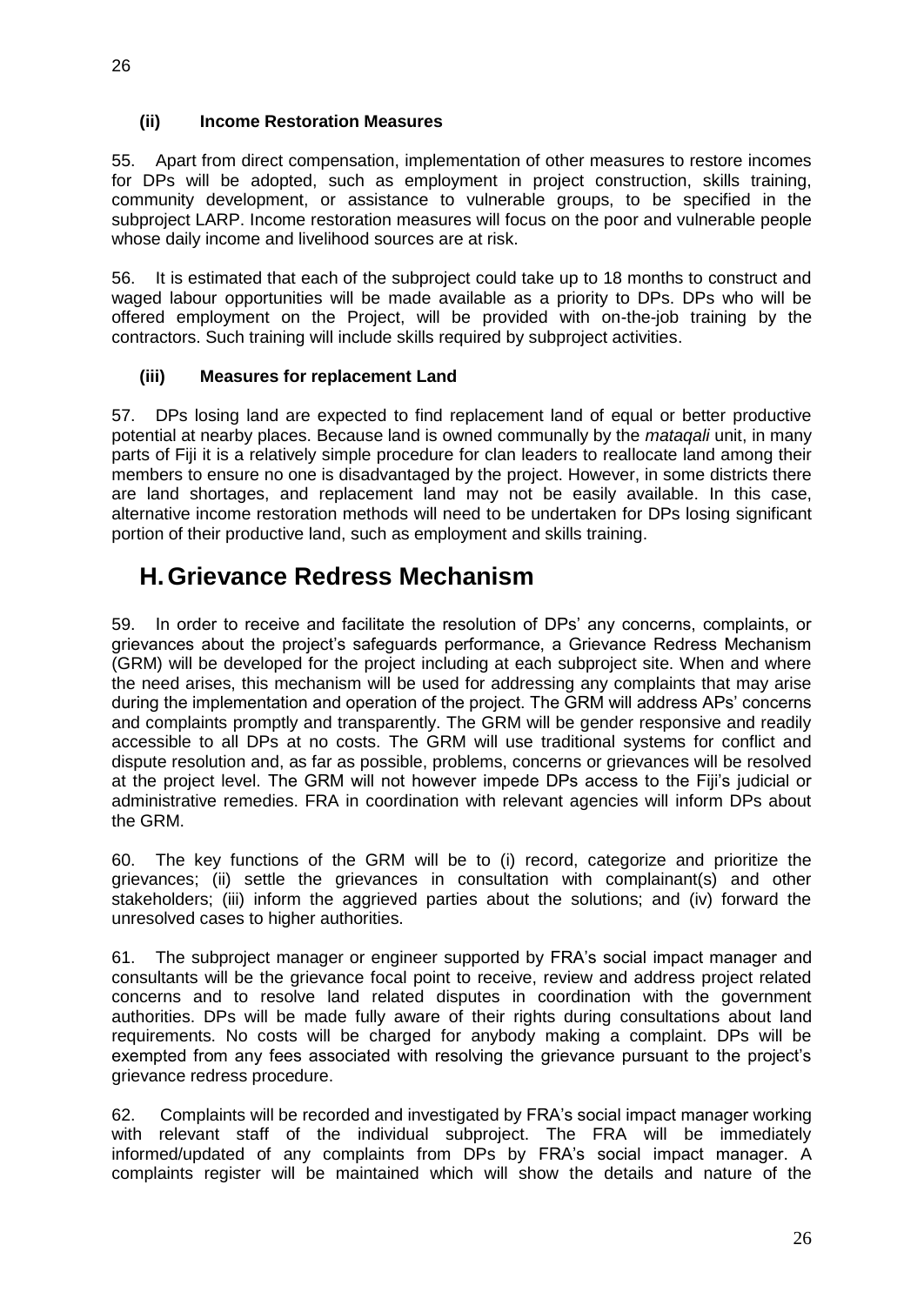complaint, the complainant, the date and actions taken as a result of the investigation. It will also cross-reference any safeguard compliance report or other relevant documentation.

63. When subproject implementation starts, a sign will be erected at all sites providing the public with updated project information and summarizing the grievance redress mechanism process including contact details of FRA's social impact manager. All corrective actions and complaints responses carried out on site will be reported back to FRA. FRA will include information from the complaints register and corrective actions/responses in its progress reports to the ADB and WB.

64. In the whole process, relevant Fiji agencies (DOL, TLTB, etc.) will be always available to review public complaints and advice on the FRA's performance for grievance redress.

#### **Steps of Grievance Redress Process**

65. Any APs or village head/chief can take a grievance to the FRA or the site office. On receipt of a complaint in any form (in person, telephone, written), FRA's social impact manager for respective site/subproject will log the details in a complaints register. The register will record complaints by date, name, contact address and/or phone number if available, and reason for the complaint. If the complainant desires, their identity may be kept anonymous but the nature of their concern should still be recorded. A duplicate copy of the entry is given to the person making the complaint for their record at the time of registering the complaint. The duplicate copy given to the complainant will also show the procedure that will be followed in assessing the concern or complaint. For straightforward grievances, the project engineer can make an on-the-spot determination to resolve the issue.

66. FRA's social impact manager will review and find a solution to the problem within two weeks in consultation with village or traditional chief and relevant local agencies. FRA's social impact manager will report back the outcome of the review to the village/traditional chief and affected persons within a week's time. If the complainant is dissatisfied with the, or have received no advice in the allotted time period, he or she can take grievance to FRA CEO. The FRA CEO in coordination with relevant national agency reviews and reports back to the DPs or chief about outcome. If unresolved, or at any time complainant is not satisfied, he or she can take the matter to appropriate court. Both successfully addressed complaints and non-responsive issues will be reported to the ADB and WB by FRA.

67. Table below sets out the process to resolve any project related grievances.

| <b>Stage</b>   | <b>Process</b>                                                                 | <b>Duration</b>        |
|----------------|--------------------------------------------------------------------------------|------------------------|
|                | DP/village head or traditional chief takes grievance to                        | Any time               |
|                | FRA's social impact manager                                                    |                        |
| $\overline{2}$ | FRA's social impact manager reviews and finds                                  | 2 weeks                |
|                | solution to the problem in consultation with village                           |                        |
|                | head or traditional chief and relevant agencies                                |                        |
| 3              | FRA's social impact manager reports back an                                    | 1 week                 |
|                | outcome to village/traditional chief/DP                                        |                        |
|                | If unresolved or not satisfied with the outcome by FRA's social impact manager |                        |
| $\overline{4}$ | DP/village head or traditional chief take grievance                            | Within 2 weeks of      |
|                | FRA CEO.                                                                       | receipt of decision in |
|                |                                                                                | step 3                 |
| 5              | FRA CEO reviews and find a solution in coordination                            | 4 weeks                |
|                | with relevant agencies                                                         |                        |
| -6             | FRA CEO reports back the solution/decision to                                  | 1 week                 |

### **Grievance Redress Process**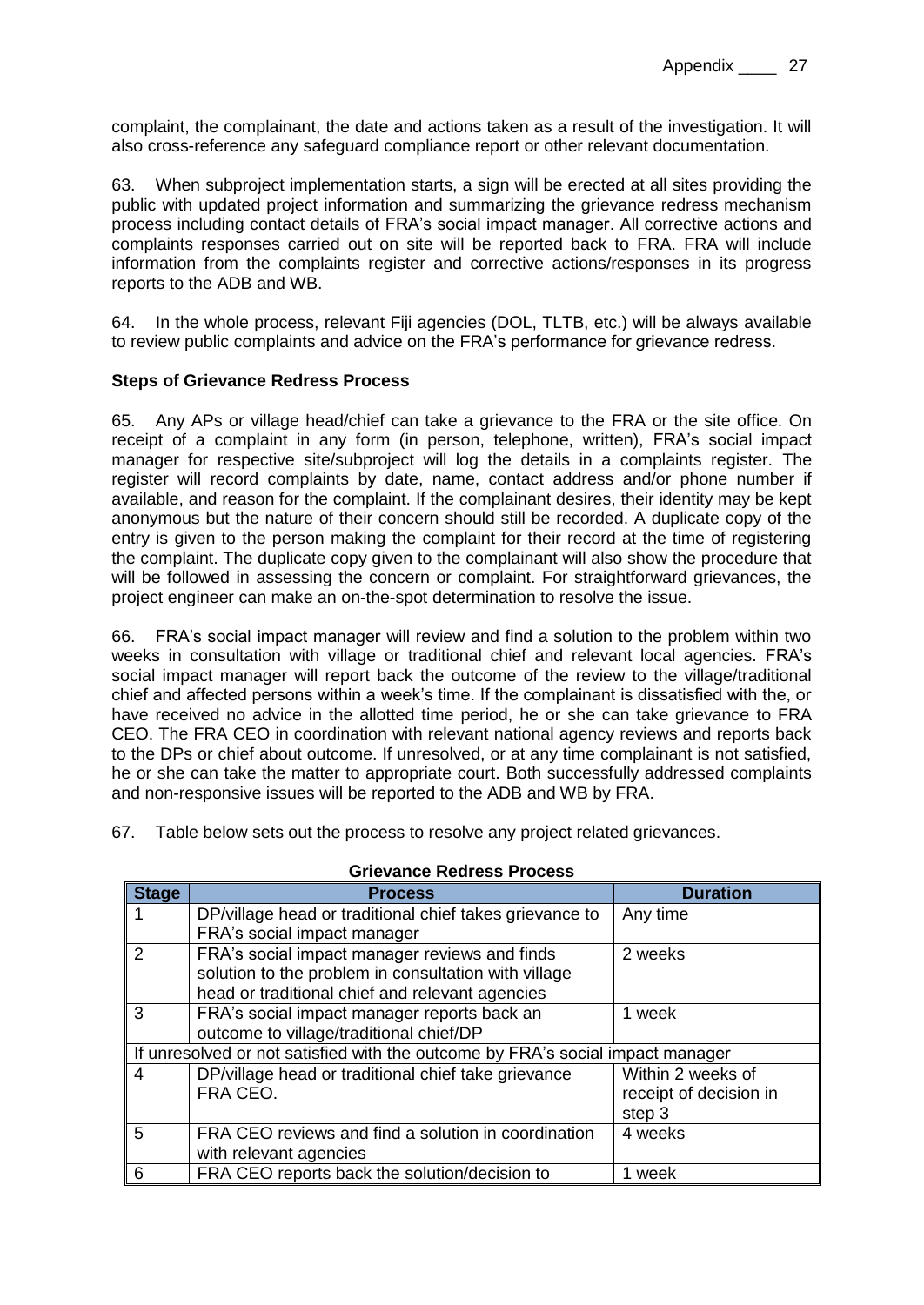|       | DP/village head or traditional chief                                                  |  |  |  |
|-------|---------------------------------------------------------------------------------------|--|--|--|
|       | If unresolved or at any stage if DP is not satisfied                                  |  |  |  |
|       | DP/village head or chief can take the matter to appropriate<br>As per judicial system |  |  |  |
| court |                                                                                       |  |  |  |

# <span id="page-27-0"></span>**I. Institutional Arrangements and Implementation**

### **(i) Institutional Responsibilities**

68. The following are key agencies responsible for the project's land acquisition, resettlement and compensation activities:

- (i) The Ministry of Finance will be the Executing Agency. The FRA as the Implementing Agency will have overall responsibility of the project including safeguards. The FRA responsibilities are (a) identification of affected areas; (b) all community liaison; (c) budgetary provision; (d) manage their social impact manager;
- **(ii)** FRA will ensure that compensation is paid as required under the LARF. If needed, a top-up resettlement budget will be made available to the safeguards staff to provide the additional compensation/assistance (if any). FRA's social impact manager will also be responsible for identifying capacity gaps and providing training and capacity building to Fijian agencies involved in land acquisition.
- (iii) The DOL and FRA land and valuation officers will be responsible for (a) all initial valuations; (b) identification of owners and leaseholders and (c) negotiations with land owners.
- (iv) The TLTB, which represents and negotiates on behalf of the *mataqali* land owners, will sign agreements on their behalf and will be responsible for securing the consent of *mataqali* members prior to making such agreements.

### **Fiji Roads Authority**

69. FRA will be responsible for overseeing and managing project execution including compliance with project requirements including safeguards. FRA will recruit a social impact manager for the project. FRA's social impact manager will ensure that the procedures and processes established in this LARF are followed for the project. However, preparation of the LARP for individual subprojects will be the responsibility of the safeguards specialists within the design and supervision consultants (DSC) for respective subprojects.

### **Design and Supervision Consultant (DSC)**

70. The DSC will include international and national specialists to implement the safeguard tasks at specific subprojects as required by the LARF. This will include: (i) social safeguard/resettlement specialist (international) (SSS); and (ii) safeguards specialist (national) (NSS). The DSC will be headed by a team leader.

- 71. Safeguards responsibilities of the DSC include:
	- Ensuring that safeguards are implemented as set out in the LARF and other safeguard documents so as to meet intended requirements.
	- Undertaking safeguards assessments during the feasibility study, ensuring that the LARPs are prepared.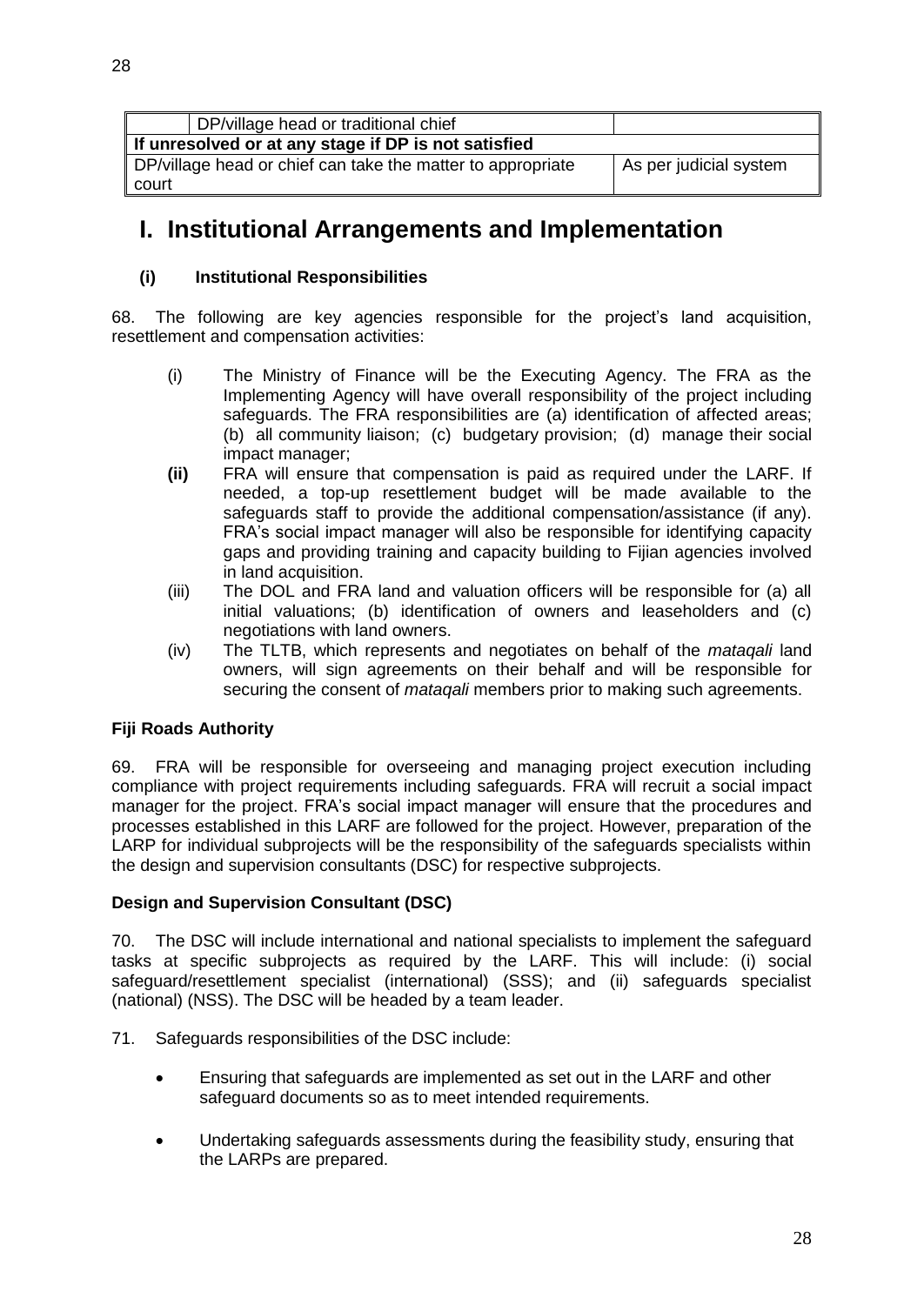Supervising the safeguards implementation, including implementation of relevant LARP activities.

72. Within the FRA, safeguard specialists will have specific responsibilities for implementation of the LARF and LARP. Their TOR is in the Annex 3.

# **Department of Lands**

**73.** The DOL will be responsible for (a) attending village consultation meetings; (b) initial valuations; (c) identification of owners and leaseholders (d) negotiations with land owners; (e) preparation of Sale and Purchase Agreements and sending to the TLTB for Board endorsement; (f) approval of final land surveys on completion of Project, and adjustment of land compensation required; (g) preparation of land transfer, lease surrender, or freehold dedication documents; and (h) registration of titles.

### **iTaukei Land Trust Board (TLTB)**

74. The TLTB, which represents and negotiates on behalf of the *mataqali* land owners, signs agreements on their behalf and is responsible for securing the consent of *mataqali* members prior to making such agreements. The TLTB Board must endorse and approve the Sales and Purchase Agreements, and transfer documents.

#### **(ii) Institutional Capacity Support**

**75.** Capacity of FRA and government agencies involved in land acquisition is still weak in the areas of safeguards and will be strengthened under the project.<sup>5</sup> FRA's social impact manager will provide training to staff of FRA and relevant government agencies such as DOL and TLTB, mainly in the form of on-the-job training, but also through special workshops to enhance their institutional capacity and improve safeguard practice in Fiji. Based on the experience of training together, working groups can be established to ensure interdepartmental coordination. An initial workshop will be held for all staff involved in land acquisition in the early stages of the project, following by mentoring and on-the-job training. Further workshops on specific topics will be organized, as needed, once implementation is underway, particularly to ensure that monitoring activities are undertaken according to the LARF.

### **(iii) Role of other organisations: civil society and women's groups**

76. There are few local NGOs or women's groups involved in the planning and management of any land acquisition or resettlement activities, except for groups of the landowning *mataqali.* Local groups and leaders will be consulted when identifying any particularly vulnerable people. Other NGOs, if available, will be consulted about land and livelihoods issues. They will also be consulted during monitoring of the LARP and its outcomes, as required.

# <span id="page-28-0"></span>**J. Implementation Schedule**

<sup>&</sup>lt;u>.</u> 5 FRA has one Lands Liaison Officer and three Valuers. They have knowledge and experience on the local context, but have not had formal training on ADB and WB safeguard requirements. Other Fijian government organisations at both central and provincial level are familiar with Fijian legislation and regulations for acquiring land and paying compensation according to the law, but also lack staff with specific training or knowledge of ADB and WB safeguards and resettlement issues.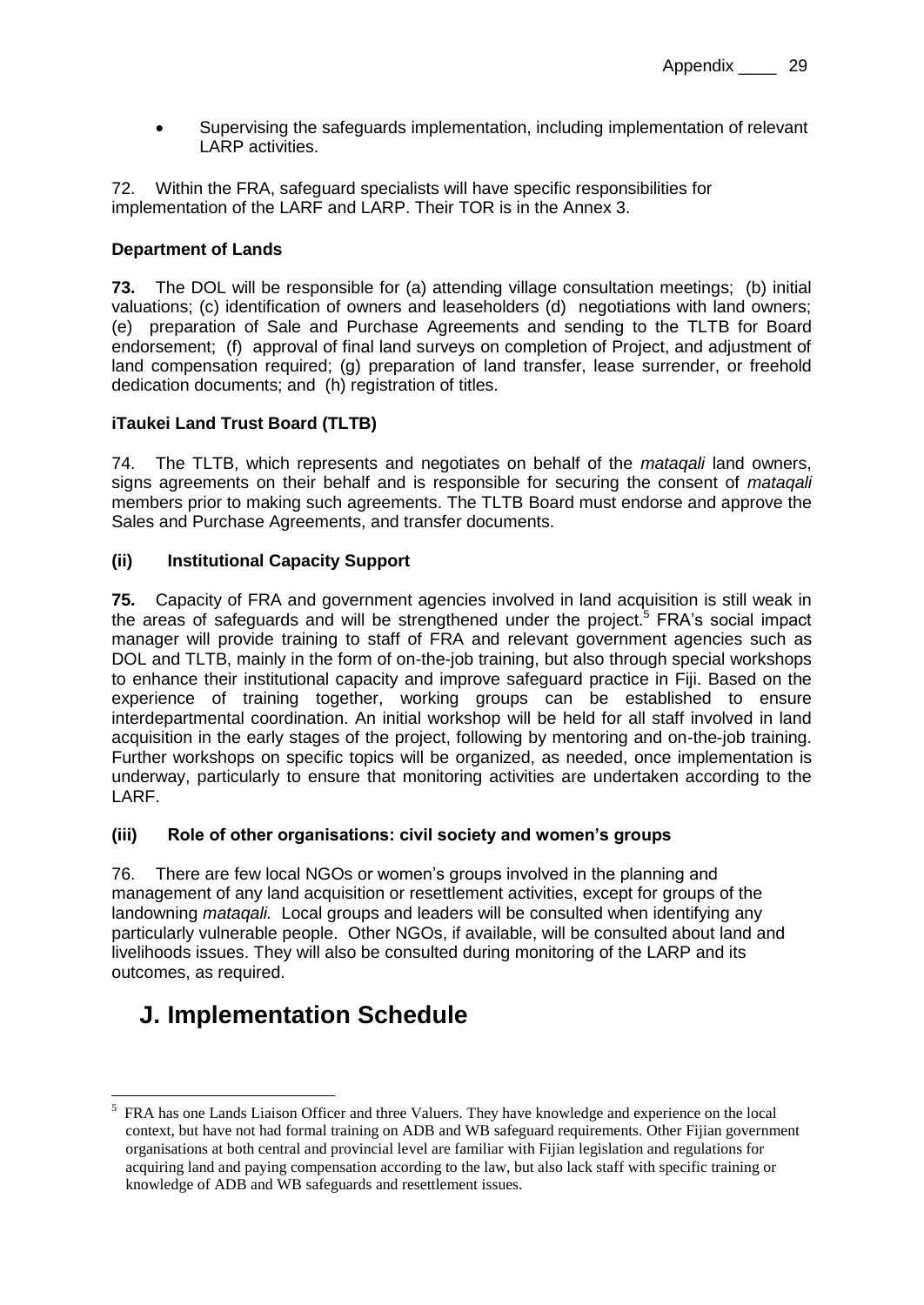77. An indicative implementation schedule for the Project land acquisition and resettlement activities is provided in the Table below. This include activities to (i) prepare/update the LARP; (ii) implement the LARP: and (iii) monitor activities. A more detailed schedule with specific target dates will be provided in the LARP for each subproject during implementation.

|                | <b>Activities</b>                                                                                                                                                   | <b>Responsible</b><br><b>Agency</b>             | <b>Timing</b>       |
|----------------|---------------------------------------------------------------------------------------------------------------------------------------------------------------------|-------------------------------------------------|---------------------|
|                | <b>Prepare/Update LARP</b>                                                                                                                                          |                                                 |                     |
| $\mathbf{1}$   | Confirm land requirements based on detailed<br>engineering design of the bridges. Determine<br>areas of land, which will fall outside the existing<br>road reserve. | Consulting<br>engineers                         | Month1              |
| 2              | Provide plans identifying areas to be acquired to<br>DOL and TLBT                                                                                                   | <b>FRA</b>                                      | Month 1             |
| 3              | Determine type of affected land tenure (iTaukei,<br>leased, or freehold)                                                                                            | <b>DOL &amp; TLTB</b>                           | Month 1             |
| $\overline{4}$ | Determine numbers in <i>mataqali</i> group, land<br>owners and users affected (DPs), and identify<br>any vulnerable households through social<br>assessment         | DOL, TLTB, and<br><b>FRA</b>                    | Month <sub>2</sub>  |
| 5              | Conduct consultations with affected communities<br>and agree on land acquisition                                                                                    | DOL, TLTB, FRA                                  | Month 2;<br>Ongoing |
| 6              | Obtain written consents from each landowning<br>unit during consultation meeting                                                                                    | <b>DOL &amp; TLTB</b>                           | Month 3-4           |
| $\overline{7}$ | Cadastral survey of land if not previously done,<br>and submission for land registration                                                                            | DOL; FRA                                        | Month 2             |
| 8              | Conduct titles/leases search in Government titles<br>registration office for affected land ownership                                                                | DOL and FRA                                     | Month 2             |
| 9              | Determine and mark areas for each land unit<br>required                                                                                                             | DOL and FRA                                     | Month 2             |
| 10             | Conduct inventory of losses - land, trees, crops<br>and provide valuation for compensation                                                                          | FRA, Valuation<br>Division DOL &<br><b>MAFF</b> | Month<br>4 & 5      |
| 12             | Negotiate compensation with land owners<br>(mataqali) or holders of Native Leases or freehold<br>landowners                                                         | FRA, DOL & TLTB                                 | Month 5             |
| 13             | FRA submits the updated LARP for approval and<br>uploading on the ADB and WB/ InfoShop website                                                                      | FRA & ADB &WB                                   | Month 6             |
|                | <b>LARP Implementation</b>                                                                                                                                          |                                                 |                     |
| 14             | Execution of Sale and Purchase Agreement.<br>Endorsed by TLTB.                                                                                                      | FRA, DOL and<br><b>TLTB</b>                     | Month 5             |
| 15             | Payment of compensation and allowances                                                                                                                              | DOL, FRA and<br><b>TLTB</b>                     | Month 6             |
| 16             | DOL completes land transfers & registration                                                                                                                         | <b>DOL</b>                                      | Month 7             |
| 17             | FRA submits the Land Acquisition Completion<br>Report to ADB and WB                                                                                                 | <b>FRA</b>                                      | Month 7             |
| 18             | Award of civil works contract, clearance of land,<br>and briefing of contractor on safeguards                                                                       | <b>FRA</b>                                      | Month 8             |
| 19             | Commencement of civil works (contingent on<br>compensation and allowances being paid)                                                                               | <b>FRA</b>                                      | Month 9             |
| 20             | Final survey plan on completion of work;<br>payment of adjusted compensation as required                                                                            | FRA and DOL                                     | Month 15            |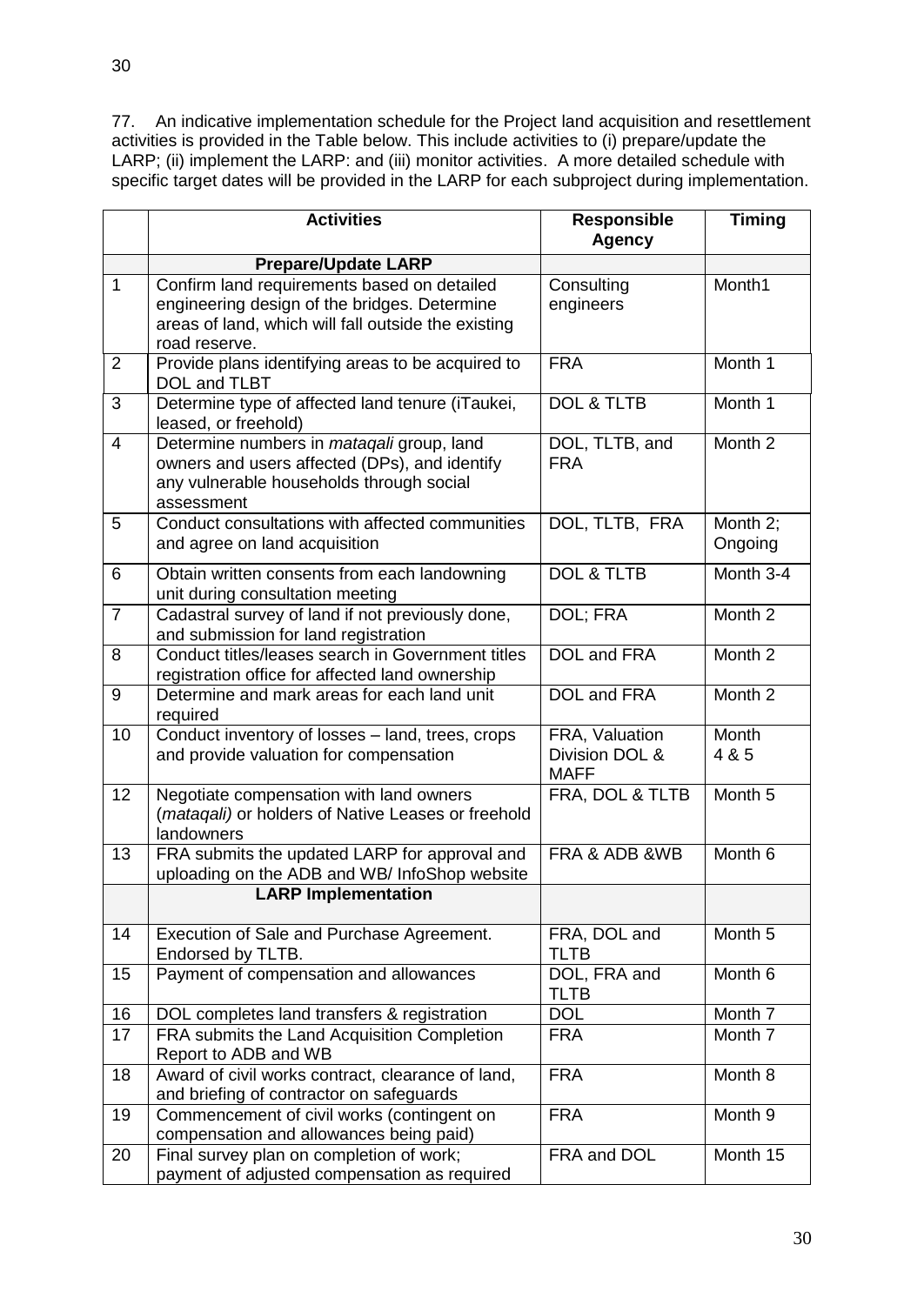|    | <b>Monitoring</b>                                                          |            |                  |
|----|----------------------------------------------------------------------------|------------|------------------|
| 21 | FRA starts AP socio-economic monitoring                                    | <b>FRA</b> | Month 12         |
| 22 | FRA submits progress report to ADB and WB on<br>implementation of the LARP | <b>FRA</b> | Six -<br>monthly |
| 23 | FRA conducts post-project survey and final<br>monitoring repot             | <b>FRA</b> | Month<br>16      |

# <span id="page-30-0"></span>**K.Budget and Financing**

78. All land acquisition, compensation, and income restoration costs for the project will be financed by the government using counterpart funds. The budget for such activities will be estimated during feasibility based on interviews with affected communities. This will be updated after the detailed survey and valuation, and further consultations with DPs. The government will release sufficient budget for implementation of compensation, resettlement and rehabilitation activities in an appropriate and timely manner.

79. The FRA will prepare the necessary arrangement for disbursement of compensation in coordination with the DOL and TLTB. FRA's annual budgets will show the cost of the land acquisition / resettlement according to project activities.

80. The LARP for the Year 1 sub-projects provides a summary of some of the anticipated budget needed to implement the LARF for the two sub-projects.

81. However, the exact amount of budget for resettlement activities at the two bridge sites will be confirmed after the detailed design. The following table presents the types of costs for compensation of land and other assets, some of the anticipated institutional costs (for implementation, M&E, costs of staff, and capacity building). The costs of the land survey and resettlement / safeguards specialists will be included in the project management and administration costs.

| <b>Item</b>                                     | Cost (FJ\$) |
|-------------------------------------------------|-------------|
| <b>Compensation for landowners</b>              | \$30,000    |
| Compensation/assistance for land users          | 5,000       |
| Sub-total                                       | 35,000      |
| Income support for vulnerable people            | 2,000       |
| Compensation for crops and trees:               | 2,667       |
| <b>Staff training</b>                           | 5,000       |
| Costs of FRA activities related to updating and | 25,000      |
| implementing LARP                               |             |
| Monitoring and Evaluation                       | 10,000      |
| Training, administration and survey costs       | 30,010      |
| Contingencies 20%                               | 13,535      |
|                                                 |             |
| <b>Grand Total FJ\$:</b>                        | 123,212     |
| <b>USD</b> equivalent:                          | 66,411      |

# <span id="page-30-1"></span>**L. Monitoring and Reporting**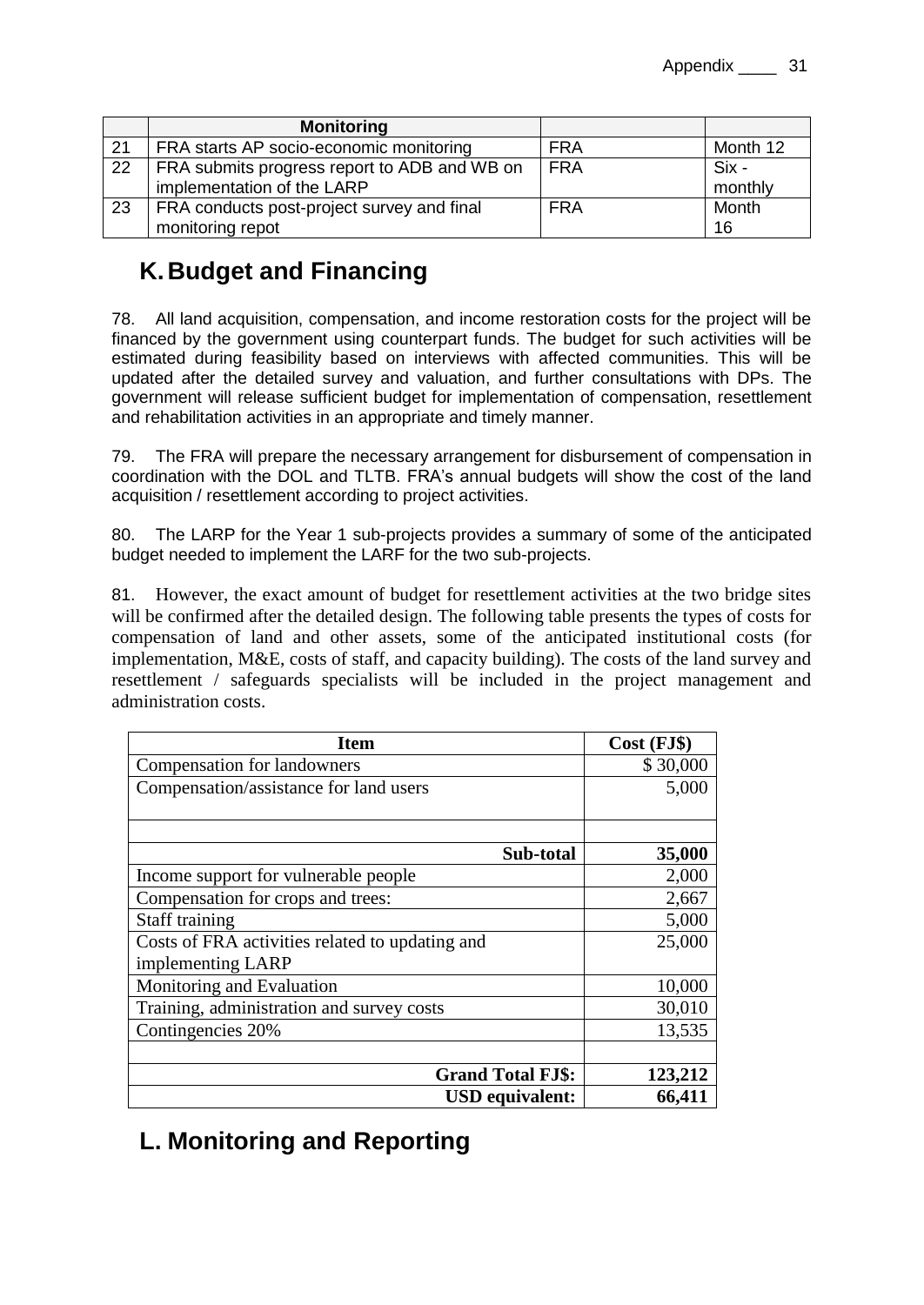82. The FRA will monitor all activities associated with land acquisition and payment of compensation to DPs. The scope of monitoring includes: (i) compliance with the agreed policies and procedures for land acquisition; (ii) prompt approval, allocation and disbursement of compensation payments to DPs, including if necessary, supplemental compensation for additional and/or unforeseen losses; and, (iii) remedial actions, as required. The monitoring will also cover the social impacts of the project and whether DPs are able to restore and preferably improve, their pre-project living standards, incomes, and productive capacity. A set of monitoring and evaluation indicators are in Annex 4. Specific subproject level indicators will be included in the LARP.

83. The FRA will prepare and submit semi-annual progress reports to ADB and WB as part of project performance monitoring. FRA will also submit subproject completion reports to ADB and WB for each site when compensation has been paid.

84. FRA will coordinate with DOL and TLTB as well as Provincial and District administrators in monitoring activities associated with land acquisition.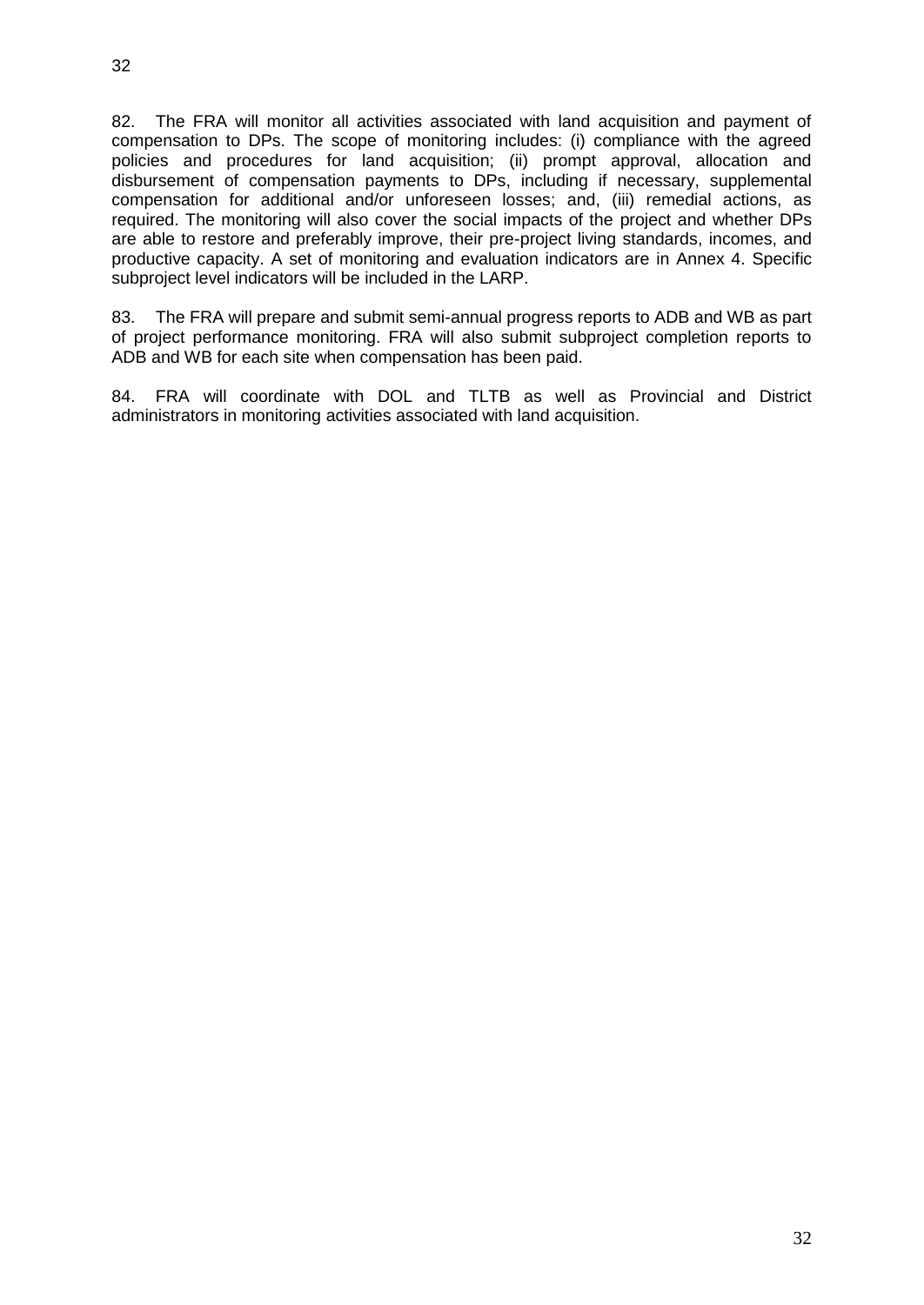| <b>Annex 1: Screening Form</b> |  |  |  |  |
|--------------------------------|--|--|--|--|
|--------------------------------|--|--|--|--|

| Project Title:                                                                                                                                                                                                                | Loan No: |           |                                 |         |
|-------------------------------------------------------------------------------------------------------------------------------------------------------------------------------------------------------------------------------|----------|-----------|---------------------------------|---------|
| Subproject:<br>Date:                                                                                                                                                                                                          |          |           |                                 |         |
| Location and impact area:                                                                                                                                                                                                     |          |           |                                 |         |
| Probable Land Acquisition/Resettlement Effects                                                                                                                                                                                | Yes      | <b>No</b> | <b>Not</b><br>Known             | Remarks |
| Acquisition of Land                                                                                                                                                                                                           |          |           |                                 |         |
| 1. Will there be land acquisition?                                                                                                                                                                                            |          |           |                                 |         |
| 2. Is the site for land acquisition known?                                                                                                                                                                                    |          |           |                                 |         |
| 3. Is the ownership status and current usage of land to be acquired<br>known?                                                                                                                                                 |          |           |                                 |         |
| 4. Will easement be utilized within an existing Right of Way (ROW)?                                                                                                                                                           |          |           |                                 |         |
| 5. Will there be loss of shelter or residential land due to land<br>acquisition?                                                                                                                                              |          |           |                                 |         |
| 6. Will there be loss of agricultural and other productive assets due to<br>land acquisition?                                                                                                                                 |          |           |                                 |         |
| 7. Will there be losses of crops, trees, or fixed assets due to land<br>acquisition?                                                                                                                                          |          |           |                                 |         |
| 8. Will there be loss of businesses or enterprises due to land<br>acquisition?                                                                                                                                                |          |           |                                 |         |
| 9. Will there be loss of income sources and means of livelihoods due to<br>land acquisition?                                                                                                                                  |          |           |                                 |         |
| Restrictions on land use or on access                                                                                                                                                                                         |          |           |                                 |         |
| 10. Will people lose access to natural resources, communal facilities<br>or services?                                                                                                                                         |          |           |                                 |         |
| 11. If land use is changed, will it have an adverse impact on social and<br>economic activities?                                                                                                                              |          |           |                                 |         |
| 12. Will access to land and resources owned communally or by the<br>state be restricted?                                                                                                                                      |          |           |                                 |         |
| Information on Displaced Persons:                                                                                                                                                                                             |          |           |                                 |         |
| Any estimate of the likely number of persons that will be displaced by the Project? [ ] No [ ] Yes<br>If yes, approximately how many?<br>Category for resettlement impacts: $\begin{bmatrix} 6 & 1 \end{bmatrix}$ B [ ] C [ ] |          |           |                                 |         |
| Are any of them poor, female-heads of households, or vulnerable to poverty risks? [ ] No [ ]<br>Yes                                                                                                                           |          |           |                                 |         |
| Are any displaced persons from indigenous or ethnic minority groups?                                                                                                                                                          |          |           | $\lceil \, \rceil$ No<br>$\Box$ | Yes     |

Note: Please attach additional information on the project, as necessary.

<sup>&</sup>lt;sup>6</sup> Impacts are classified as Category A when 200 or more persons experience major resettlement impacts either through being physically displaced from housing, or losing 10% or more of their productive (income generating) assets. Not significant impacts (i.e. other than Category A) will be classified as Category B. No impacts will be classified as Category C.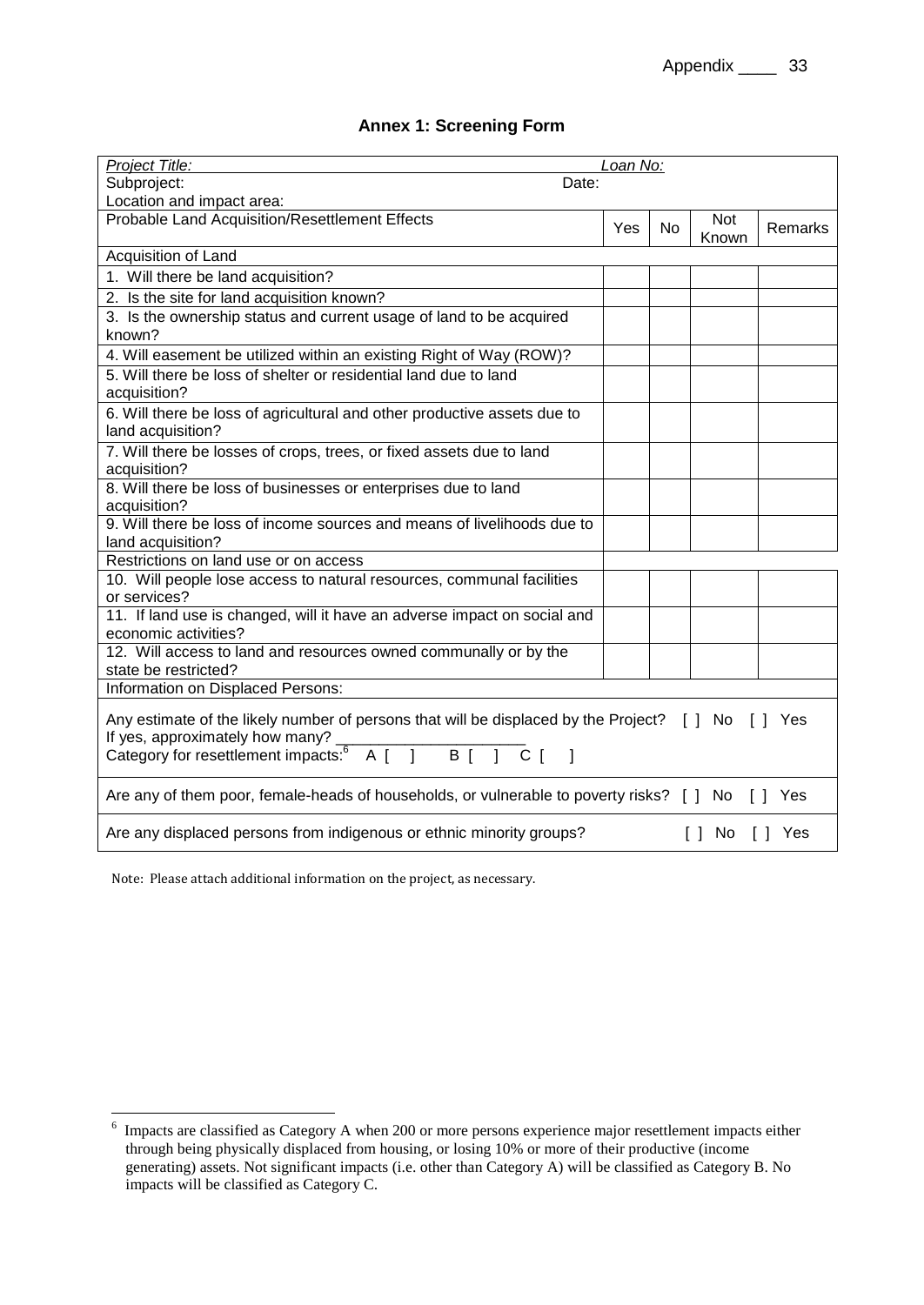#### **Annex 2: Outline of Land Acquisition and Resettlement Plan**

- A. **Executive Summary:** It provides a concise scope, entitlements and activities.
- B. **Project Description:** It introduces the project, and projects components with land acquisition or resettlement. It also describes the alternatives considered to avoid or minimize impacts.
- C. **Scope of Land Acquisition and Resettlement:** This section discusses the project's potential impacts; describes the scope of land acquisition and explains why it is necessary; and summarizes the key effects
- D. **Socio economic Information and Profile:** The section outlines the results of the assessment of social impacts:
	- a. defines, identifies, and enumerates the people to be affected;
	- b. describes the likely impacts of the land and asset acquisition;
	- c. discusses the project's impacts on the poor , and other vulnerable groups; identifies gender and resettlement impacts.
- E. **Information Disclosure, Consultations, and Participation.** This section:
	- a. identifies project stakeholders, especially primary stakeholders;
	- b. describes the consultation and participation mechanisms;
	- c. describes the activities undertaken to disseminate information;
	- d. summarizes the results of consultations;
	- e. confirms disclosure of the draft RP to affected persons; and
	- f. describes the planned information disclosure and consultation measures
- F. **Grievance Redress Mechanisms.** This section describes mechanisms to receive and facilitate the resolution of affected persons' concerns and grievances. It explains how the procedures are accessible to affected persons and gender sensitive.
- G. **Legal Framework.** This section:
	- a. describes national laws and ADB and WB's policy requirement; and gap-filing measures.
	- b. describes the legal and policy for all types of displaced person;
	- c. outlines the principles and methodologies used for determining valuations and compensation rates; and set out the compensation and assistance eligibility criteria
- H. **Entitlements, Assistance and Benefits.** This section**:** 
	- a. Defines DPs entitlements and eligibility, (includes an entitlement matrix);
	- b. Specifies all assistance to vulnerable groups; and.
	- c. Outlines opportunities for DPs to derive appropriate benefits from project.
- I. **Relocation of Housing and Settlement.** This section, if relevant:
	- a. Describes options for relocating housing and other structures;
	- b. Describes alternative relocation sites considered; community consultations;
	- c. Provides timetables for site preparation and transfer;
	- d. Describes the legal arrangements to regularize tenure;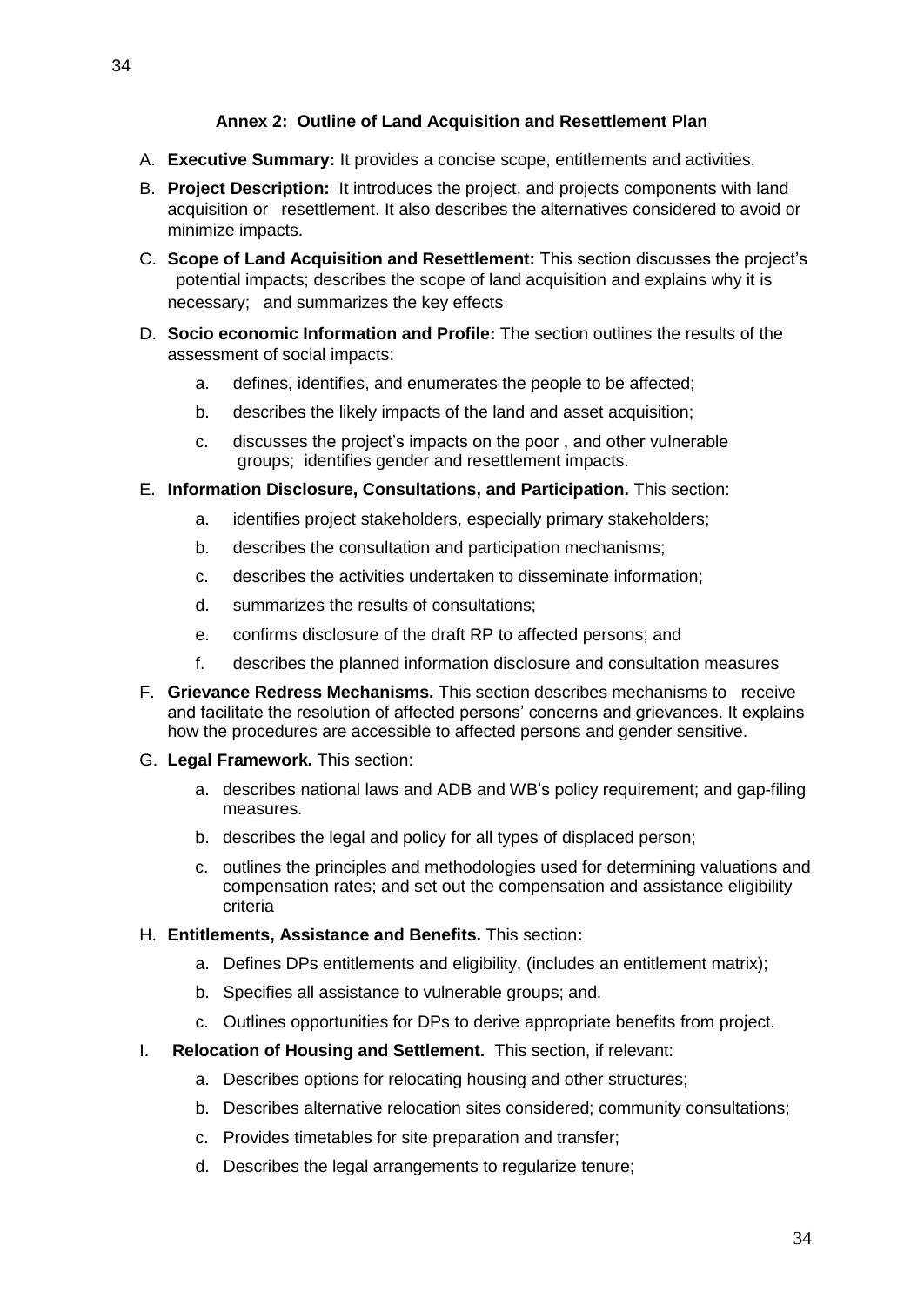- e. Outlines measures to assist DPs with their transfer and establishment at new sites;
- f. Describes plans to provide civic infrastructure; and
- g. Explains how integration with host populations will be carried out.
- J. **Income Restoration and Rehabilitation.** This section, (as relevant):
	- a. Identifies livelihood risks and prepare disaggregated tables based on demographic data and livelihood sources;
	- b. describes income restoration programs, including multiple options from restoring all types of livelihoods;
	- c. outlines measures to provide social safety net;
	- d. describes special measures to support vulnerable groups;
	- e. describes training programs.
- K. **Resettlement Budget and Financial Plan.** This section:
	- a. Provides an itemized budget for all resettlement activities.
	- b. Describes the flow of funds.
	- c. Includes a justification for all assumptions made in calculating compensation rates.
	- d. Includes information about the source of funding for the resettlement plan budget.
- L. **Institutional Arrangements.** This section:
	- a. Describes institutional arrangement responsibilities and mechanisms.
	- b. Includes institutional capacity building program.
	- c. Describes roles of NGO's, if involved, and organizations of affected persons.
	- d. Describes how women's groups will be involved.
- M. **Implementation Schedule:** This section includes a detailed, time bound, implementation schedule for all key resettlement and rehabilitation activities.
- N. **Monitoring and Reporting:** This section describes the mechanisms and indicators appropriate to the project for monitoring and evaluating the implementation of the resettlement plan. It specifies arrangements for participation of affected persons in the monitoring process. This section will also describe reporting procedures.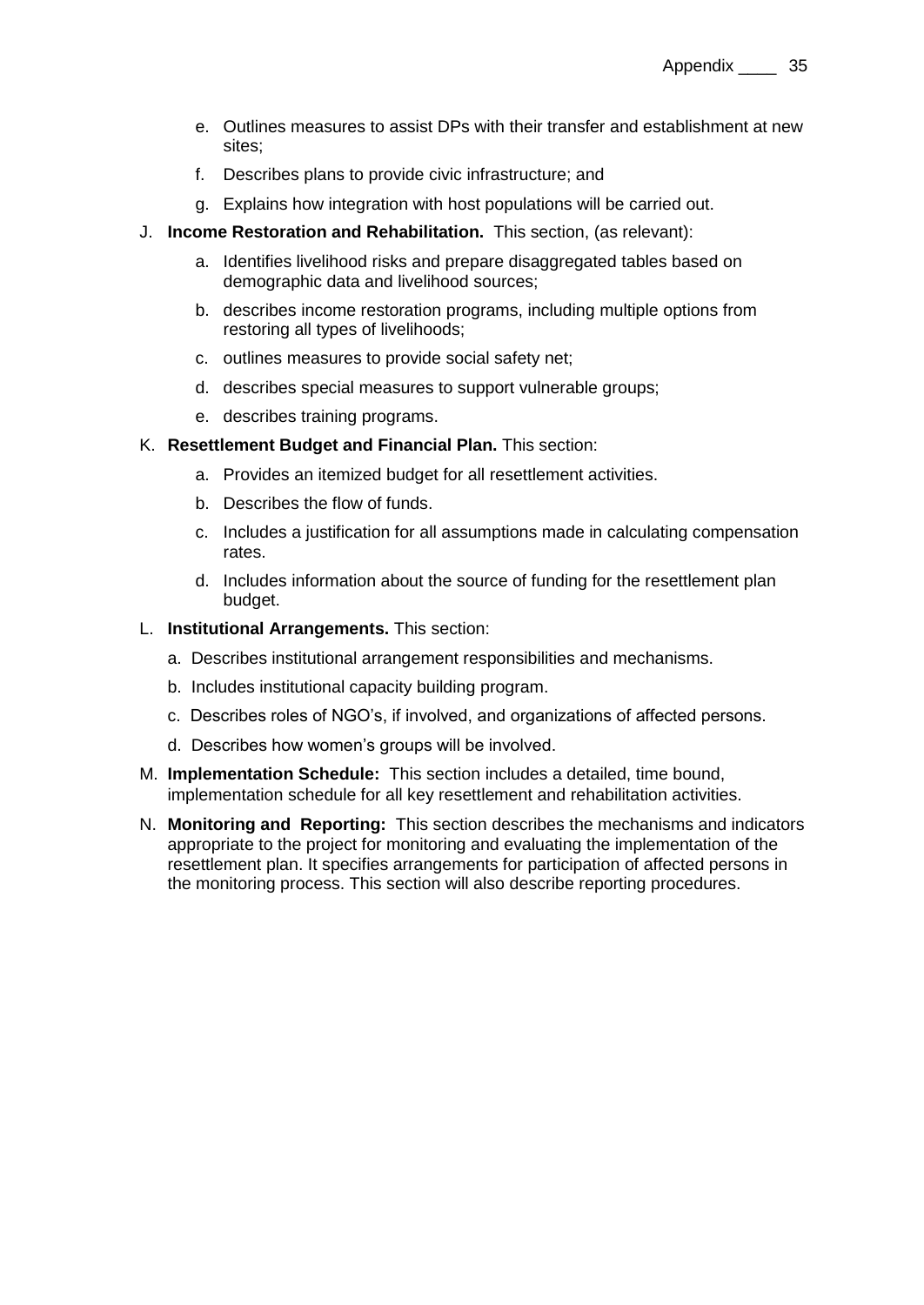### **Annex 3: Terms of Reference (TOR)**

#### **Social Safeguards/Resettlement Specialists**

Specialists will have a graduate degree in social science or similar fields and experience (10 years for international and 5 years for national) in conducting social assessments and preparing land acquisition and resettlement plan (LARP) in developing countries. The international specialist will take a lead and national specialist will assist the international specialist in undertaking all relevant tasks.

#### **FRA's social impact manager**

- i) Review the project documents, including the RRP, loan documents, the land acquisition and resettlement framework (LARF), LARP, and other relevant reports (available at FRA and/or ADB and WB websites) and visit the project sites to familiarize with the project's safeguard requirements and the implementation status.
- ii) Facilitate preparation and updating of LARPs by Design and Supervision Consultants (See TOR for DSC consultants). Review draft LARPs submitted by DSC, arrange FRA's endorsement and submit these to ADB and WB for clearance.
- iii) Develop and maintain the project's information management system/database on social safeguard aspects, including a system to track the project's relevant documents and records. Maintain an up-to-date collection/library of relevant safeguard documents.
- iv) Develop and maintain the system for effective management and implementation of land acquisition and resettlement activities, and other relevant activities. Assist FRAin implementation and reporting on these activities in compliance with the project's requirements on social safeguards.
- v) Undertake monitoring of the resettlement and relevant activities on social safeguards. Monitor the livelihoods and living standards of the APs by conducting field visits and consultations with the APs and stakeholders. Develop remedial actions in case any gaps are identified to meet the project's safeguard objectives.
- vi) Prepare semi-annual monitoring reports with adequate information meeting ADB and WB requirements for submission by FRA to ADB and WB. Coordinate with ADB and WB's safeguard specialist to review and clear the report. Assist in conducting any field review by ADB and WB on the social safeguard compliance.
- vii) Assist FRA in mobilization of the third-party experts, if needed, and assist them in conducting their activities by providing relevant information, etc.
- viii) Undertake periodic consultations with APs and stakeholders and assist FRA for disclosure of relevant information to comply with the project's relevant requirements. Maintain proper documentation of consultation and disclosure activities.
- ix) Facilitate implementation of the project's grievance redress mechanism (GRM). Monitor status of grievances, facilitate their resolution, maintain documentation, and report the progress through monitoring reports.
- x) Conduct necessary capacity building for FRA staff, government agencies and other stakeholders on project-related and ADB and WB's requirements on safeguards.
- xi) Coordinate with the environment manager and other FRA specialists, government counterparts, and other relevant stakeholders for implementation and monitoring on safeguards. In coordination with the environment specialist, monitor compliance on social aspects of the civil works contracts. Prepare a social management plan in case significant social impacts are identified that cannot be addressed by the environment assessment or existing plans.
- xii) Perform relevant tasks assigned by FRA, independently or in coordination with other specialists, to meet the project's requirements on social safeguards.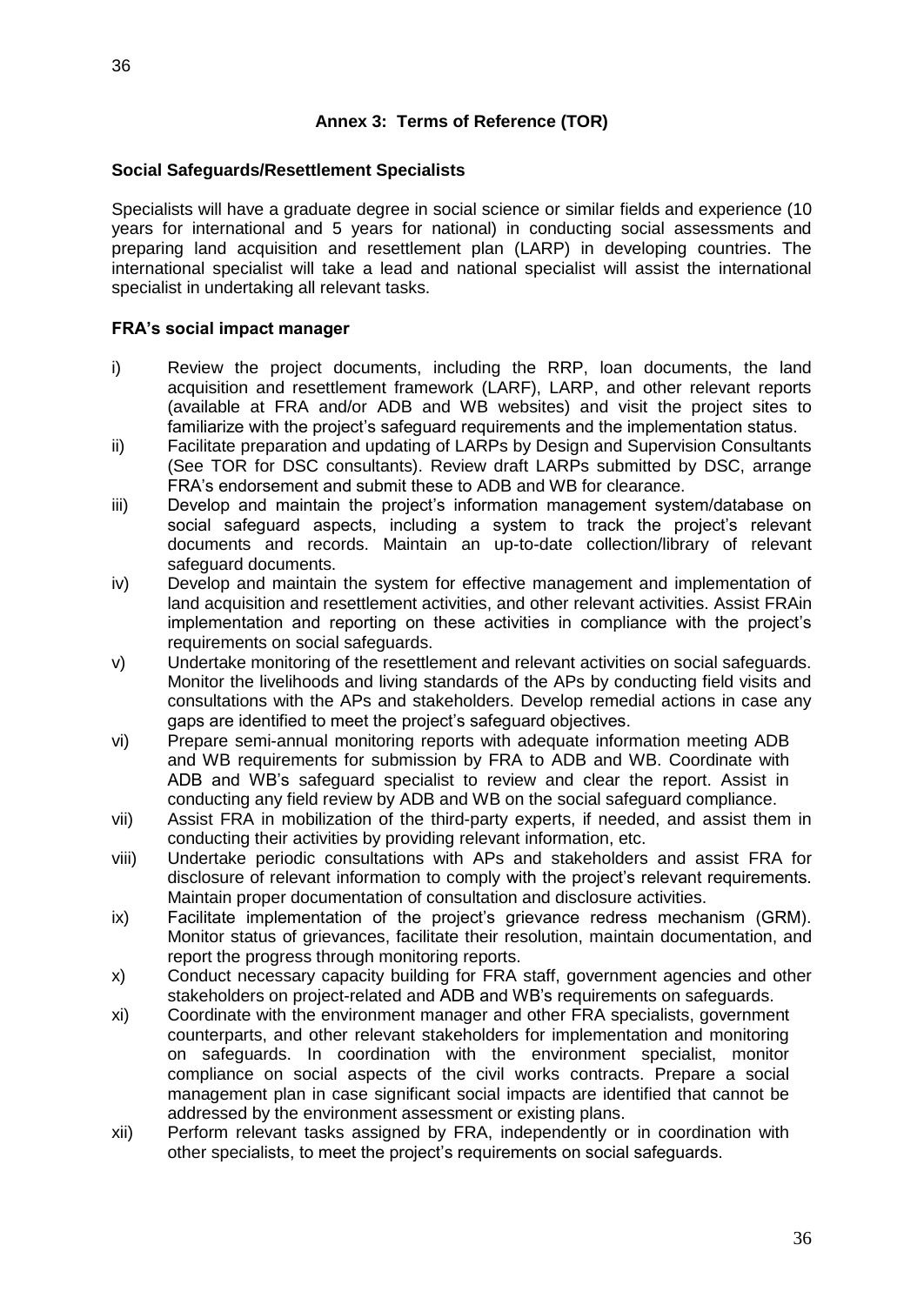# **Social Safeguards/Resettlement Specialist under DSC Consultants**

(International 18 pm; national 36 pm)

- (i) Review the scope and activities of the proposed subprojects and screen their potential impacts on land acquisition/involuntary resettlement (IR) and indigenous peoples (IPs).
- (ii) Conduct surveys, interviews and focus-group discussions to collect data for assessment of social impacts and preparation of safeguard planning documents.
- (iii) Coordinate with relevant government agencies for necessary information on affected land and land-based assets, and for coordination with the government's formal land acquisition procedures in accordance with relevant laws on land acquisition.
- (iv) Prepare land acquisition and resettlement plan (LARP) for subprojects involving physical or economic displacements due to land acquisition or restriction on land use or access. The LARP must be based on the census of affected persons (APs), inventory of losses, and socio-economic survey of APs. The LARP must meet the requirements of ADB Safeguard Policy Statement (SPS) and World Bank's Operational Policy (O.P.) 4.12 on Involuntary Resettlement as well as relevant country laws as stipulated in the Land Acquisition and Resettlement Framework (RF), and should include gap-filling measures in case of any gaps between the SPS and country laws. The contents of the LARP should follow the outline of the SPS as provided in the LARF.
- (v) Undertake due diligence on IPs, undertake adequate consultation with local communities and prepare a summary document confirming broad community support of local communities of the subproject. Include such report in the feasibility report to be submitted to ADB and WB.
- (vi) In coordination with the FRA and relevant government agencies, undertake consultations with APs and other stakeholders and disclose relevant information including the draft safeguard documents in accordance with the country's laws and ADB's PS and WB's OP 4.12. Develop a grievance redress mechanism for relevant subprojects.
- (vii) Develop schedule to implement and monitor the LARP at subproject level.
- (viii) Conduct workshops and meetings, and provide guidance to FRA's social impact manager on project-related resettlement issues and ADB and WB's policy and procedural requirements on social safeguards.
- (ix) Submit draft safeguard documents to ADB and WB through FRA and finalize these incorporating comments from ADB and WB and FRA.
- (x) Provide inputs to the team leader on social safeguards required for other project documents.